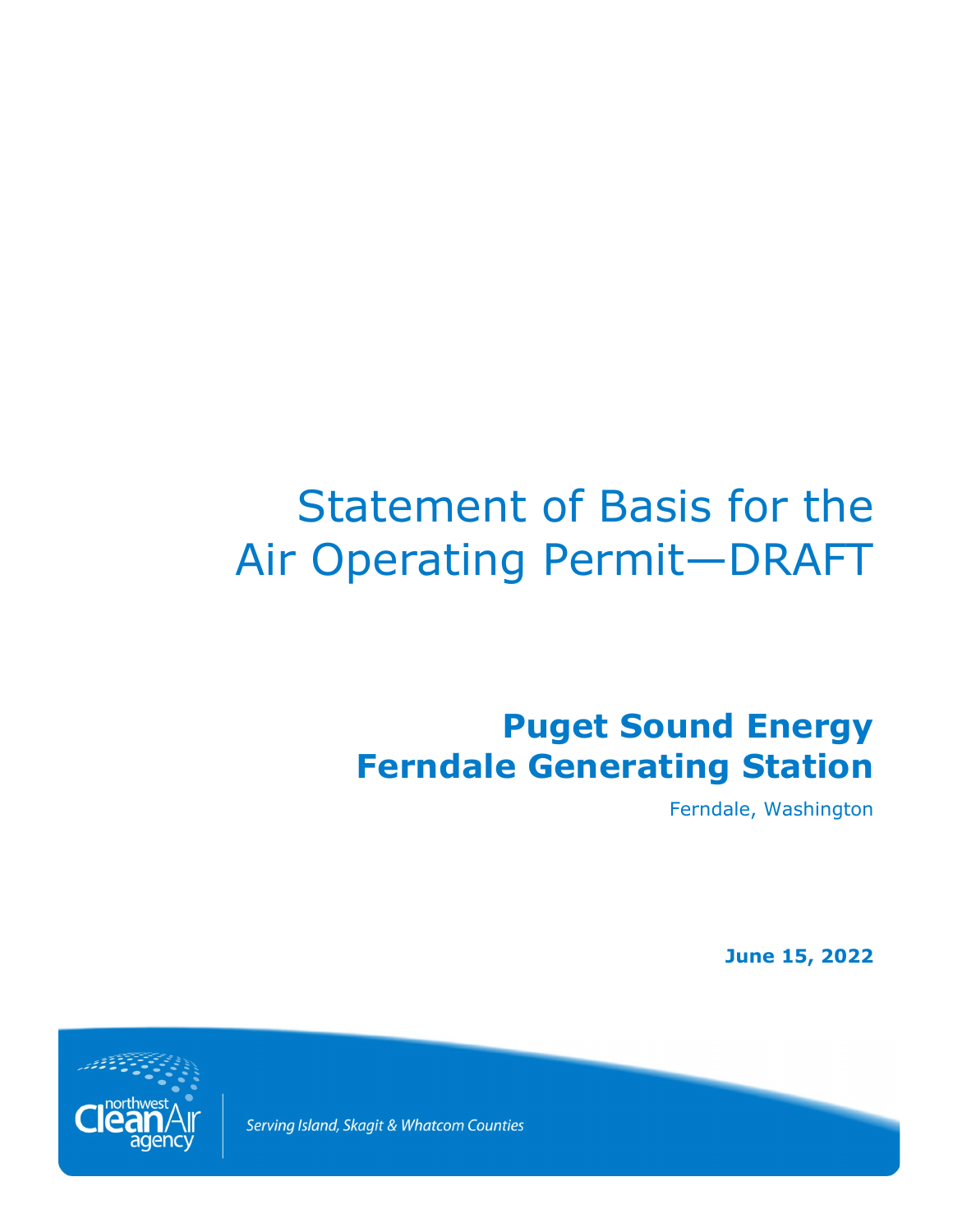## **PERMIT INFORMATION**

## **Puget Sound Energy Ferndale Generating Station 5105 Lake Terrell Road, Ferndale, WA 98248**

**SIC: 4931 NAICS: 221**

## **NWCAA ID: 1667-V-W**

| EPA AFS: 53-073-0037                                                                                                                                                                                                   |                                                                                                                                                                                                       |  |  |  |
|------------------------------------------------------------------------------------------------------------------------------------------------------------------------------------------------------------------------|-------------------------------------------------------------------------------------------------------------------------------------------------------------------------------------------------------|--|--|--|
| <b>Responsible Corporate Official</b><br><b>Mark Carlson</b><br>Director, Generation and Natural Gas<br><b>Storage</b><br><b>Puget Sound Energy</b><br>1200 Prudential Blvd.<br>Longview, WA 98632<br>$(360)$ 353-7220 | <b>Corporate Inspection Contact</b><br>Tim Miller, Plant Manager<br><b>Puget Sound Energy</b><br><b>Ferndale Generating Station</b><br>5105 Lake Terrell Road<br>Ferndale, WA 98248<br>(360) 380-2119 |  |  |  |
| <b>Northwest Clean Air Agency</b>                                                                                                                                                                                      | <b>Prepared by</b>                                                                                                                                                                                    |  |  |  |
| 1600 South Second Street<br>Mount Vernon, Washington 98273-5202<br>$(360)$ 428-1617                                                                                                                                    | Christos Christoforou, P.E.<br>Engineer<br>(360) 428-1617 ext. 214                                                                                                                                    |  |  |  |
| <b>Air Operating Permit Number:</b>                                                                                                                                                                                    | <b>Issuance Date:</b>                                                                                                                                                                                 |  |  |  |
| 006R4                                                                                                                                                                                                                  | June 15, 2022                                                                                                                                                                                         |  |  |  |
| <b>Supersedes Permit Number:</b>                                                                                                                                                                                       | <b>Expiration Date:</b>                                                                                                                                                                               |  |  |  |
| 006R3M1                                                                                                                                                                                                                | June 15, 2027                                                                                                                                                                                         |  |  |  |
| <b>Application Received Date:</b>                                                                                                                                                                                      | <b>Renewal Application Due:</b>                                                                                                                                                                       |  |  |  |
| July 8, 2021                                                                                                                                                                                                           | June 15, 2026                                                                                                                                                                                         |  |  |  |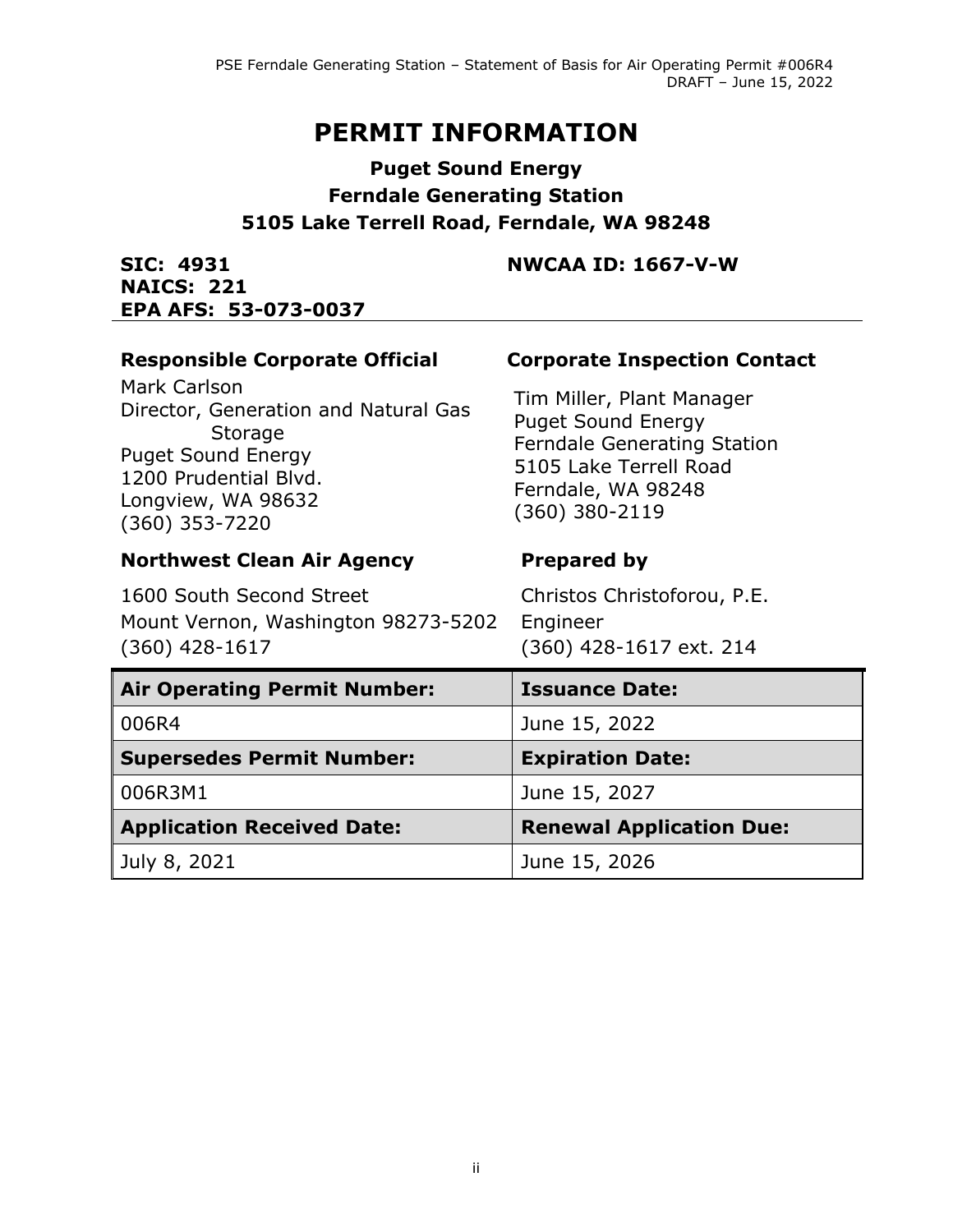## **TABLE OF CONTENTS**

| 1            |               |                                                                        |  |
|--------------|---------------|------------------------------------------------------------------------|--|
|              |               |                                                                        |  |
| $\mathbf{2}$ |               |                                                                        |  |
|              |               |                                                                        |  |
|              | $2.2^{\circ}$ |                                                                        |  |
|              | 2.3           |                                                                        |  |
|              | 2.4           |                                                                        |  |
|              | $2.5^{\circ}$ |                                                                        |  |
| 3            |               |                                                                        |  |
|              | 3.1           |                                                                        |  |
|              | 3.2           | National Emissions Standards for Hazardous Air Pollutants (NESHAP)  15 |  |
|              | 3.3           |                                                                        |  |
|              | 3.4           |                                                                        |  |
|              | 3.5<br>3.6    |                                                                        |  |
|              |               |                                                                        |  |
| 4            |               |                                                                        |  |
|              | 4.1<br>4.2    |                                                                        |  |
|              | 4.3           |                                                                        |  |
|              | $4.4^{\circ}$ |                                                                        |  |
|              | 4.5           |                                                                        |  |
|              | 4.6           |                                                                        |  |
| 5            |               | Permit Elements and Basis for Terms and Conditions 27                  |  |
|              | 5.1           |                                                                        |  |
|              | 5.2           |                                                                        |  |
|              | 5.3           |                                                                        |  |
|              | 5.4           |                                                                        |  |
|              | 5.5           | Section 3 Standard Terms and Conditions for NSPS and NESHAP 27         |  |
|              | 5.6           |                                                                        |  |
|              |               | 5.7 Section 5 Specific Requirements for Emissions Units 30             |  |
|              | 5.8           | Section 6 Acid Rain Permit for Combustion Turbines 1A and 1B 34        |  |
|              | 5.9           |                                                                        |  |
| 6            |               |                                                                        |  |
| 7            |               |                                                                        |  |
| 8            |               |                                                                        |  |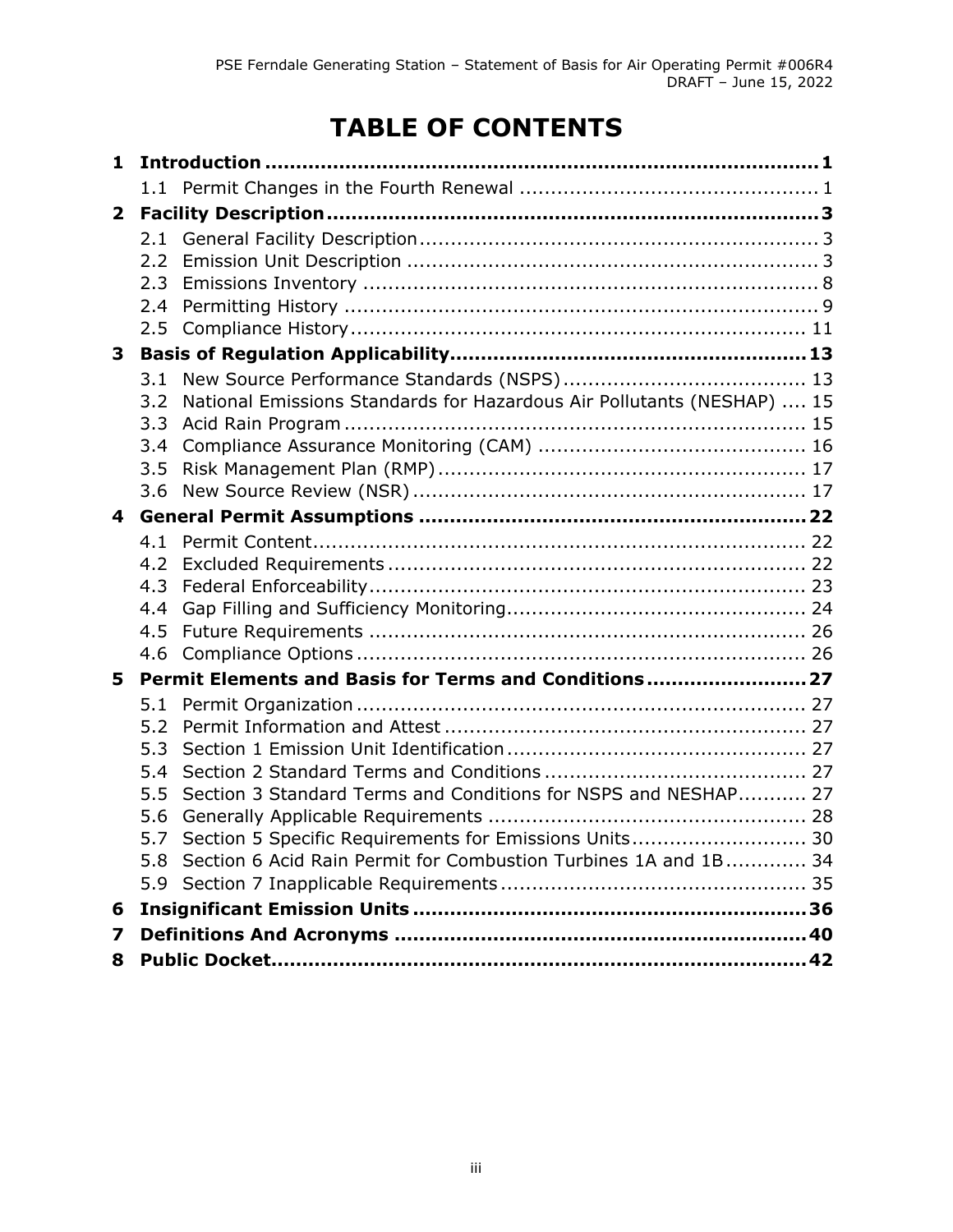## **TABLES**

| Table 4-1 AOP terms with Directly Enforceable gapfill provisions25 |  |
|--------------------------------------------------------------------|--|
| Table 4-2 AOP terms with Directly Enforceable sufficiency          |  |
| Table 6-1 Insignificant Activities and Emission Units36            |  |

## **FIGURES**

| Figure 2-1 PSE Ferndale Cogeneration Station location 4 |
|---------------------------------------------------------|
|                                                         |
|                                                         |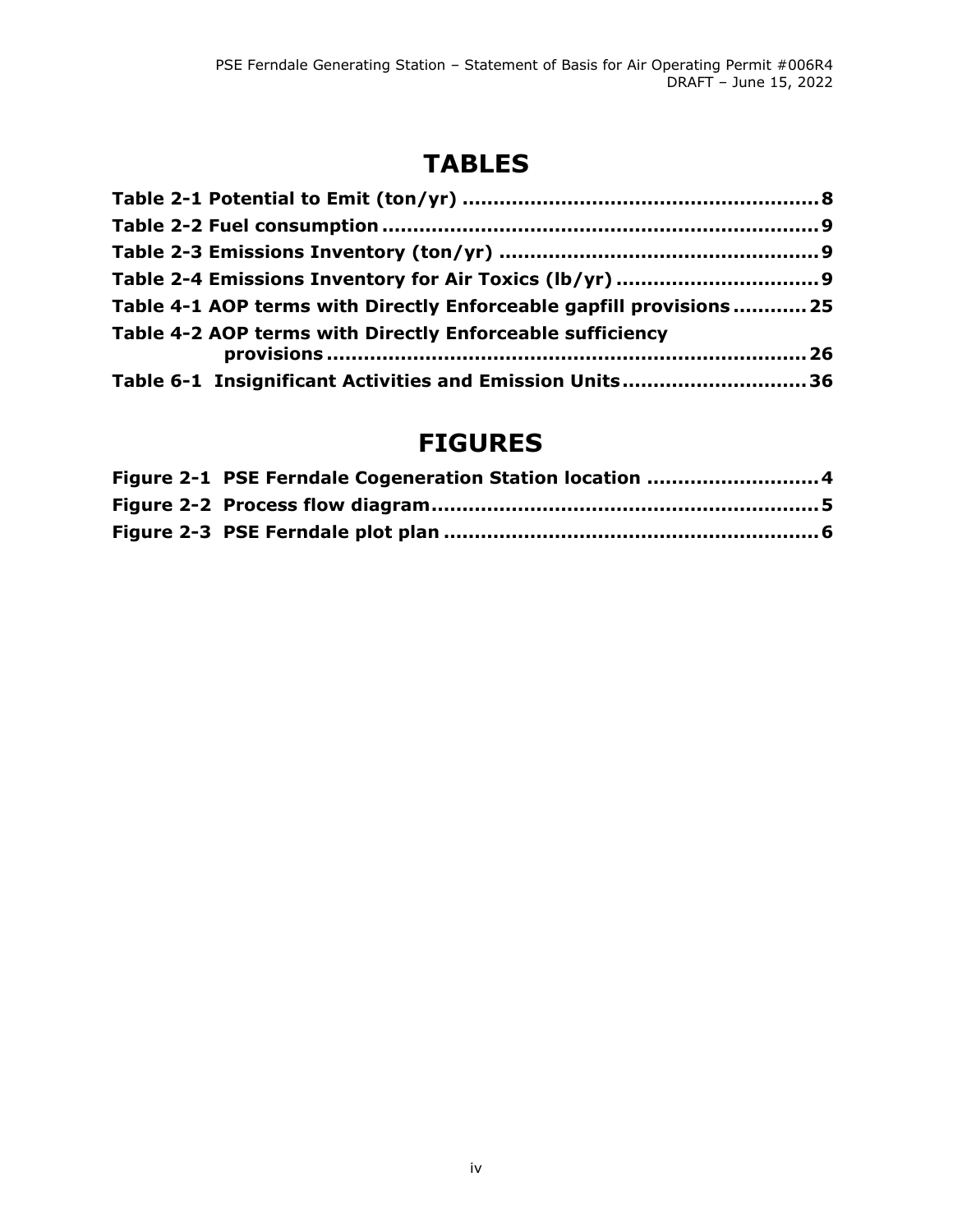## **1 INTRODUCTION**

The Puget Sound Energy, Ferndale Generating Station (identified herein as the permittee, the facility, or PSE Ferndale), located in Ferndale, Washington, is required to obtain an air operating permit because it has the potential to emit 100 tons or more of each of the following "criteria"<sup>[1](#page-4-0)</sup> pollutants: oxides of nitrogen (NO<sub>x</sub>), sulfur dioxide (SO<sub>2</sub>), and carbon monoxide (CO). These air pollutants are defined as regulated pollutants in the Chapter 173-401 of the Washington Administrative Code (WAC). The primary sources of these and other emissions are produced by the burning of natural gas and fuel oil<sup>[2](#page-4-1)</sup> in two General Electric (GE) Frame 7EA combustion turbines and associated duct burners at the facility. Furthermore, the PSE Ferndale Generating Station is subject to the acid rain program (Title IV of the Clean Air Act), which also triggers the requirement to obtain an air operating permit.

The purpose of this Statement of Basis is to set forth the legal and factual basis for the conditions of the PSE Ferndale Air Operating Permit (AOP) No. 006R4 in accordance with WAC 173-401-700(8). This document also provides background information to facilitate review of the permit by interested parties. The Statement of Basis is not a legally enforceable document.

### **1.1 Permit Changes in the Fourth Renewal**

The Northwest Clean Air Agency (NWCAA) received an application for the renewal of the PSE Ferndale AOP on July 8, 2021.

The following changes have been made to the AOP during this renewal:

- Regulatory citations in the permit were revised to reflect new or modified regulations and updated revision/promulgation dates.
- Formatting throughout the entire permit has been updated to current NWCAA standards.
- Contact names and information for PSE and the NWCAA were updated as appropriate. In addition, the Permit Information page reflects the updated permit number and dates for the permit renewal.
- AOP Section 2 (Standard Terms and Conditions) has been replaced with the latest NWCAA standard version, containing any new or modified regulations and updated reference dates.
- AOP Section 3 (Standard Terms and Conditions for NSPS and NESHAP) has been replaced with the latest NWCAA standard version of applicable requirements, containing any new or modified regulations and updated reference dates.

<span id="page-4-0"></span><sup>&</sup>lt;sup>1</sup> The Environmental Protection Agency (EPA) calls these pollutants "criteria" air pollutants because it regulates them by developing human health-based and/or environmentally-based criteria (science-based guidelines) for setting permissible levels in the ambient air. For more information, please visit the EPA's website [www.epa.gov/air/urbanair.](http://www.epa.gov/air/urbanair)<br><sup>2</sup> The terms "fuel oil", "No. 2 distillate", "diesel fuel", "diesel oil", "No. 2 diesel", and "oil" all are

<span id="page-4-1"></span>synonymous with the term "on-road spec oil" within the context of the facility's Air Operating Permit and Statement of Basis. "On-road spec oil" means "on-road specification No. 2 diesel fuel" containing no more than 0.05 percent sulfur by weight, as specified in 40 CFR 80.29, as amended through January 18, 2001.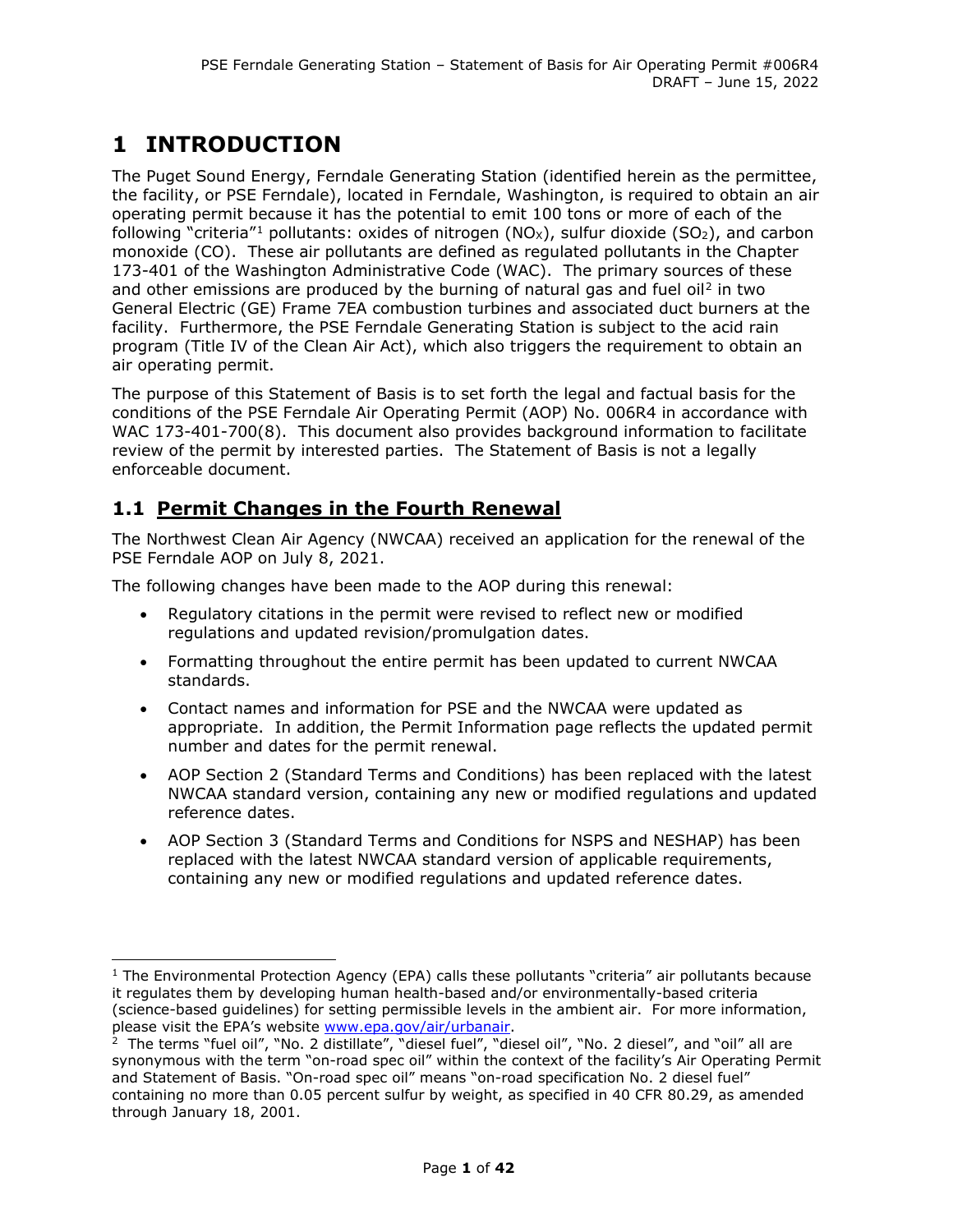- AOP Section 4 (Generally Applicable Requirements) were reviewed and updated. Section 4 primarily lists NWCAA and Washington Administrative Code (WAC) regulations, which often lack specific methods for compliance determination and require that additional monitoring, recordkeeping and recording provisions be added to the AOP for the purpose of compliance determination. This aspect of Air Operating Permits, known as gap-filling and sufficiency monitoring, is discussed further in Section 4.4. Gap-filled and sufficiency monitoring requirements in the AOP Section 4 were modified for this renewal to be consistent with NWCAA's new format for this section.
- The reference to NWCAA 104.2 was removed from individual permit term citations since it is cited in the introductions to Sections 3, 4 and 5.
- OAC 334g was issued on June 6, 2022 to allow for alternate ammonia testing methods. The relevant AOP terms have been updated.
- The Acid Rain Permit and Certificate of Representation for the two Units are included in AOP Section 6. Both documents have been updated since the last AOP renewal.
- The Statement of Basis content and layout were revised to standardize the documents issued for the Puget Sound Energy facilities within NWCAA jurisdiction. Factual information was revised to correct for current operation and some text has been rephrased to add clarification.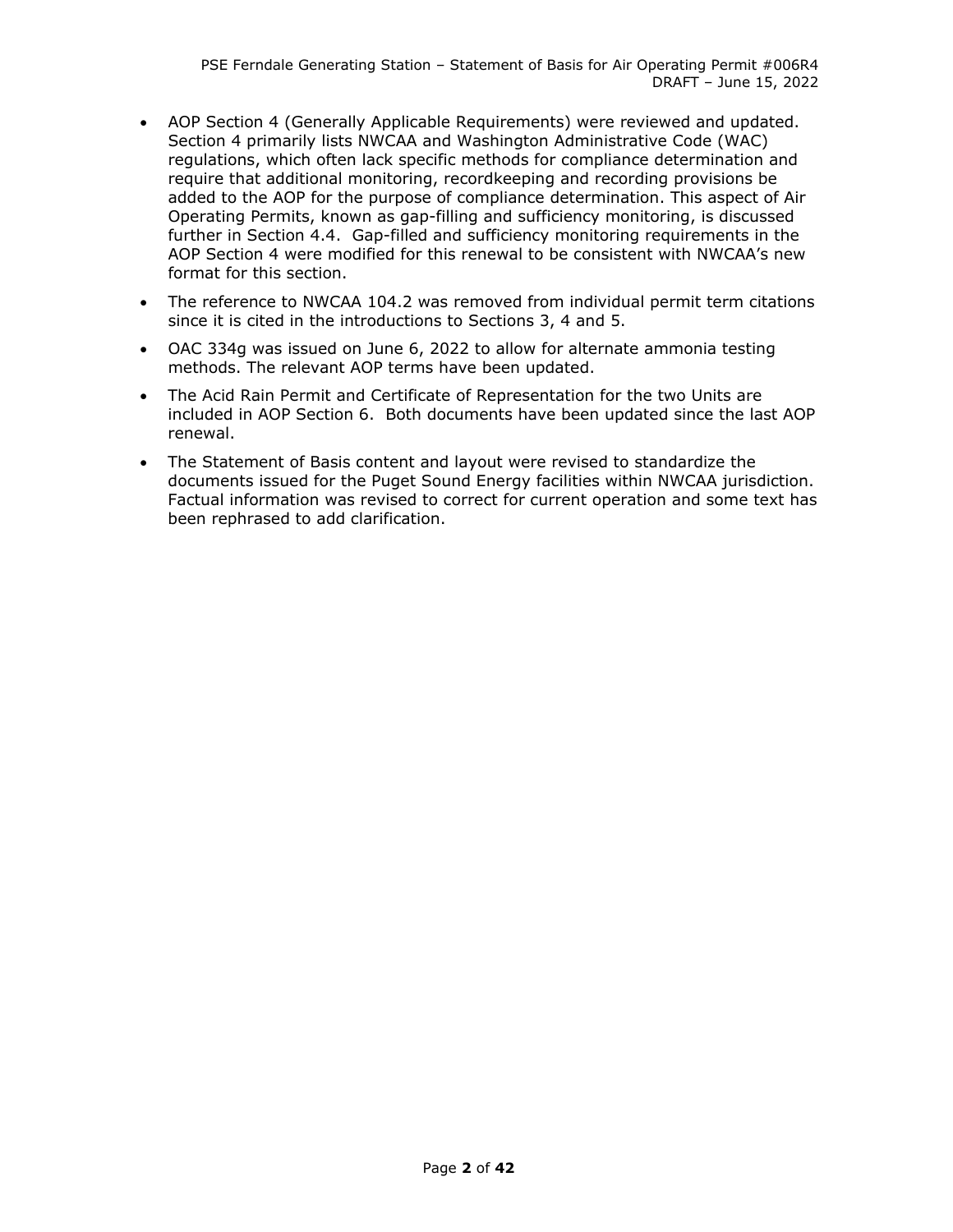## **2 FACILITY DESCRIPTION**

## **2.1 General Facility Description**

The PSE Ferndale facility is located on 14 acres on the 5100 block of Lake Terrell Road in Ferndale, Washington (see [Figure 2-1\)](#page-7-0), approximately seven miles northwest of the City of Bellingham and adjacent to the Phillips 66 Ferndale Refinery (refinery). The facility produces up to 270 megawatts (MW) of electrical power output and steam for the refinery.

The PSE Ferndale Generating Station is a combined cycle cogeneration facility that produces electric power and steam from the combustion of natural gas and up to 20.4 million gallons of low-sulfur diesel per year. In a combined cycle gas turbine plant, a gas turbine generator generates electricity, and heat in the exhaust is used to make steam, which in turn drives a steam turbine to generate additional electricity. This last step enhances the efficiency of electricity generation. The Ferndale plant started as an Independent Power Producer (IPP) when it was built and came online in April of 1994. However, this status changed when it was purchased by PSE (a regulated utility) in 2012. The electric power generated is now transferred to the transmission system operated by PSE and steam is transferred, as requested, to the adjacent refinery for use in their processes. PSE Ferndale produces electricity and steam on an intermittent basis as electrical demand and economic factors allow.

PSE Ferndale consists of two combustion turbines, each equipped with 250 MMBtu/hr duct burners and a heat recovery steam generator. PSE Ferndale also operates an extraction/condensing steam turbine, as well as equipment for fuel oil storage, an electrical switchyard, and equipment for fire suppression, water treatment, and combustion turbine compressor cleaning. Each combustion turbine is capable of producing 91 MW, and the steam turbine is capable of producing 88 MW. Full nominal rating of the facility is 270 MW. [Figure 2-2](#page-8-0) shows the process flow diagram of the facility, and Figure 2-3 shows the facility plot plan.

Diesel is delivered to the PSE Ferndale site by tanker truck and is stored onsite in a 2.1 million-gallon capacity storage tank. Williams Northwest Pipeline supplies natural gas to the facility via a Cascade Natural Gas Corporation pipeline.

## **2.2 Emission Unit Description**

Emission units at the facility consist of two combustion turbines that are each equipped with duct burners and selective catalytic reduction systems, and a single aboveground diesel fuel storage tank.

### <span id="page-6-0"></span>**2.2.1 Combustion Turbines, Duct Burners, and Steam Generators**

The two main emission units are GE Frame 7EA combined cycle combustion turbine generator systems and associated heat recovery steam generators, each of which employs a duct burner. As shown in [Figure 2-2,](#page-8-0) each combustion turbine exhausts to a duct burner-equipped heat recovery steam generator, through a selective catalytic reduction section, then to an exhaust stack. The combustion turbines can be fueled by either natural gas or low-sulfur No. 2 diesel, but the duct burners inside the heat recovery steam generators are permitted to be fired on natural gas only.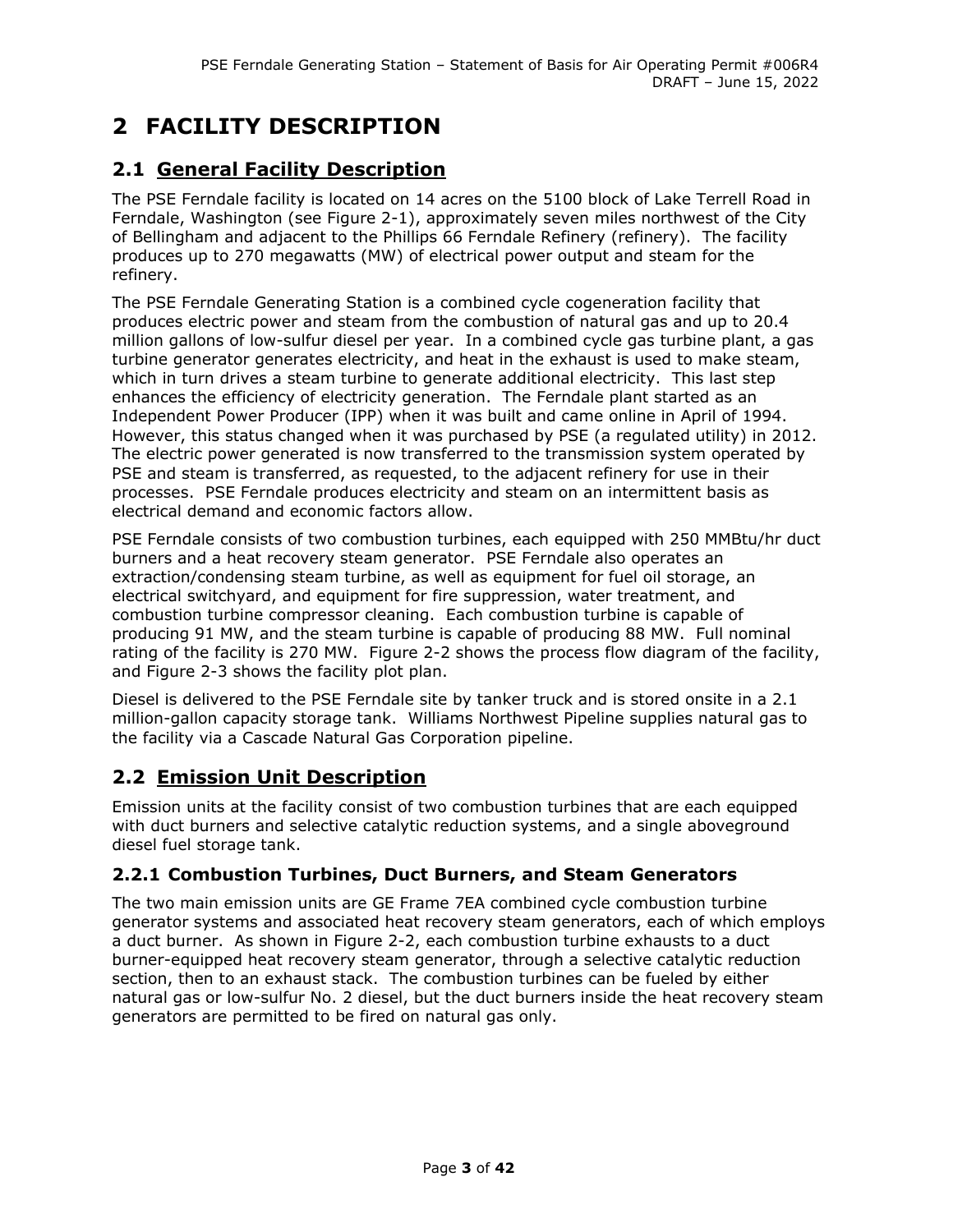

<span id="page-7-0"></span>**Figure 2-1 PSE Ferndale Cogeneration Station location**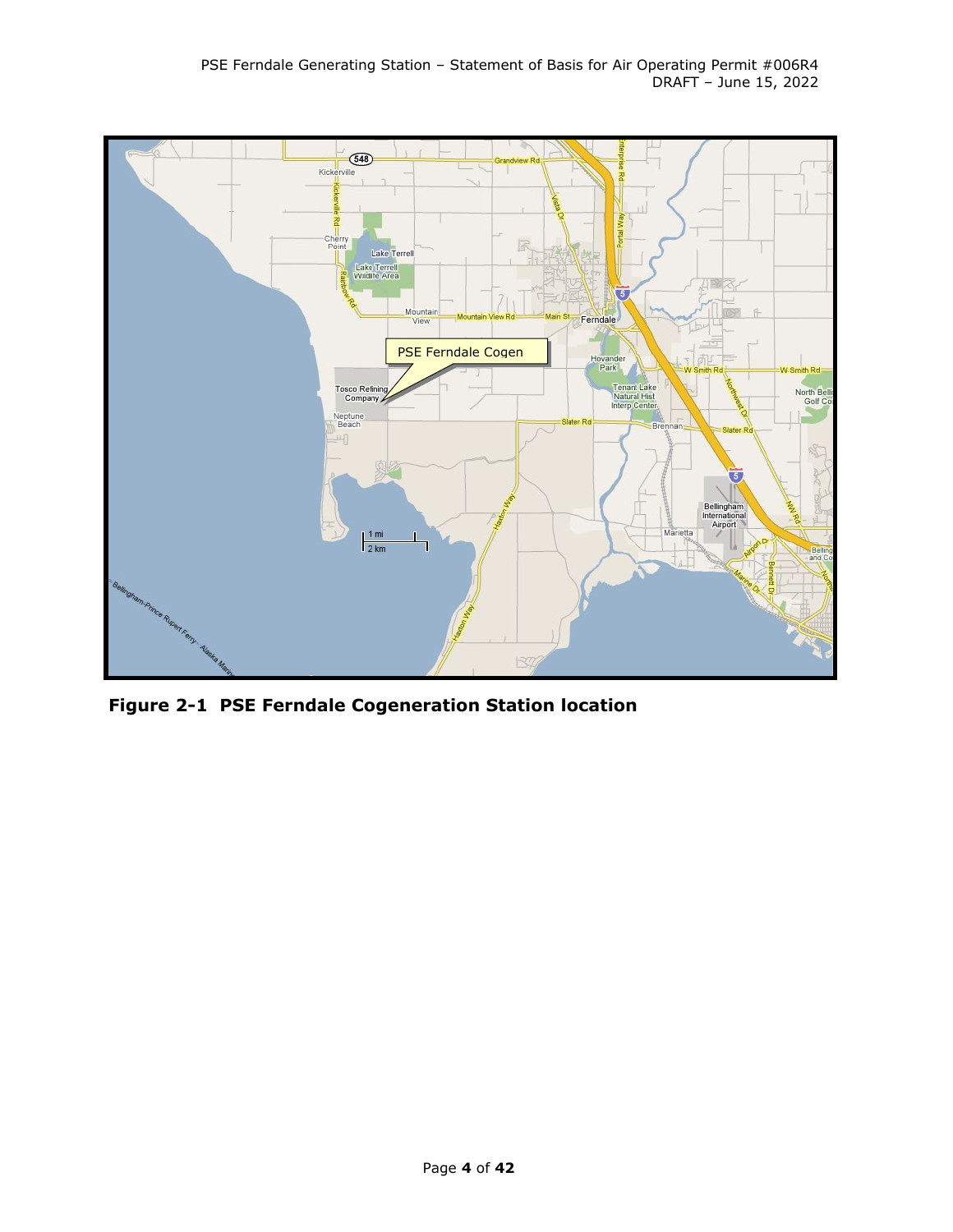

<span id="page-8-0"></span>**Figure 2-2 Process flow diagram**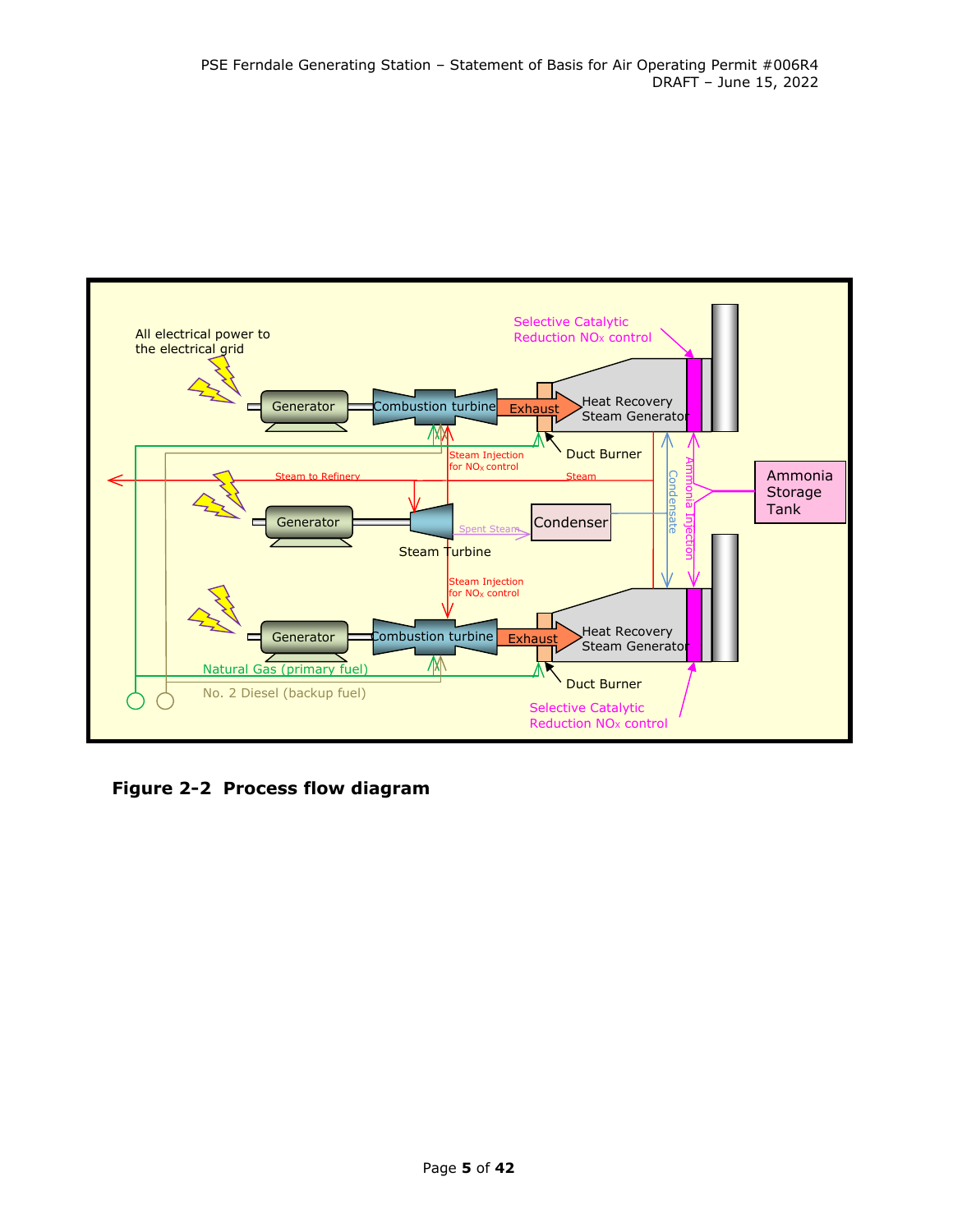## Figure 1-2

## **PSE-Ferndale Site Map**





**Figure 2-3 PSE Ferndale plot plan**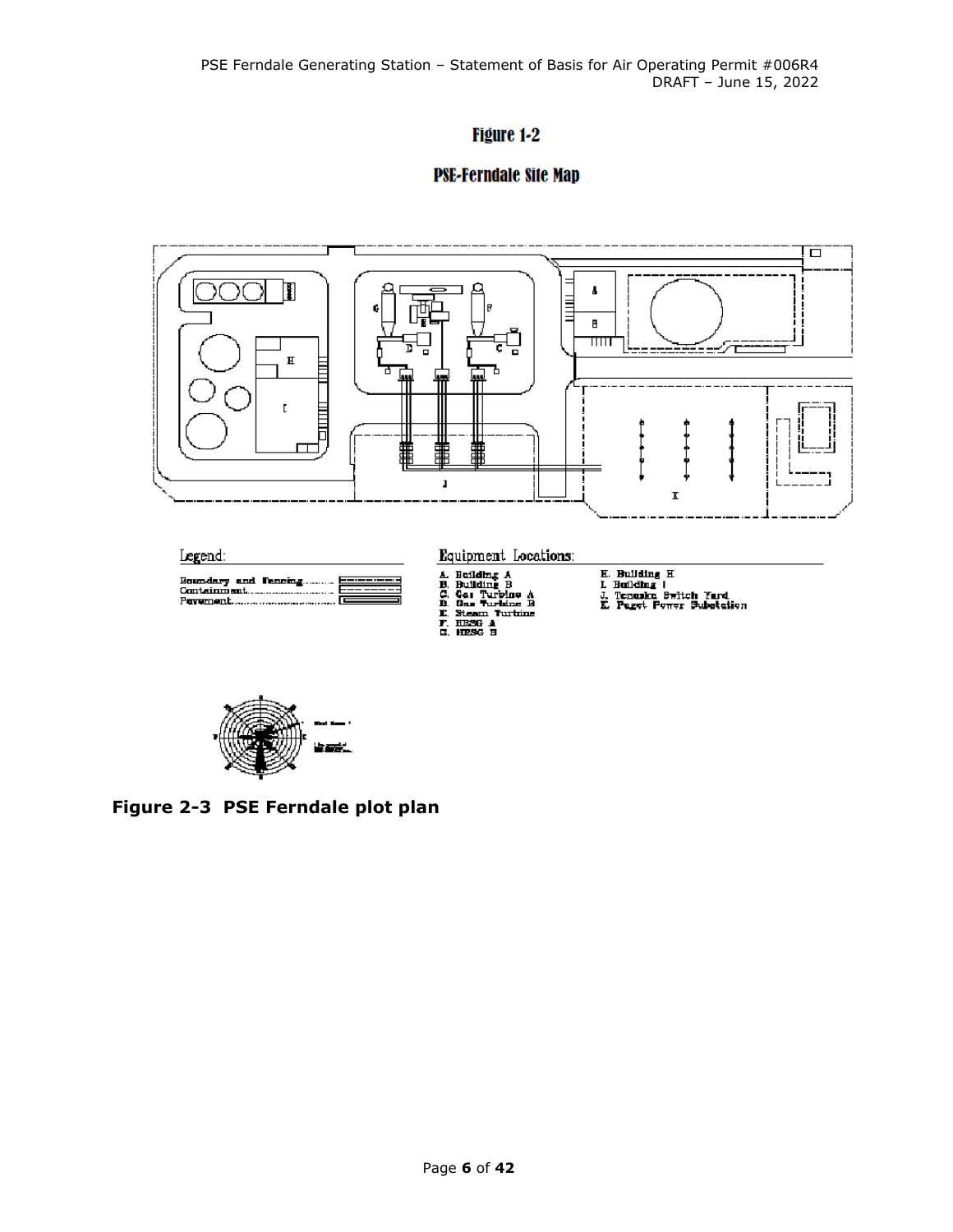The combustion turbines work on the same principle as those used in jet aircraft. First, incoming air is compressed by rotating vanes in the compressor section. The highly compressed hot air passes to the combustor section where it is mixed with fuel and ignited in combustion cans. Steam is injected into the combustor sections of the turbines to reduce peak combustion temperatures to reduce formation of  $NO<sub>X</sub>$ . The rapidly expanding hot gases exit the combustion section and drive a turbine, which powers a generator at the back end as well as the compressor section. The hot gases then exhaust to the heat recovery steam generator (HRSG). The combustion turbines are designated GT/HRSG-1A and GT/HRSG-1B by PSE Ferndale (GT for gas turbine).

The HRSGs have three main components: duct burners, boiler tubes, and a catalyst grid. Hot gases from the turbines pass by the duct burners, which combust natural gas into the hot gas stream for additional steam production during peak steam and/or energy demand. The gases then pass through and transfer heat energy to a set of boiler tubes to convert water in the tubes to steam. This steam passes through a steam turbine generator on its way to the refinery. The exhaust gases, now somewhat depleted in energy, pass through a catalyst grid, where anhydrous ammonia is injected for control of  $NO<sub>X</sub>$  and then pass through additional boiler tubes before being vented to the atmosphere through a vertical stack. The heat recovery steam generators are designated HRSG-1A and HRSG-1B.

The primary fuel used in the combustion turbines and HRSGs is natural gas. The maximum design heat rate for each combustion turbine when combusting natural gas is 10,116 Btu/kWh (the amount of Btu input needed to make 1 kWh of output, LHV, 100 percent load, 60°F) or 924 MMBtu/hr. An additional 250 MMBtu/hr can be added using the duct burners in each of the HRSGs.

The backup fuel used in the combustion turbines is No. 2 diesel fuel with a maximum sulfur content of 0.05 weight percent. The maximum design heat rate for each combustion turbine when combusting No. 2 diesel fuel is 10,145 Btu/kWh (LHV, 100 percent load, 60°F) or 927 MMBtu/hr.

The stacks for each of the GT/HRSG systems are the only two emission points from these units. The height of each stack is 180 ft, and the diameter of each stack is 14 ft.

Nitrogen oxides ( $NO<sub>x</sub>$ ) from the GT/HRSG systems are controlled by injection of steam into the turbine combustors and by a selective catalytic reduction (SCR) system. Steam injection limits peak combustion temperatures thereby reducing formation of thermal  $NO<sub>x</sub>$ . Ammonia (NH3) is injected ahead of a catalyst grid in the HRSG section to further lower the  $NO<sub>X</sub>$  concentration in the exhaust gas. Most of the  $NO<sub>X</sub>$  reacts in the presence of ammonia and the catalyst to form elemental nitrogen and water. Ammonia emissions (or "ammonia slip") are controlled by regulating the rate of ammonia injection into the SCR system.

Sulfur dioxide emissions are limited by the use of low-sulfur content fuels, i.e., natural gas and ultralow-sulfur diesel. The flow of each fuel is monitored continuously. The  $SO<sub>2</sub>$ emission rate from each GT/HRSG system is calculated based on the sulfur content of the fuel and the fuel flow rate.

Emissions of particulate matter, nearly all of which is composed of particles with a mean aerodynamic diameter smaller than 10 microns ( $PM_{10}$ ), as well as carbon monoxide (CO) and volatile organic compounds (VOC), are minimized by the use of "good combustion practice." Stationary turbines generate the least amount of combustion byproducts such as PM10, CO, and VOC when they are operating most efficiently. It is in the best interest of the source to maintain the equipment in peak operating condition in order to minimize operating expense. PSE Ferndale is required to maintain the GT/HRSG systems according to an approved air compliance operation and maintenance (O&M) manual.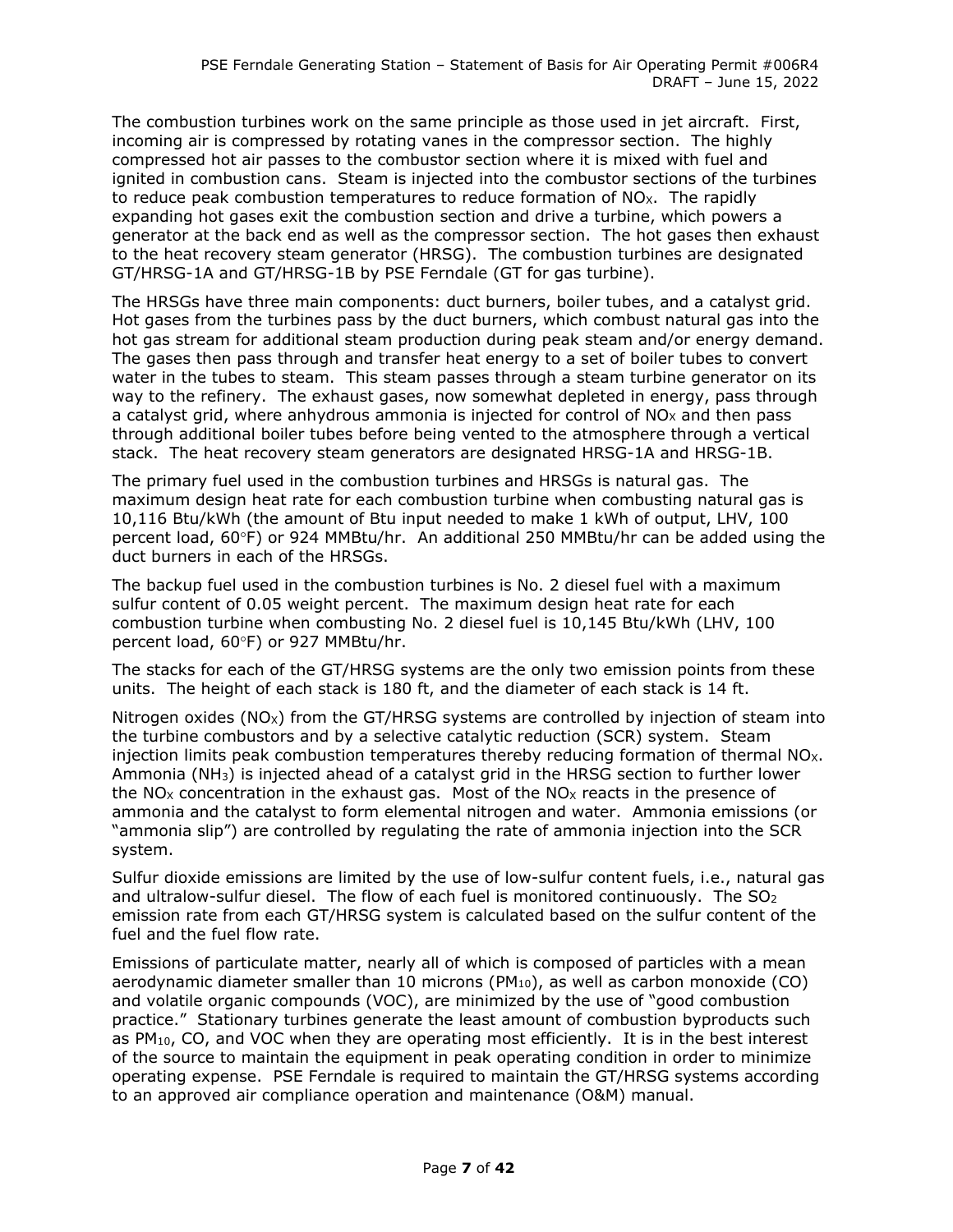Continuous emission monitoring systems (CEMS) continuously measure  $NO<sub>X</sub>$  emissions and  $O<sub>2</sub>$  from the turbine exhaust stacks. And, although not directly required for compliance, PSE Ferndale also operates a  $NO<sub>x</sub>$  CEMS just prior to the SCR to assist in monitoring SCR performance.

### **2.2.2 Bulk Storage Tank**

In addition to the turbines and HRSGs, other major equipment includes the back-up diesel fuel storage tank. Low-sulfur No. 2 diesel fuel used as back-up fuel for the combustion turbines is stored on site in a 2.1 million-gallon vertical fixed-roof tank. The use of No. 2 diesel fuel is limited to a maximum of 20.4 million gallons per year (total for both turbines) by Condition 3 of PSD No. 91-04 Amendment 1. Actual diesel fuel usage was approximately 2,661 gallons in 2020.

"Good engineering practices" are used to minimize evaporative emissions of VOC from the diesel storage tank. Good engineering practices consist of painting the tank a light color and using it only for storage of low vapor pressure diesel fuel, and taking precautions to minimize spillage during fuel transfer activities. There is no specific air pollution control equipment installed on the diesel fuel storage tank.

### **2.2.3 Fire Pump Engine**

PSE Ferndale maintains a 182 brake horsepower (BHP) diesel-driven fire pump for emergency use. The engine is tested for 30 minutes each week to ensure proper operation. The engine's fuel supply is a 270-gallon storage tank containing low sulfur diesel, which contains a maximum of 0.05 wt% sulfur. The engine is located in the fire pump room on the south end of the Water Treatment/Control Room building.

### **2.2.4 Ammonia Storage Tank**

As described above in section [2.2.1,](#page-6-0) PSE Ferndale employs SCR, which requires ammonia injection into the exhaust gas ahead of a catalyst bed, to reduce  $NO<sub>X</sub>$  emissions. Bulk anhydrous ammonia is stored onsite in a tank near the HRSGs. PSE Ferndale is required to have a Risk Management Plan according to the requirements of 40 CFR 68 because of the amount of ammonia stored on site for use in the SCR systems. Annual source tests measure ammonia emissions from the facility at the GT/HRSG stack.

## **2.3 Emissions Inventory**

The facility qualifies as a major source subject to the requirements of the Clean Air Act (CAA) Title V program because it has the potential to emit more than 100 tons per year (tpy) of nitrogen oxides, sulfur dioxide, and carbon monoxide.

According to the Amendment 1 of PSD 91-04 application submitted to the WA State Department of Ecology, the facility's potential to emit is shown in Table 2-1.

### **Table 2-1 Potential to Emit (ton/yr)**

|                                       | <b>NOx</b> | CO  | <b>SO2</b> | <b>VOC</b> | PM                       | <b>PM10</b> |
|---------------------------------------|------------|-----|------------|------------|--------------------------|-------------|
| ll Potential<br>(ton/vr)<br>emissions | 342        | 366 | 100        | OZ.        | $\overline{\phantom{a}}$ | 70          |

According to annual emissions inventories submitted by the facility (see Table 2-4), formaldehyde is the hazardous air pollutant emitted at highest rates. Using an emission factor of 7.10E-04 lb of formaldehyde per MMBtu, and an hourly heat consumption of 2533 MMBtu per hour, potential annual emissions for formaldehyde are 7.9 tons. Therefore, the facility is not major for HAP.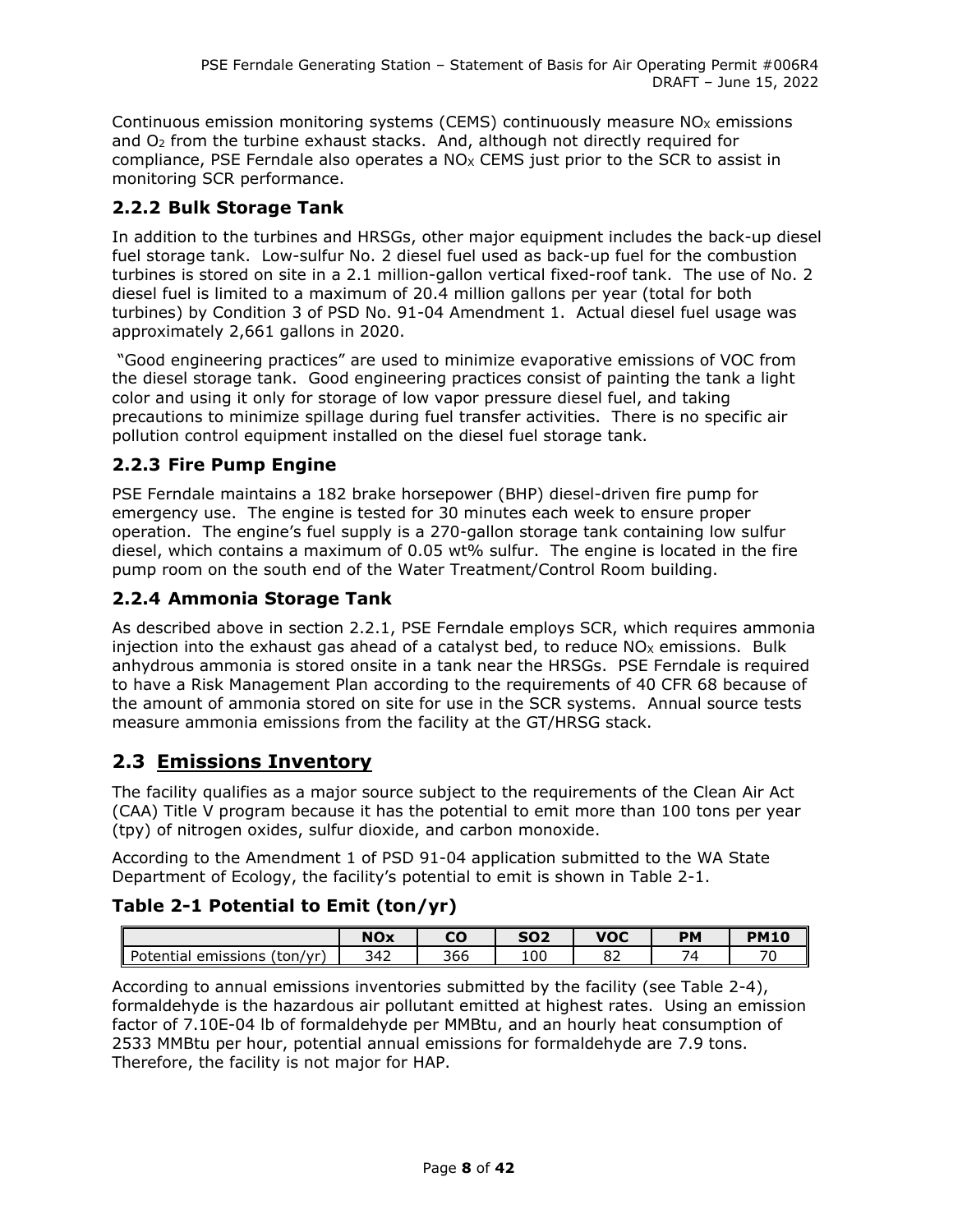#### **2.3.1 Actual Emissions**

Tables 2-2 and 2-3 list fuel usage and air emissions, respectively, from the PSE Ferndale facility as reported in past annual emissions inventory reports.

#### **Table 2-2 Fuel consumption**

| <b>Fuel</b>                  | 2015  | 2016                     | 2017        | 2018      | 2019  | 2020  |
|------------------------------|-------|--------------------------|-------------|-----------|-------|-------|
| Diesel (in 1000 gallons)     | 5.9   | $\boldsymbol{\varDelta}$ | ۰Q<br>. . J | 167<br>.4 | 4.2   | 2.6   |
| Natural gas (in million scf) | ና.756 | 5,600                    | 5,948       | 5,067     | 8,048 | 8,598 |

#### **Table 2-3 Emissions Inventory (ton/yr)**

| <b>Pollutant</b>  | 2015    | 2016    | 2017    | 2018    | 2019    | 2020    |
|-------------------|---------|---------|---------|---------|---------|---------|
| PM                | 26.1    | 24      | 25.7    | 19.7    | 29.2    | 31.7    |
| $PM_{10}$         | 26.1    | 24      | 25.7    | 19.7    | 29.2    | 31.7    |
| PM <sub>2.5</sub> | 26.1    | 24      | 25.7    | 19.7    | 29.2    | 31.7    |
| SO <sub>2</sub>   | 6.6     | 8.2     | 8       | 5.8     | 7.8     | 9.2     |
| NO <sub>X</sub>   | 87.1    | 78.6    | 77.5    | 62.7    | 103.8   | 113.4   |
| <b>VOC</b>        | 9.6     | 8.1     | 8.3     | 7.3     | 11.4    | 12.2    |
| <b>CO</b>         | 10      | 8.5     | 8.7     | 7.6     | 11.9    | 13.2    |
| CO <sub>2</sub>   | 443,916 | 371,956 | 386,385 | 182,233 | 526,614 | 559,561 |

| <b>Toxic Air</b><br><b>Pollutant</b> | 2015  | 2016           | 2017           | 2018  | 2019  | 2020   |
|--------------------------------------|-------|----------------|----------------|-------|-------|--------|
| 1,3-butadiene                        | 4     | $\overline{2}$ | $\overline{2}$ | 2     | 4     | 4      |
| Acetaldehyde                         | 1,275 | 1,073          | 1,143          | 944   | 1,489 | 1,596  |
| Acrolein                             | 26    | 22             | 24             | 20    | 30    | 35     |
| Ammonia                              | 9,380 | 6,560          | 4,760          | 4,160 | 6,380 | 15,460 |
| Benzene                              | 86    | 72             | 76             | 64    | 100   | 107    |
| Ethylbenzene                         | 232   | 195            | 208            | 171   | 271   | 290    |
| Formaldehyde                         | 4,899 | 4,065          | 4,310          | 3,541 | 5,642 | 6,151  |
| Hexane                               | 399   | 278            | 12             | 377   | 504   | 212    |
| Naphthalene                          | 10    | 8              | 8              | 7     | 10    | 12     |
| <b>PAHs</b>                          | 8     | 13             | 14             | 13    | 18    | 20     |
| Propylene oxide                      | 207   | 175            | 186            | 153   | 242   | 259    |
| Sulfuric acid                        | 1,063 | 1,328          | 1,280          | 934   | 1,255 | 1,490  |
| Toluene                              | 971   | 818            | 871            | 719   | 1,133 | 1,216  |
| Xylene                               | 462   | 389            | 415            | 342   | 540   | 579    |
| Zinc                                 | 7     | 4              | 0              | 6     | 8     | 4      |

#### **Table 2-4 Emissions Inventory for Air Toxics (lb/yr)**

## <span id="page-12-0"></span>**2.4 Permitting History**

On January 11, 1991, the facility submitted a Notice of Construction (NOC) application to the Northwest Clean Air Agency to construct and operate two combustion turbine/heat recovery steam generator trains with supplemental firing, a single steam turbine generator, two auxiliary boilers, and an emergency generator. The NOC was reviewed under the minor new source review program as required by NWCAA Regulation Section 300 and WAC 173-400-110, and Order of Approval to Construct (OAC) 330 was issued by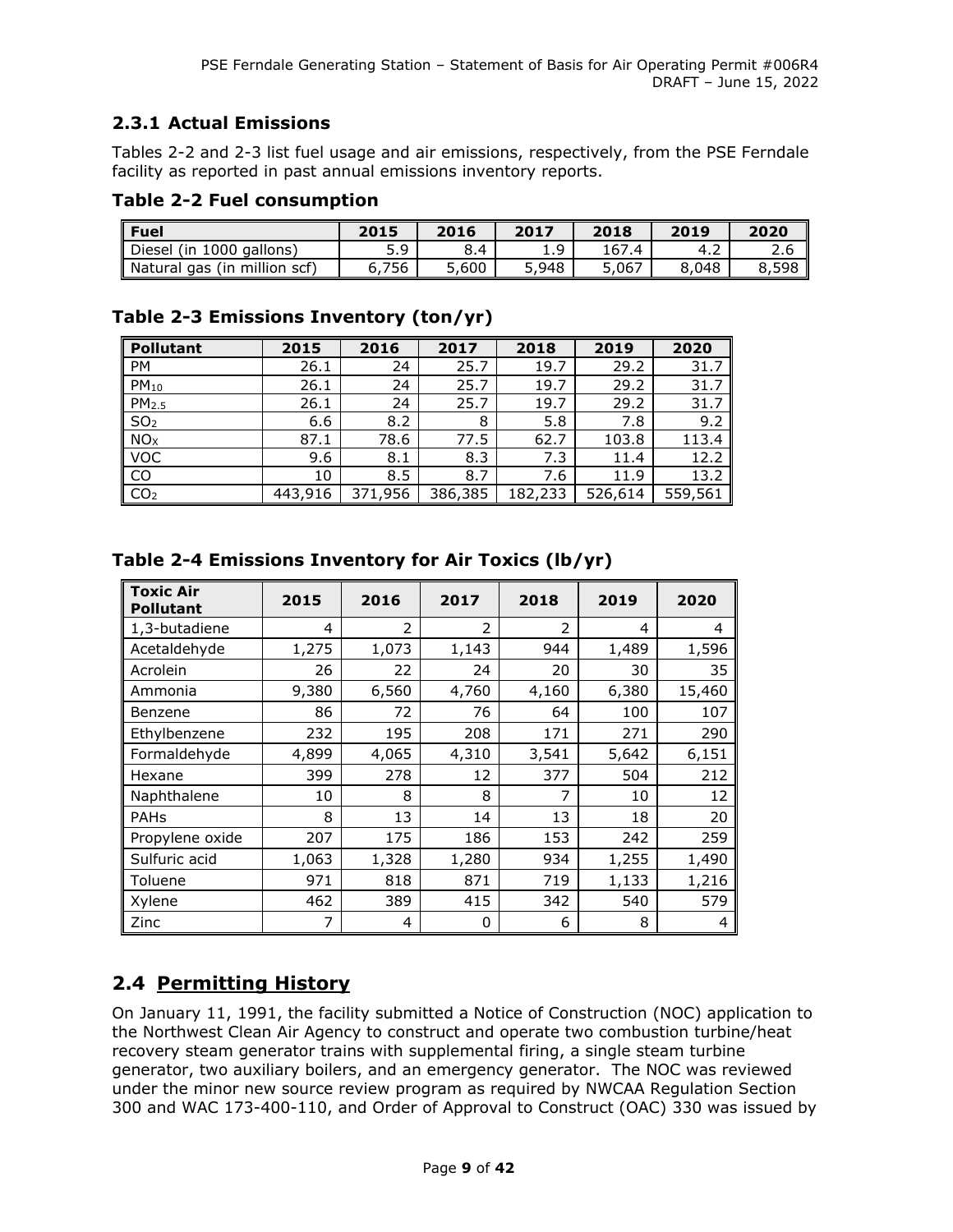NWCAA on April 9, 1992 for the project.

The Washington State Department of Ecology (Ecology) Prevention of Significant Deterioration (PSD) Approval No. 91-04 was issued to the facility on June 10, 1992, and the facility began commercial operations in April 1994.

The facility requested a change to their PSD Approval in May 1996. The request was for removal of the words "or operation" from the following sentence in Condition 15: "This approval shall become void if construction of the project is not commenced within 18 (eighteen) months after receipt of final approval, or if construction or operation of the project is discontinued for a period of eighteen (18) months." Ecology made the administrative change to PSD 91-04 in June 1996. At the time this change was not considered to be an "amendment."

In June 1998, the facility requested several changes to their PSD and OAC permits. These included eliminating references to equipment never installed (two auxiliary boilers and one standby diesel generator) or fuels never used (refinery gas), clarifying permit language, clarifying reporting requirements, and allowing alternative monitoring methods for  $NH<sub>3</sub>$ and CO. These requested changes were made in OAC 330 Revision 3 issued in September 1999 and in Ecology PSD 91-04 Amendment 1 issued in January 2000.

In 2001 the facility implemented a project to install foggers on the turbines. The foggers inject water vapor into the inlet of the turbine to reduce the temperature of the ambient air thereby causing a gain in turbine performance. An analysis of emission increases was performed, and as a result the  $N_{\text{Ox}}$  emission limit was reduced from 7 to 6 parts per million on a dry, volumetric basis ( $ppmvd3$  $ppmvd3$ ) to account for the slight increase in fuel consumption during fogger operation. No other emission limits were modified due to this project. OAC 330 Revision 4 was issued on June 7, 2001 to incorporate new conditions required for operation of the foggers. Condition 6 in the revised OAC required the facility to conduct annual testing for VOC.

In December 2001 a Notice of Construction was received from the facility to install performance enhancing upgrades to the turbines as part of the inspection and maintenance process at the station. These upgrades resulted in a 1.95% improvement in the efficiency of the turbines and a net increase in power output of about 4.95%. The potential increase in fuel usage was estimated to be 2.8% which would result in additional emissions. However, a PSD analysis was done by the Department of Ecology using the WEPCO methodology<sup>4</sup>, and they determined that the increases would not be significant. OAC 330 Revision 5 was issued on April 12, 2002 to include minor changes in operating conditions as a result of this project. This included annual testing for  $PM/PM_{10}$  (front and back half analysis.)

OAC 330 Revision 5, Condition 6 required the facility to conduct annual source testing for CO, ammonia, VOC and PM/PM10. In addition, the source test reports were to include a summary of the annual net increase or decrease in emissions of  $NO<sub>X</sub>$ ,  $PM<sub>10</sub>$ , CO, VOC, and SO2 as a result of the project following the WEPCO procedure (past actual emissions vs. actual emissions) representing actual operating conditions throughout the year (e.g., including the effects of all fuels burned and the effects of the foggers, if they were operated). Source tests in 2002 and 2003 indicated that actual emissions were lower than emissions before the two projects. This is attributable to the increased efficiency of

<span id="page-13-0"></span> $3$  "by volume, on a dry basis" means that water vapor is removed from the exhaust gas prior to pollutant measurement, and the measurement is made on a volumetric basis (as opposed to a mass basis).

<span id="page-13-1"></span><sup>&</sup>lt;sup>4</sup> The Wisconsin Electric Power Company (WEPCO) methodology allowed Ecology to analyze pastactual to future-actual emissions due to the turbine upgrade projects when determining the significance of emissions.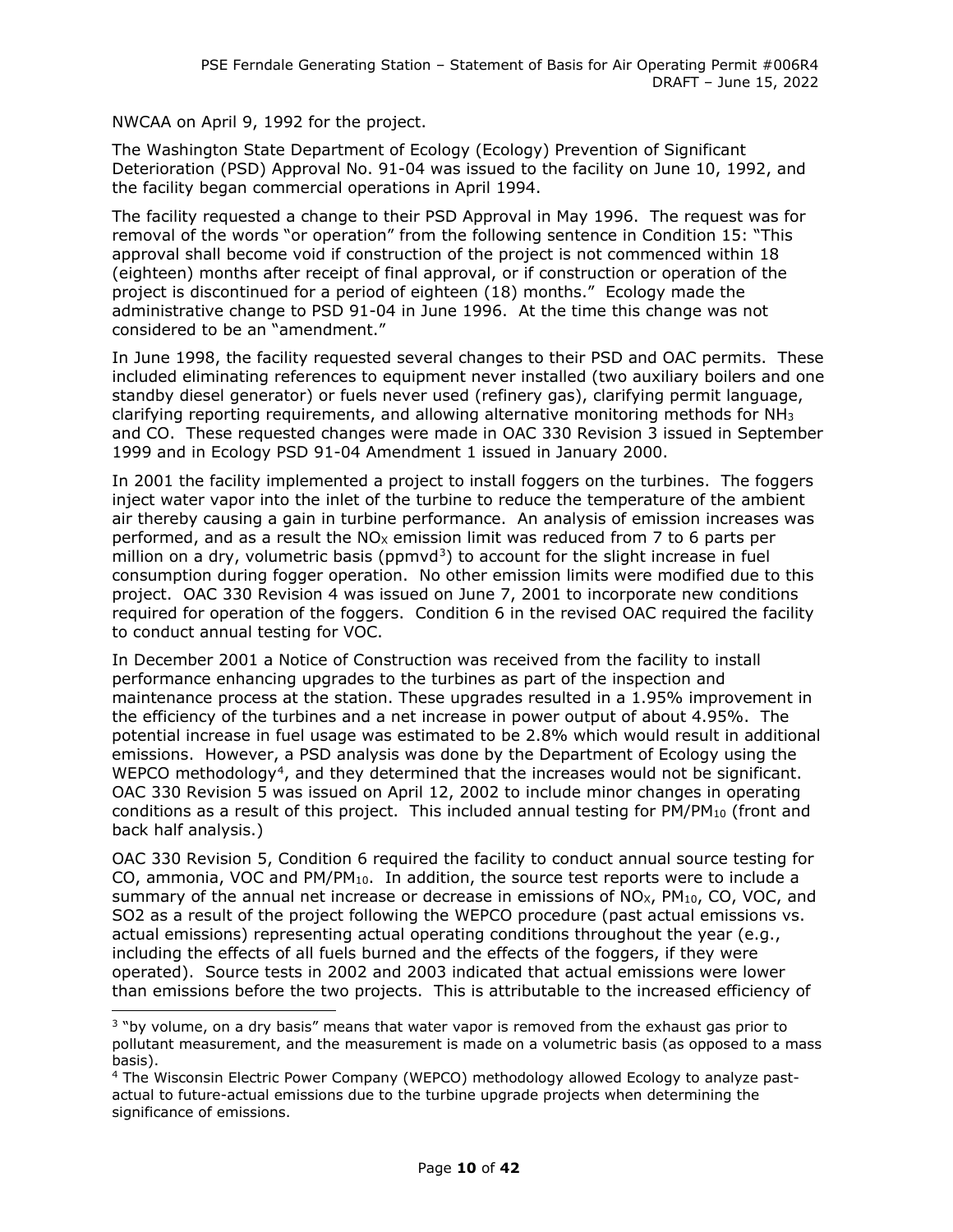the upgraded turbines and the fact that the turbines rarely operate under peak load conditions.

In January 2007 the facility applied for an administrative revision to OAC 330 Revision 5 to remove the five-year requirement to conduct annual source testing for  $PM_{10}$  and VOC emissions. Tests completed during calendar years 2002 through 2006 satisfactorily demonstrated that the installation of the inlet air foggers in 2001 and the major turbine upgrades in 2002 did not result in past-actual to future-actual emissions in excess of PSD thresholds. This 1992 Pre-New Source Review (NSR) Reform rule applied only to electrical utility steam generating units and was allowed as an alternative to the standard PSD pastactual to future-potential test. Because annual source testing for CO and NH3 were required during the original OAC 330 issuance as the sole means of compliance assurance for these pollutants, annual testing continues to be required for CO and NH3.

The NWCAA issued OAC 330f on May 14, 2007, which removed the facility's obligation to conduct annual PM10 and VOC source testing. Additional revisions were made in an effort to facilitate incorporation of the OAC into the air operating permit (AOP). These include:

- Removal of the odor enforcement condition and obsolete conditions requiring initial source testing and the requirement to submit a quality assurance manual for CEM prior to commercial startup,
- Updating the ammonia source test method,
- Revision of elements prescribing source testing and CEM operation to reflect provisions of NWCAA Section 367 and NWCAA Appendix A that the Agency adopted in 2005.

The NWCAA issued OAC 330g on June 6, 2022, which amends Condition 5(B) to allow other testing methods for ammonia. In addition, the recurrence of testing was revised from "between 11 and 13 months" to "within 13 months" of the previous test.

## **2.5 Compliance History**

The PSE Ferndale facility is a major source and, as such, has been either a registered air pollution source or a Title V source since its start-up in 1994.

### **2.5.1 Notice of Violation**

PSE Ferndale is required to notify NWCAA if events such as a breakdown, start-up, or shutdown result in excess emissions to the atmosphere. NWCAA then makes a determination as to whether there was a violation of an AOP term. If a violation is determined to have occurred, enforcement action may be taken. This may include issuance of a Notice of Violation (NOV), reporting in the Aerometric Information Retrieval System (AIRS) database, and possible listing with EPA Region 10 as a High Priority Violation (HPV). The source is then tracked until it returns to compliance.

NWCAA has issued three NOVs to the facility since it began operation in 1994 – one for a late cylinder gas audit of the CEMS in 1998 (issued a NOV Warning), one for another late cylinder gas audit of the CEMS in late 2000, and one for failing to submit an AOP semiannual monitoring certification in a timely manner in 2001.

At the time of this permit issuance, there are no unresolved enforcement issues.

#### **2.5.2 Compliance Reports**

The PSE Ferndale AOP requires monthly, quarterly, semiannual, and annual reports to be submitted to the NWCAA as part of the facility's ongoing compliance demonstration. The facility submits a monthly summary report of emissions and process information. The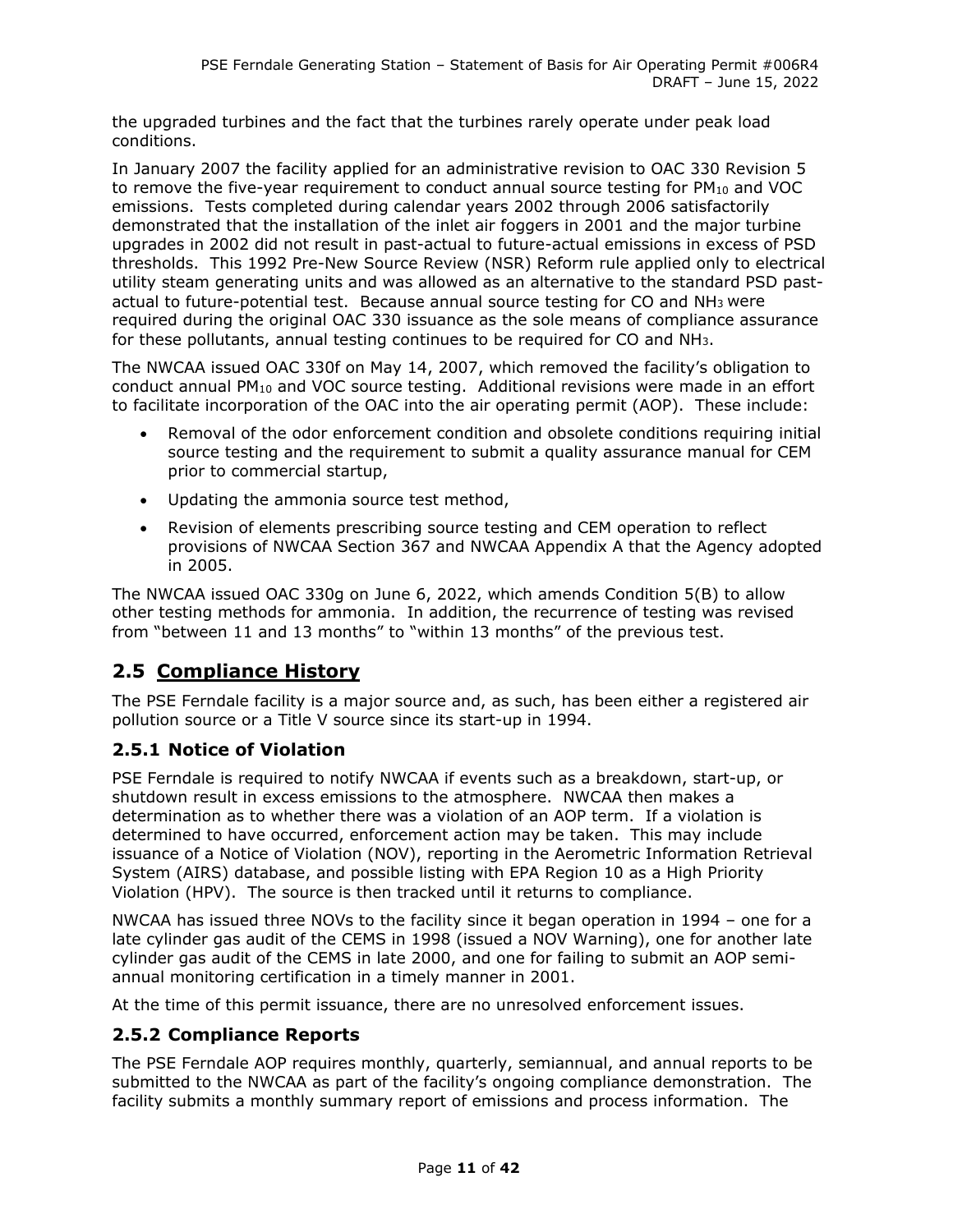monthly report also must identify any excess emissions and provide a discussion as to the cause and what was done to correct the problem. PSE Ferndale submits information about quality assurance/quality control (QA/QC) actions taken on continuous emission monitoring systems (such as Cylinder Gas Audits, Linearity Checks, or Relative Accuracy Test Audits) in quarterly reports submitted as part of the monthly report for the month in which the QA/QC actions occur. Each report submitted by the facility is certified by the responsible corporate official. Certification of the truth and accuracy of reported information by the responsible official is required at least semiannually. Annually, the responsible corporate official also certifies compliance with all applicable requirements in the AOP term by term and whether the facility was fully or intermittently in compliance with each term.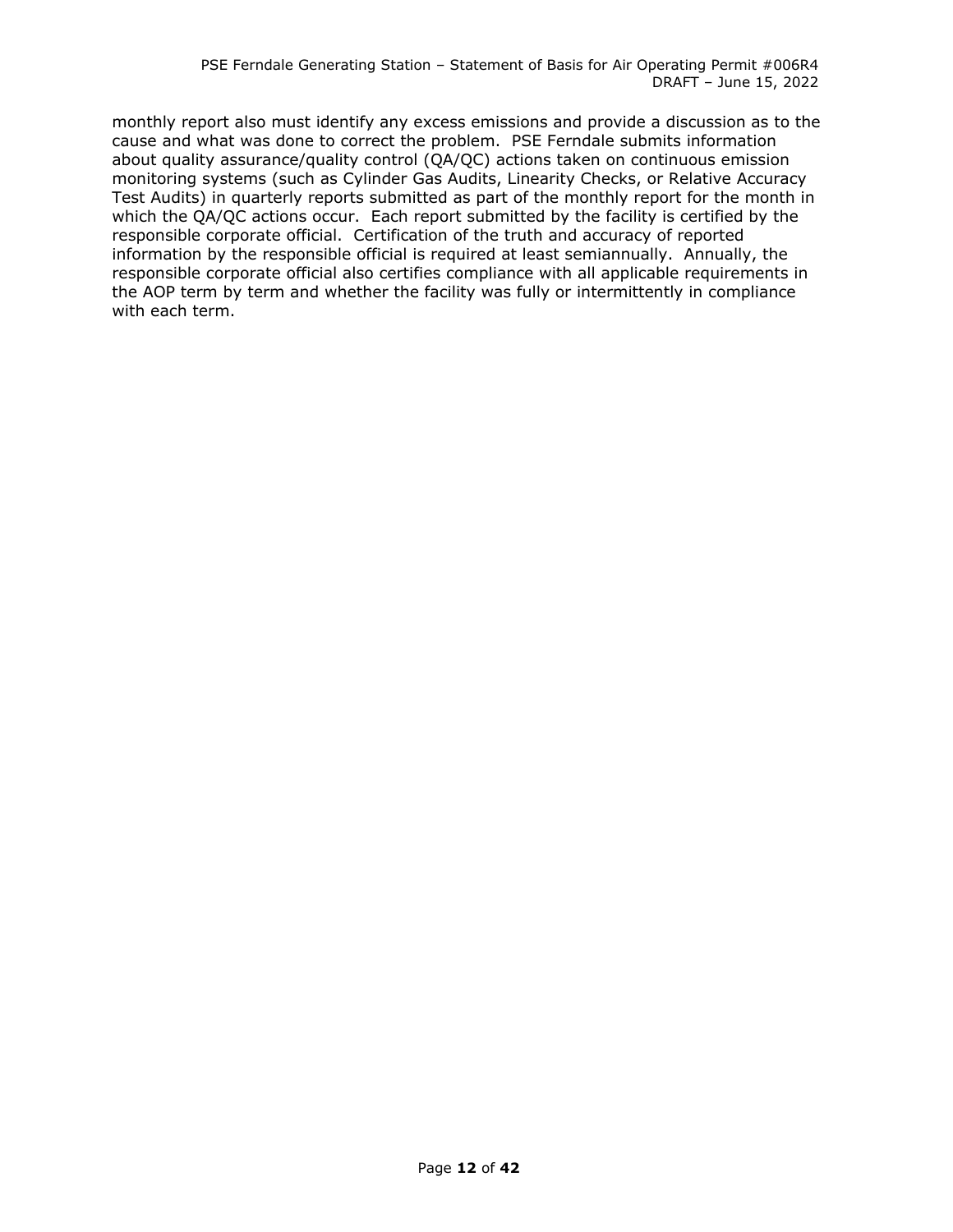## **3 BASIS OF REGULATION APPLICABILITY**

## **3.1 New Source Performance Standards (NSPS)**

**40 CFR 60 Subpart A – General Provisions:** The NSPS General Provisions apply to the owner or operator of a stationary source that contains an affected facility. Since the combustion turbines at the facility are subject to 40 CFR 60 Subpart GG - NSPS for Stationary Gas Turbines and the duct burners are subject to 40 CFR 60 Subpart 60 Subpart Db – Standards of Performance for Industrial-Commercial-Institutional Steam Generating Units, the combustion turbines and duct burners are "affected facilities". Therefore, the General Provisions of 40 CFR 60 Subpart A apply to those units. NSPS Subpart A requirements are listed in Section 3 of the AOP as generally applicable to affected facilities.

**40 CFR 60 Subpart Db – Standards of Performance for Industrial-Commercial-Institutional Steam Generating Units:** This standard applies to the HRSG duct burners since they were constructed after June 19, 1984, and each has a maximum design heat input capacity of 250 MMBtu/hr, which is greater than the 100 MMBtu/hr applicability threshold but just below the threshold of applicability for 40 CFR 60 Subpart Da (more than 250 MMBtu/hr).

Subpart Db contains no sulfur dioxide (60.42b) or particulate matter (60.43b) limits for affected units fired on natural gas only. However, some recordkeeping and reporting requirements do apply.

60.44b(a)(4)(i) limits  $NO<sub>X</sub>$  emissions from duct burners in combined cycle systems that combust natural gas to 0.20 lb  $NO<sub>X</sub>$  (expressed as  $NO<sub>2</sub>$ ) per MMBtu heat input. In the previous version of the facility's AOP, a determination was made that the 0.20 lb NO<sub>x</sub>/MMBtu limit did not apply since the duct burners are permitted to burn only natural gas. However, an exemption from the Subpart Db  $NO<sub>X</sub>$  limit also requires a permitted operational limit of an annual capacity factor of 10% or less, which PSE Ferndale does not have. There is no federally enforceable requirement in any PSE Ferndale permit that limits the annual heat input to the duct burners. Therefore, the exemption in 40 CFR 60.44b(k) does not apply – the NO<sub>x</sub> limit does indeed apply to the duct burners. PSE Ferndale is not required to install a continuous emissions monitoring system to measure  $NO<sub>X</sub>$  emissions from the duct burners themselves (60.48b(h)).

NSPS Subpart Db specifies primarily fuel use-related recordkeeping and reporting requirements and an initial testing requirement for purposes of compliance demonstration with regard to the  $NOx$  limit.

An initial source test was conducted on the GT/HRSG train in March and April 1994. NO $x$ emissions from the GT/HRSGs were measured at four loads; one load was the gas turbines fired at 100% capacity with no duct burner firing ("90% Load"), and one load was both the gas turbine and the duct burner fired at 100% capacity ("100% Load"). NSPS Subpart Db requires an initial source test for  $NO<sub>x</sub>$  emissions according to 40 CFR 60 Appendix A Method 7E. During the initial source test,  $NO<sub>x</sub>$  emissions were measured using 40 CFR 60 Appendix A Method 20, which refers to 40 CFR 60 Appendix A Method 7E for NO<sub>x</sub> emissions measurement. The NO<sub>x</sub> emissions from the GT/HRSG at 90% load (turbine only) averaged 0.023 lb/MMBtu for both GT-1A and GT-1B. At 100% load, (both turbine and duct burners firing at 100%), the  $NO<sub>x</sub>$  emissions averaged 0.023 lb/MMBtu and 0.020 lb/MMBtu for GT-1A and GT-1B, respectively. Since the GT/HRSGs are each equipped with SCR after the duct burners, the NO<sub>X</sub> emissions are controlled to 7 ppmvd at 1[5](#page-16-0)% O<sub>2</sub><sup>5</sup>

<span id="page-16-0"></span><sup>5</sup> Correcting pollutant concentration measurements to 15% oxygen eliminates the variability of excess air dilution in the exhaust gas.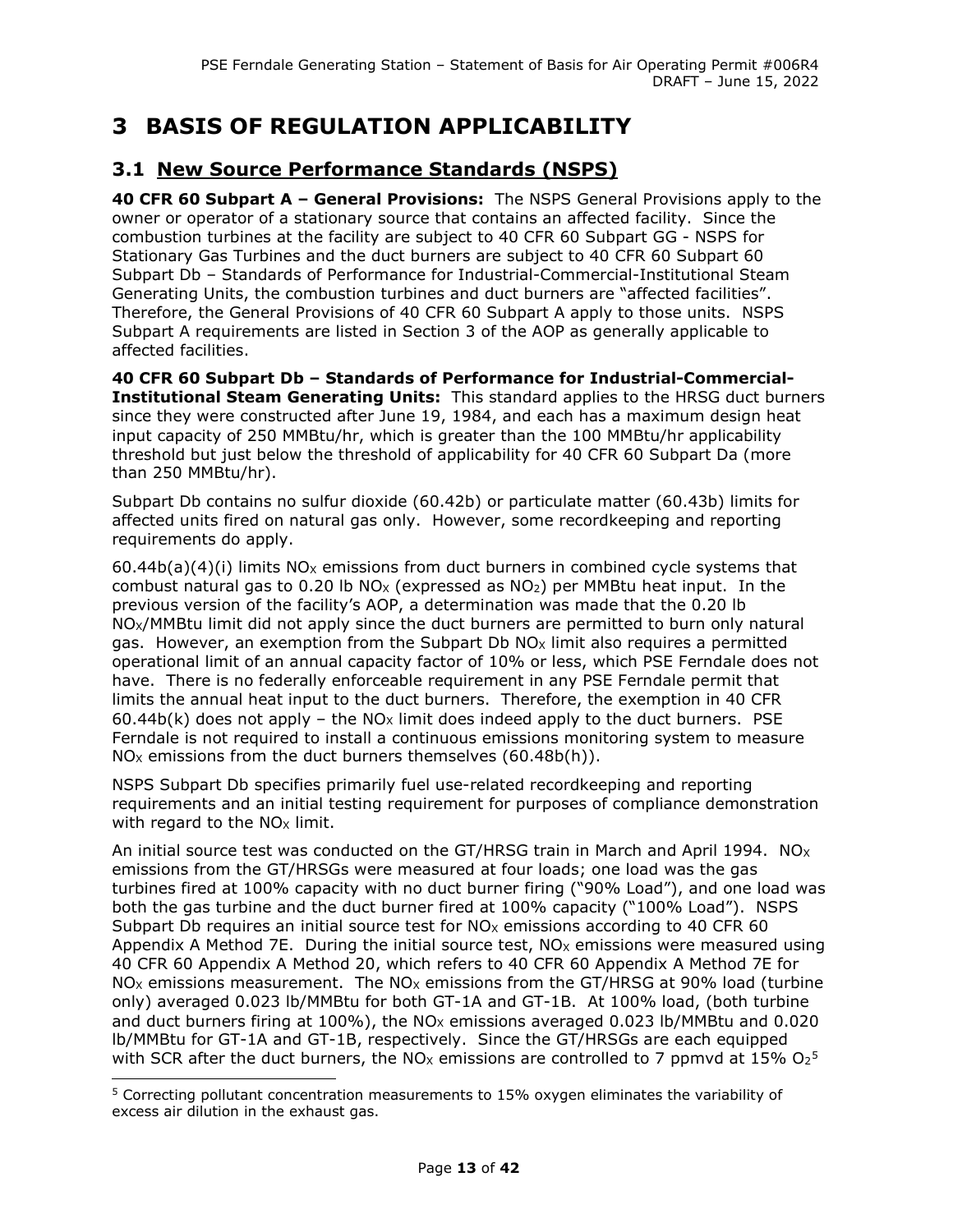when the turbines are fired on natural gas and 12 ppmvd at  $15\%$  O<sub>2</sub> when the turbines are fired on distillate. Therefore, the initial source tests showed that  $NO<sub>x</sub>$  emissions from both duct burners are controlled below the NSPS Subpart Db limit of 0.20 lb/MMBtu.

**40 CFR 60 Subpart Kb – Standards of Performance for Volatile Organic Liquid Storage Vessels (Including Petroleum Liquid Storage Vessels) for Which Construction, Reconstruction, or Modification Commenced after July 23, 1984:** This regulation does not apply to the fuel storage tank at the facility because, although the tank was constructed after July 23, 1984 and has a capacity greater than 151  $\text{m}^3$  (the tank has an approximate capacity of 2.1 million gallons or 7,949  $\text{m}^3$ ), the maximum true vapor pressure of the diesel fuel stored in the tanks is below the 3.5 kPa (0.5 psia) applicability threshold $6$ .

**40 CFR 60 Subpart GG – Standards of Performance for Stationary Gas Turbines:**  The provisions of NSPS Subpart GG apply to stationary gas turbines with a heat input at peak load equal to or greater than 10.7 gigajoules (10 million Btu) per hour, based on the lower heating value of the fuel fired, for which construction, modification, or reconstruction is commenced after October 3, 1977. The two stationary gas turbines were installed at the facility after the adoption of NSPS Subpart GG; therefore, NSPS Subpart GG applies to the combustion turbines.

The steam injection rate for  $NO_X$  control does not need to be monitored since the facility employs continuous emissions monitoring for  $NO<sub>X</sub>$ . [40 CFR 60.334(b)]

Under 40 CFR 60 Subpart GG, the facility requested approval of a custom fuel monitoring schedule based on the specific design and operation characteristics of the cogeneration facility. Fuel quality monitoring under the original rule was required, unless an alternative custom fuel monitoring plan was approved by EPA. In July 1994, EPA Region X granted the facility's request for an alternative monitoring plan, contingent upon the use of natural gas in the turbines and records documenting a constant supplier or source of fuel. The 2004 revision of 40 CFR 60 Subpart GG eliminated the requirement for sulfur sampling of fuels that qualify as natural gas, a definition of which was also included with the 2004 amendments. The revised rule rendered the existing custom schedule approved by EPA obsolete. The natural gas documentation required to be maintained by the facility is listed in Section 5 of the AOP.

**40 CFR 60 Subpart IIII – Standards of Performance for Stationary Compression Ignition Internal Combustion Engines:** PSE Ferndale maintains one 182 BHP dieselfired fire pump engine that was installed prior to 1994. Subpart IIII does not apply to owners and operators of fire pump engines that commenced construction on or before July 11, 2005.

**40 CFR 60 Subpart KKKK – Standards of Performance for Stationary Combustion Turbines:** The combustion turbines at PSE Ferndale were constructed prior to the applicability date of February 18, 2005; therefore, this NSPS does not apply to the combustion turbines at PSE Ferndale.

<span id="page-17-0"></span><sup>&</sup>lt;sup>6</sup> At 100°F, the vapor pressure of distillate fuel oil No. 2 (diesel) is 0.022 pounds per square inch (EPA AP-42 Chapter 7, Table 7.1-2, November 2006). This is equivalent to a vapor pressure of 0.15 kPa, which is well below the 3.5 kPa limit discussed above. **[www.epa.gov/ttn/chief/ap42/ch07/final/c07s01.pdf](http://www.epa.gov/ttn/chief/ap42/ch07/final/c07s01.pdf)**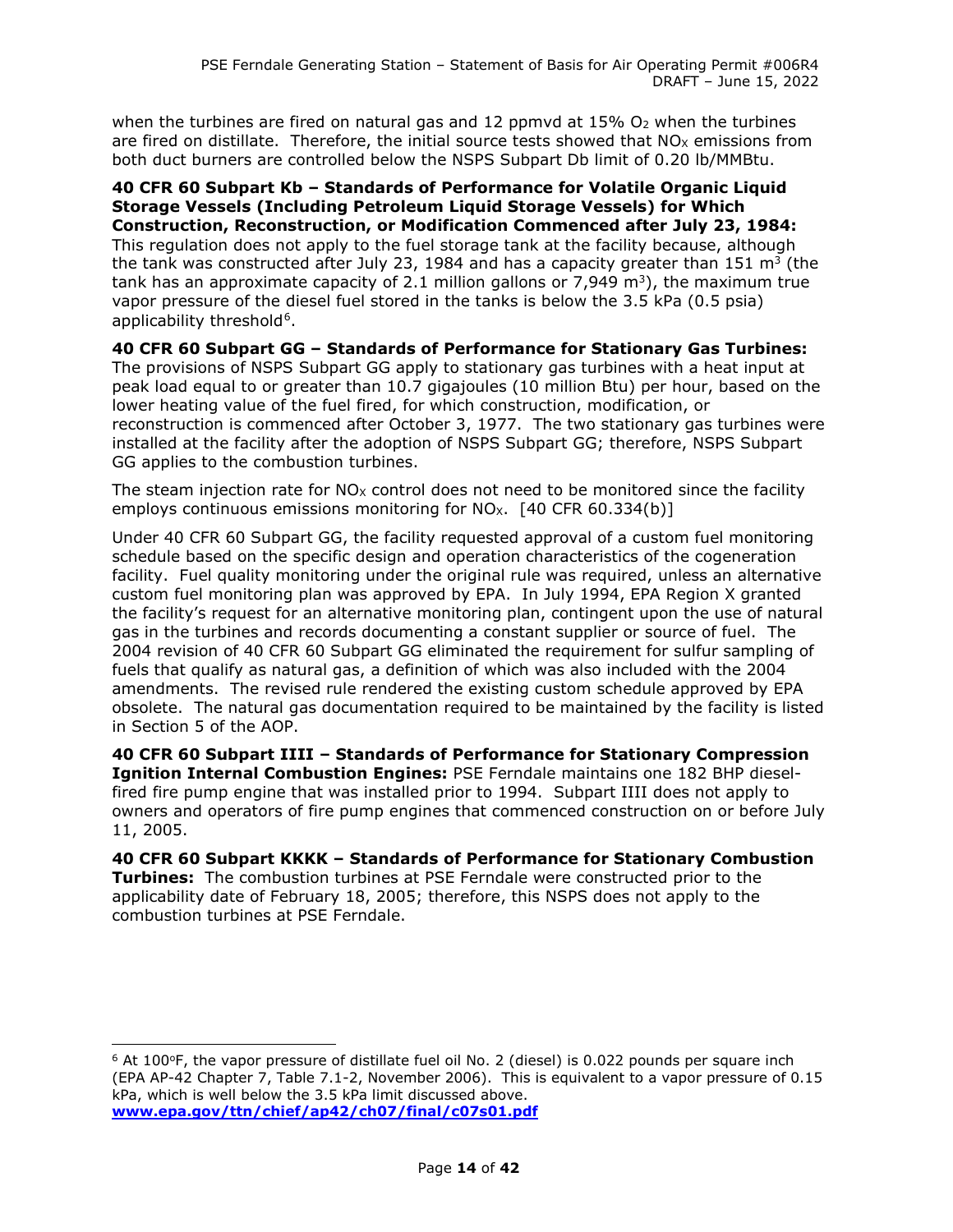### **3.2 National Emissions Standards for Hazardous Air Pollutants (NESHAP)**

One emission source, the 182 BHP diesel-fired emergency fire pump engine, is subject to a NESHAP. The applicability of relevant NESHAP regulations is addressed below.

**40 CFR Part 61 (all) - National Emission Standards for Hazardous Air Pollutants**  There are no new or existing sources to which Part 61 applies at the PSE Ferndale facility; in particular, there are no asbestos building materials onsite.

**40 CFR 63 Subpart A – General Provisions:** NESHAP General Provisions apply to "affected sources". The emergency fire pump engine at the facility is an "affected source" since it is subject to 40 CFR 63 Subpart ZZZZ - NESHAP for Stationary Reciprocating Internal Combustion Engines. Therefore, portions of the General Provisions of 40 CFR 63 Subpart A apply to that engine as specified in Subpart ZZZZ. NESHAP Subpart A requirements are listed in Section 3 of the AOP as generally applicable to affected sources.

**40 CFR 63 Subpart Q – National Emission Standards for Hazardous Air Pollutants for Industrial Process Cooling Towers:** This standard would apply if PSE Ferndale emitted more than 10 tons per year of a single hazardous air pollutant (HAP) or if the total HAPs emitted from the plant exceeded 25 tons per year. Because formaldehyde is the overwhelming driver for NESHAP applicability and because the facility's potential to emit (PTE) formaldehyde is less than 10 tons per year, the standard does not apply to PSE Ferndale. Furthermore, chromium, an inorganic HAP, has never been used as a biocide in the cooling towers at PSE Ferndale.

**40 CFR 63 Subpart DDDDD – National Emission Standards for Hazardous Air Pollutants Industrial, Commercial, and Institutional Boilers and Process Heaters:** This subpart applies to boilers and process heaters that are located at major sources of HAP. Since PSE Ferndale emits less than 10 tons per year of any single HAP and less than 25 tons per year total HAPs, this standard does not apply.

**40 CFR 63 Subpart YYYY – National Emission Standards for Hazardous Air Pollutants for Stationary Combustion Turbines:** On January 14, 2003, the proposed combustion turbine NESHAP (CAA Section 112(b)) was published as 40 CFR 63 Subpart YYYY. Since PSE Ferndale emits less than 10 tons per year of any single HAP and less than 25 tons per year total HAPs, this standard does not apply.

**40 CFR 63 Subpart ZZZZ— National Emissions Standards for Hazardous Air Pollutants for Stationary Reciprocating Internal Combustion Engines:** 40 CFR 63 Subpart ZZZZ establishes national emission and operating limitations for HAP emissions from stationary reciprocating internal combustion engines (RICE) located at major and area sources of HAP emissions. PSE Ferndale is an area source of HAP emissions and maintains a 182 BHP diesel-fired (compression-ignition) emergency fire pump engine that is subject to 40 CFR 63 Subpart ZZZZ. As a RICE that was constructed prior to June 12, 2006 and is used exclusively for emergency situations, the PSE Ferndale fire pump is considered an existing emergency stationary RICE located at an area source of HAP emissions under 40 CFR 63 Subpart ZZZZ.

## **3.3 Acid Rain Program**

**40 CFR Parts 72, 73, 74, 75, 76, 77, and 78 – The Acid Rain Program: Permits, Allowance System, Sulfur Dioxide Opt-Ins, Continuous Emission Monitoring, Nitrogen Oxides Emission Reduction Program, Excess Emissions, and Appeal Procedures:** Title IV of the Clean Air Act authorizes the EPA to establish the Acid Rain Program. The purpose of the Acid Rain Program is to significantly reduce emissions of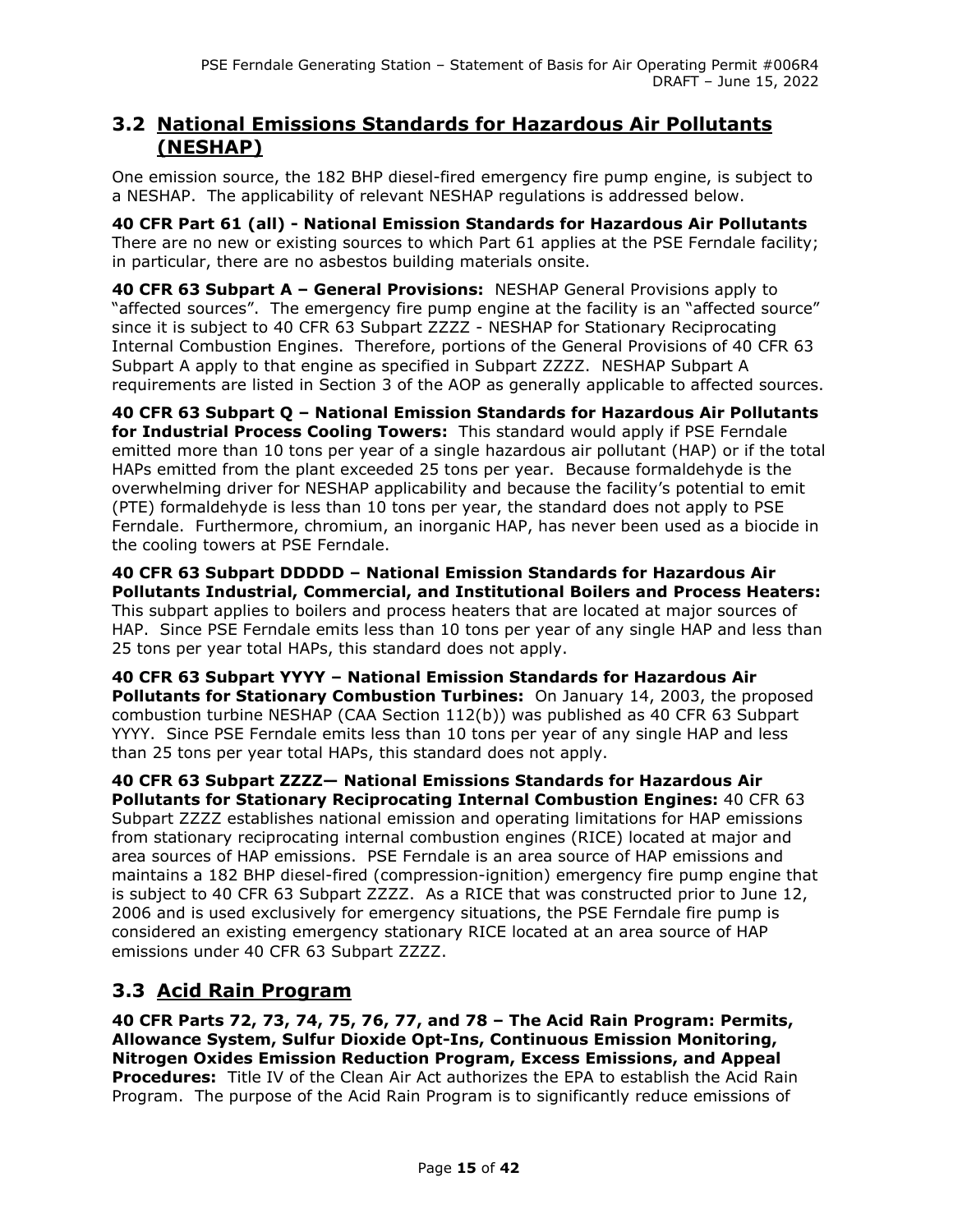sulfur dioxide and nitrogen oxides from utility electric generating plants in order to reduce the adverse health and ecological impacts of acidic deposition (or acid rain) resulting from such emissions. The EPA promulgated these rules on January 11 and March 23, 1993. In a letter to the Northwest Air Pollution Authority (now known as NWCAA) dated August 30, 1994, the facility explained that the plant was exempt from the acid rain regulations per 40 CFR 72.6 (b)(5) since:

- the facility was classified as a qualifying cogeneration facility pursuant to the provisions of Section 210 of the Public Utility Regulatory Policies Act of 1978 (PURPA),
- the facility had as of November 8, 1990 a qualifying power purchase commitment to sell 100% of the plant's total planned net output capacity to Puget Sound Power & Light Company, and
- the total installed net output capacity of the facility did not exceed 130%.

This exemption was lost when the power purchase contract between the facility and Puget Sound Energy expired on January 1, 2012. Since that date, the facility is considered a public electric generating utility and, therefore, subject to the acid rain regulations. The facility submitted their Acid Rain Permit application and associated Certificate of Representation on November 8, 2011.

The facility converted its CEM systems on the turbines from the performance and quality assurance/quality control requirements under 40 CFR 60 to those under 40 CFR 75. NWCAA Regulation Appendix A and 40 CFR 75 require specific quality assurance methods including daily calibration checks, quarterly linearity checks, and annual Relative Accuracy Test Audits (RATAs) that assure precise and accurate CEM information is collected. Cylinder gas audits (CGAs) are required by 40 CFR 60 Appendix F, which is required by NWCAA Regulation Appendix A (III)(A)(2), but the acid rain regulations (40 CFR 75) require more stringent quarterly linearity checks that meet the requirements of NWCAA Regulation Appendix A  $(III)(A)(1)^7$ .

## **3.4 Compliance Assurance Monitoring (CAM)**

**40 CFR 64 – Compliance Assurance Monitoring:** The CAM rule under 40 CFR 64 requires owners or operators of subject sources to conduct monitoring that satisfies specific criteria established in the rule to provide a reasonable assurance of compliance with applicable requirements. Monitoring focuses on emission units that rely on pollution control equipment to achieve compliance. The CAM rule coordinates existing monitoring requirements with additional monitoring if current requirements fail to specify adequate detail. CAM applies to units that (1) are subject to an emission limit, (2) use an add-on control device to meet the emission limit, and (3) have potential pre-control device emissions that would classify the unit as a major source (referred to as an "uncontrolled major source").

The two combustion turbines and associated duct burners at the facility are subject to  $NO_X$ emission limits, and both units employ selective catalytic reduction control devices to

<span id="page-19-0"></span><sup>&</sup>lt;sup>7</sup> NWCAA Regulation Appendix A (III)(A)(2) requires that all CEMs be operated in accordance with the appropriate Section of 40 CFR 60 Appendix F, and 40 CFR 60 Appendix F requires Cylinder Gas Audits (CGAs). However, NWCAA Regulation Appendix A (III)(A)(1) states that CEMs subject to acid rain regulations shall be capable of meeting the specifications outlined in the appropriate section of 40 CFR 75. NWCAA Appendix A (III)(A)(2), which requires all CEMs to be operated in accordance with the appropriate section of 40 CFR 60 Appendix F is interpreted to apply to all CEMs not otherwise covered by 40 CFR 75, and the PSE Ferndale CEMs, which are subject to the 40 CFR 75 acid rain regulations, shall be capable of meeting the specifications outlined in the appropriate section of 40 CFR 75 per NWCAA Appendix A (III)(A)(1).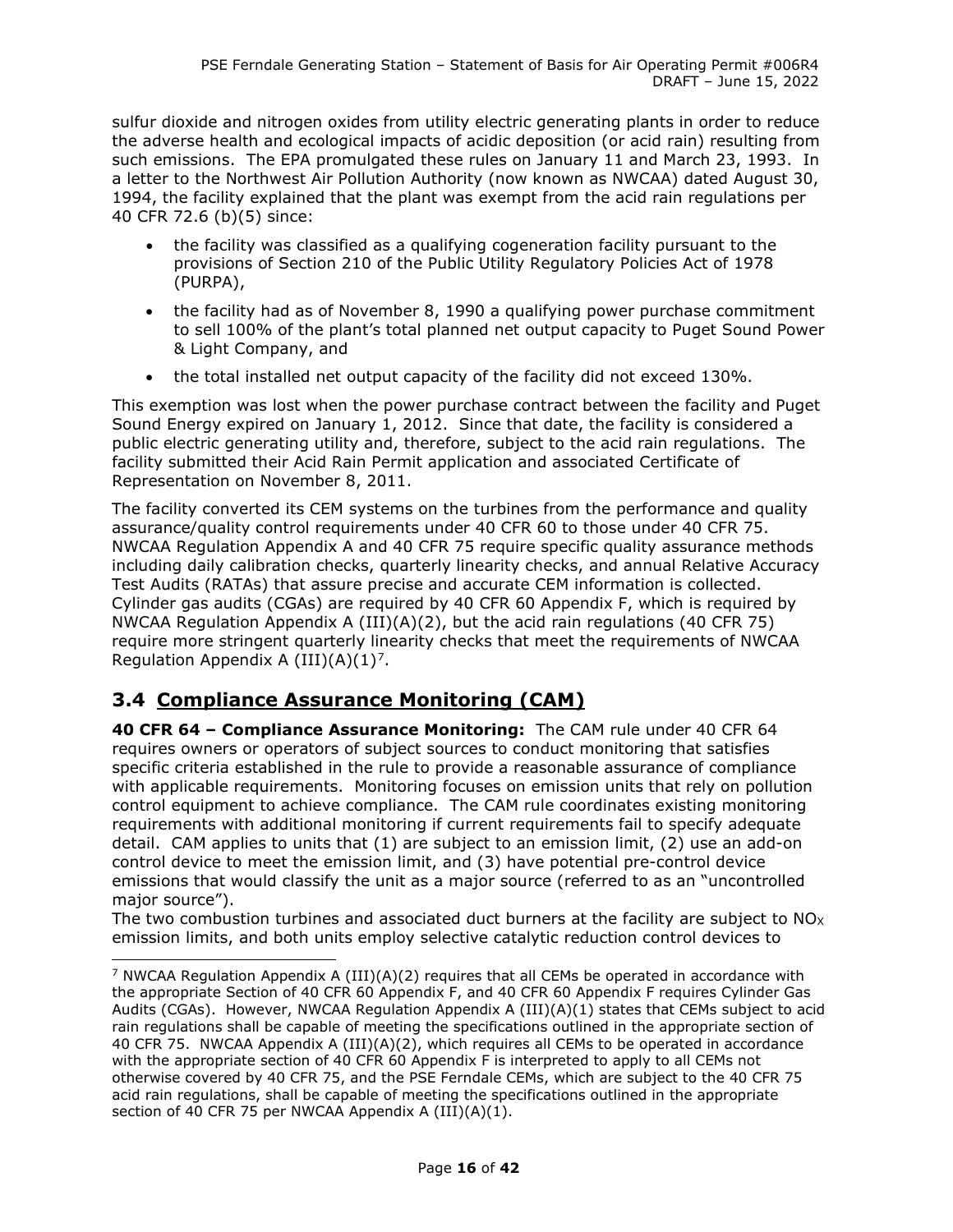achieve compliance. The combustion turbines also employ steam injection to control  $NO_X$ emissions. The two combustion turbine/heat recovery steam generator trains pre-control NO<sub>x</sub> emissions exceed major source status (greater than 100 tons NO<sub>x</sub> per year). These criteria would generally cause the combustion turbines and duct burners to be subject to the CAM rule. However, the AOP requires PSE Ferndale to operate a  $NO<sub>X</sub>$  CEM at the combined turbine-duct burner exhaust outlet. CEMS are accepted as a continuous compliance determination method, and 40 CFR  $64.2(b)(1)(vi)$  exempts units from the rule if the AOP specifies a continuous compliance determination method. Therefore, the combustion turbines and duct burners are not subject to CAM.

## **3.5 Risk Management Plan (RMP)**

**40 CFR 68 – Chemical Accident Prevention Provisions:** PSE Ferndale is subject to the provisions of this program. The goal of 40 CFR 68 and the Risk Management Program (RMP) it requires is to prevent accidental release of substances that can cause serious harm to the public and the environment and to mitigate the severity of releases if they do occur. If a tank, drum, container, pipe, or other process at a facility contains any of the regulated toxic and flammable substances listed in 40 CFR 68.130 in an amount above the "threshold quantity" specified for that substance, the facility operator is required to develop and implement a risk management program.

PSE Ferndale uses anhydrous ammonia in the SCR systems for  $NO<sub>x</sub>$  control on the combustion turbine (and duct burner) exhaust. Anhydrous ammonia in quantities greater than 10,000 pounds and aqueous ammonia (concentration of 20% or greater) in quantities greater than 20,000 pounds are regulated substances under 40 CFR 68 – Chemical Accident Prevention Provisions. As required, the facility submitted their original RMP to the EPA on June 22, 1999. The facility will certify ongoing compliance with all applicable requirements of 40 CFR 68 in their annual compliance certification.

## **3.6 New Source Review (NSR)**

#### **3.6.1 Basic Information**

New Source Review (NSR) requires stationary sources of air pollution to acquire permits before they begin construction. NSR is also referred to as construction permitting or preconstruction permitting. NSR permits contain both construction and continuing operation requirements that apply for the life of the equipment or process.

There are three types of NSR permits. A source may have to acquire one or more of these permits:

- Prevention of Significant Deterioration (PSD) permits, which are required for new major sources or a major source making a major modification in an attainment<sup>[8](#page-20-0)</sup> area;
- Nonattainment NSR permits, which are required for new major sources or major sources making a major modification in a nonattainment area; and
- Minor source permits, which are required for sources that emit pollutants below the major source threshold but above the minor source threshold. A facility application for a minor source permit is referred to as "Notice of Construction", or NOC. When issued, the permit is referred to as an "Order of Approval to Construct", or OAC. It

<span id="page-20-0"></span><sup>&</sup>lt;sup>8</sup> An attainment area means a geographic area designated by EPA at 40 CFR 81 as having attained the National Ambient Air Quality Standard for a given criteria pollutant (Reference: WAC 173-400- 030 (9)).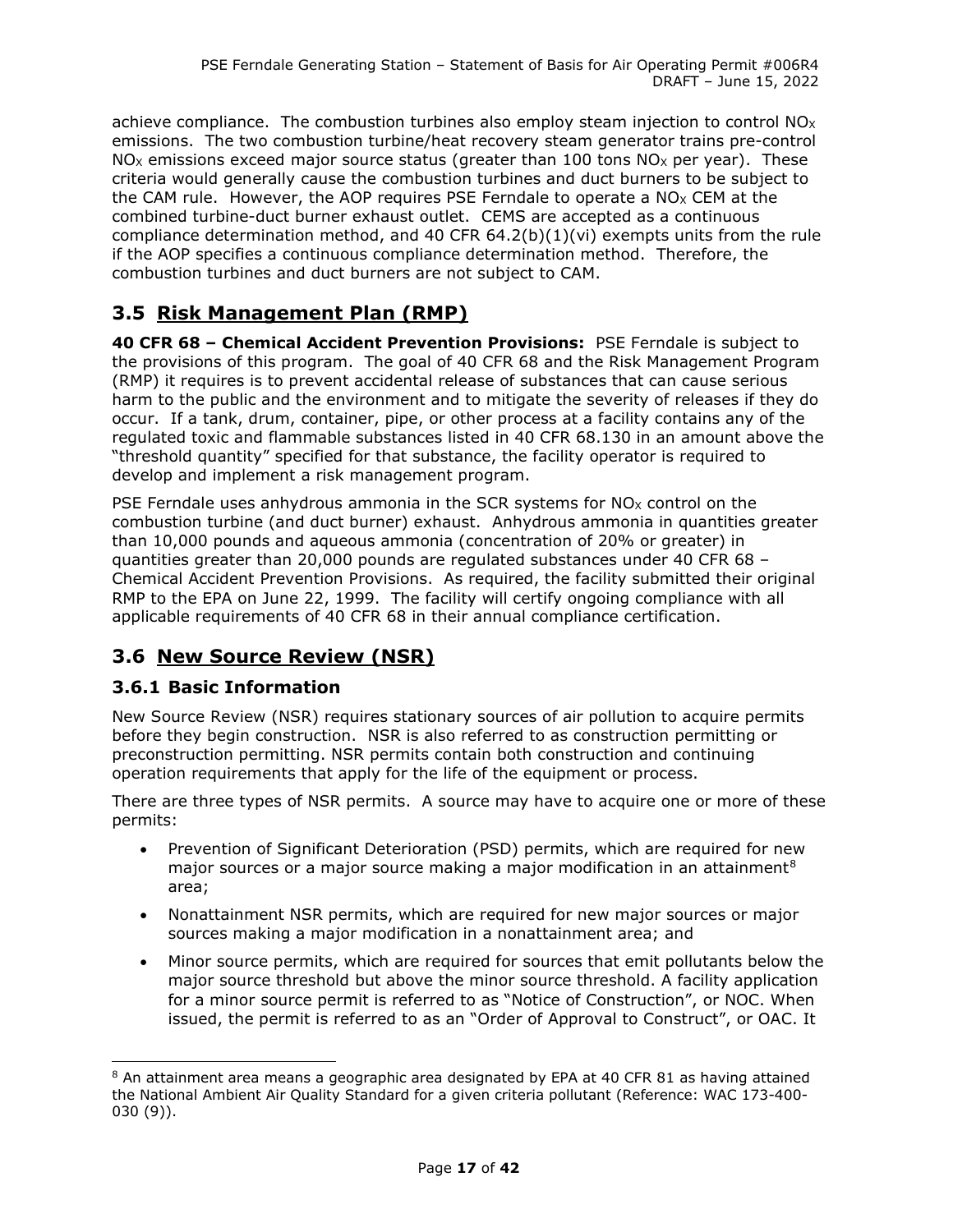is generally the case that a major new or modified source will also require minor NSR permitting that covers a different subset of pollutants.

PSE Ferndale is located in an area that is in attainment for all pollutants. It is close to, but outside of the SO2 Nonattainment Area centered around the Alcoa Intalco Aluminum Smelter in Cherry Point. Therefore, only PSD permits and minor source permits are required for projects at the facility.

#### **3.6.2 What are Permits?**

Permits are legal documents that the source must follow. Permits specify what emission limits must not be exceeded and how the source is to demonstrate compliance with the set limits. Permits may contain conditions to ensure that the source is built according to the permit application upon which the permitting agency relies for air impact analysis. For example, the permit may specify a stack height that was used by the permitting agency to determine compliance with air pollutant limits. Some limits in the permit may be specified at the request of the source to keep them from being subject to other requirements. For example, the source may take limits in a minor NSR permit to keep the source out of PSD. To assure that sources follow permit requirements, permits also contain monitoring, recordkeeping, and reporting (MR&R) requirements.

#### **3.6.3 Who Issues the Permits?**

In Washington State most NSR permits are issued by the Washington State Department of Ecology (Ecology) or local air pollution control agencies. The EPA issues the permit in some cases. Ecology and local air pollution control agencies have their own permit programs that are approved by EPA in the State Implementation Plan (SIP). In general, in the NWCAA jurisdiction, which encompasses Island, Skagit, and Whatcom Counties, Ecology issues major NSR permits (PSD permits) and NWCAA issues minor NSR permits (OACs).

### **3.6.4 Prevention of Significant Deterioration (PSD)**

Before a major source can be constructed or modified in an area that meets all the healthbased ambient air requirements (i.e. in an attainment area), the owner or operator must demonstrate that the project will not cause or contribute to violations of any ambient air quality standard or air quality increment. Also, the owner or operator must demonstrate that the project will not cause significant deterioration in nearby Class I Areas (parks and wilderness areas).

The PSE Ferndale facility qualifies as a major source and is, therefore, an applicable source under the PSD program (40 CFR 52.21) since the facility is located in an attainment area. (Note that in 2020 EPA designated a sulfur dioxide nonattainment area close to PSE Ferndale, but the facility is outside the Nonattainment Area. Therefore, provisions for facilities in attainment areas continue to apply to PSE Ferndale.) Emissions of NO<sub>X</sub>, CO, SO<sub>2</sub>, VOC, PM, and PM<sub>10</sub> were subject to PSD review. The PSD Approval No. 91-04 was issued to the facility on June 10, 1992, and was amended in January 2000. The facility began commercial operations in April 1994. Details on revisions to this PSD permit are given in Section 2.

#### **3.6.5 Minor New Source Review**

New or modified sources of air pollution are required to obtain a permit from the NWCAA before beginning construction. Permits are referred to as Orders of Approval to Construct (OACs) and contain a wide range of local, state, and federal requirements to minimize air pollution impacts on the environment. The type of activity, the size of the operation, and the kinds of pollutants emitted determine permit conditions.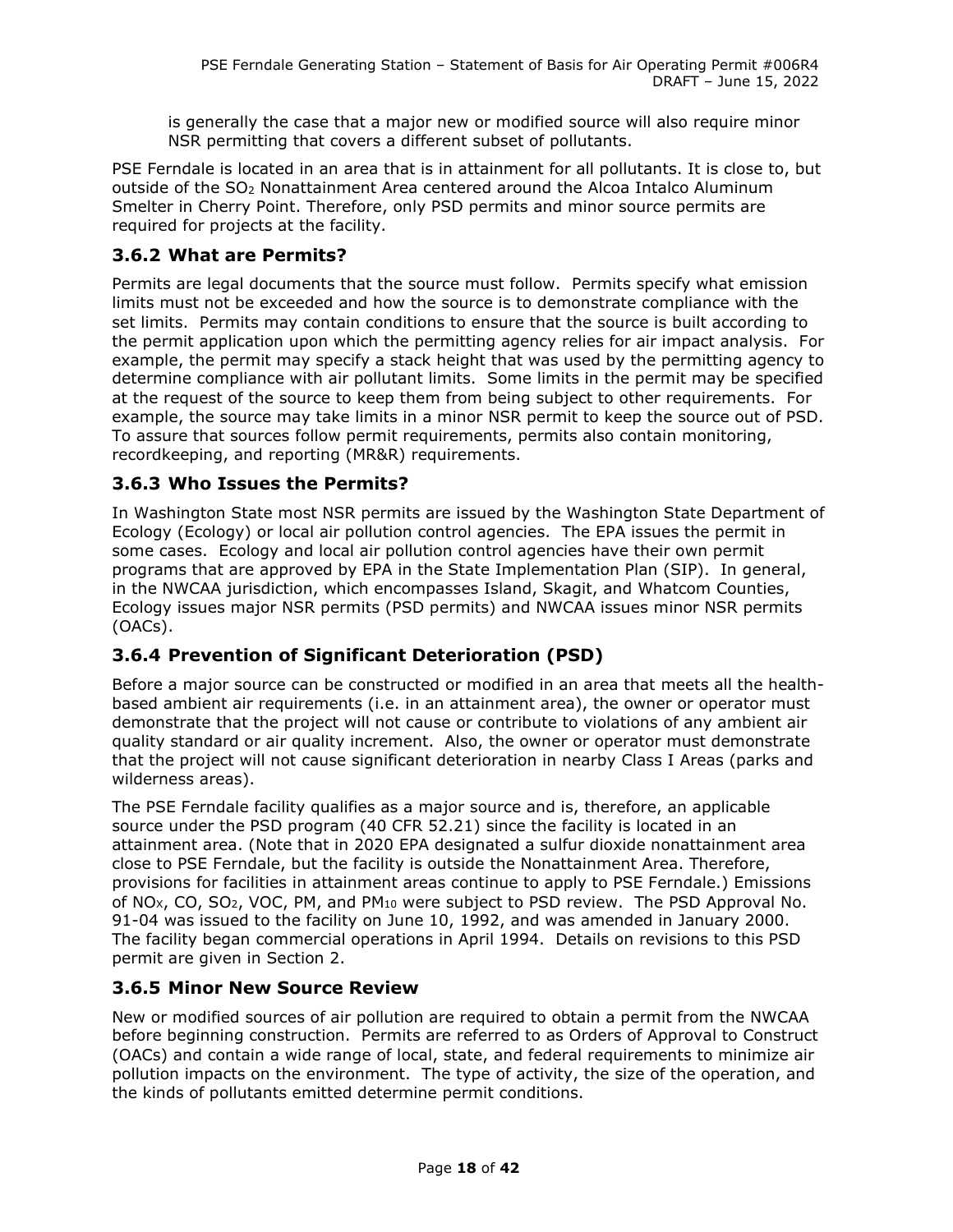The facility was subject to minor NSR for ammonia. Ammonia is used in the SCR system as part of the  $NO<sub>x</sub>$  emission control; however, some ammonia "slips" through the catalyst. Ammonia emissions are subject to minor NSR since, although ammonia is neither a criteria pollutant nor on EPA's list of Hazardous Air Pollutants (HAPs), ammonia is a statelisted Toxic Air Pollutant (TAP; see WAC 173-460-150).

The facility's OAC specifies annual source testing for ammonia and CO emissions at the GT/HRSG stacks while the turbines are fired on natural gas. Requirements regarding the use of foggers to cool inlet air are also addressed in the OAC. Section [2.4](#page-12-0) details the minor NSR permits that cover the PSE Ferndale facility.

#### **3.6.6 Nearby Sulfur Dioxide Nonattainment Area**

The majority of NWCAA's jurisdiction is designated as in attainment for all criteria pollutants. The sole exception is a small area around the Alcoa Aluminum Smelter in Cherry Point, Whatcom County, which EPA designated in 2020 as out-of-attainment with the sulfur dioxide NAAQS. PSE Ferndale is located close to, but still outside, of this area. Therefore, the special rules that apply to facilities within the nonattainment area don't apply to PSE Ferndale.

Additional information about the nonattainment area is available on EPA's website, [https://www.epa.gov/sulfur-dioxide-designations/epa-completes-fourth-round-sulfur](https://www.epa.gov/sulfur-dioxide-designations/epa-completes-fourth-round-sulfur-dioxide-designations)[dioxide-designations.](https://www.epa.gov/sulfur-dioxide-designations/epa-completes-fourth-round-sulfur-dioxide-designations)

### **3.6.7 Greenhouse Gas (GHG) Regulation**

Greenhouse gases are chemicals that contribute to climate change by trapping heat in the atmosphere. The greenhouse gases recognized by EPA and Ecology are carbon dioxide  $(CO<sub>2</sub>)$ , methane  $(CH<sub>4</sub>)$ , nitrous oxide  $(N<sub>2</sub>O)$ , hydrofluorocarbons (HFC), perfluorocarbons (PFC), and sulfur hexafluoride ( $SF<sub>6</sub>$ ). "Hydrofluorocarbons" or "HFCs" means a class of greenhouse gases primarily used as refrigerants, consisting of hydrogen, fluorine, and carbon.

PSE Ferndale is required to meet the following federal and state greenhouse gas emission requirements, as applicable.

#### **3.6.8 40 CFR 98, Federal Mandatory Greenhouse Gas Emission Inventory Regulation**

This regulation applies to PSE Ferndale due to its GHG emission levels and facility type. The rule requires annual GHG inventories and reporting starting in calendar year 2010, with reports due to EPA by no later than March 31 of the following year. This regulation is implemented in its entirety by the EPA. This regulation is excluded from appearing in a Title V air operating permit because it does not contain applicable requirements under the Title V program (WAC 173-401-200(4)).

#### **3.6.9 WAC Chapter 173-407 WAC – Carbon Dioxide Mitigation Program, Greenhouse Gases Emissions Performance Standard and Sequestration Plans and Programs for Thermal Electric Generating Facilities (Part I WAC 173-407-010 through -070, and Part II, WAC 173-407-100 through -320)**

Chapter 173-407 WAC, "Carbon Dioxide Mitigation Program, Greenhouse Gases Emissions Performance Standard And Sequestration Plans And Programs For Thermal Electric Generating Facilities", consists of two parts: Part I, WAC 173-407-010 through -070, and Part II, WAC 173-407-100 through -320. According to WAC 173-407-005, Part II,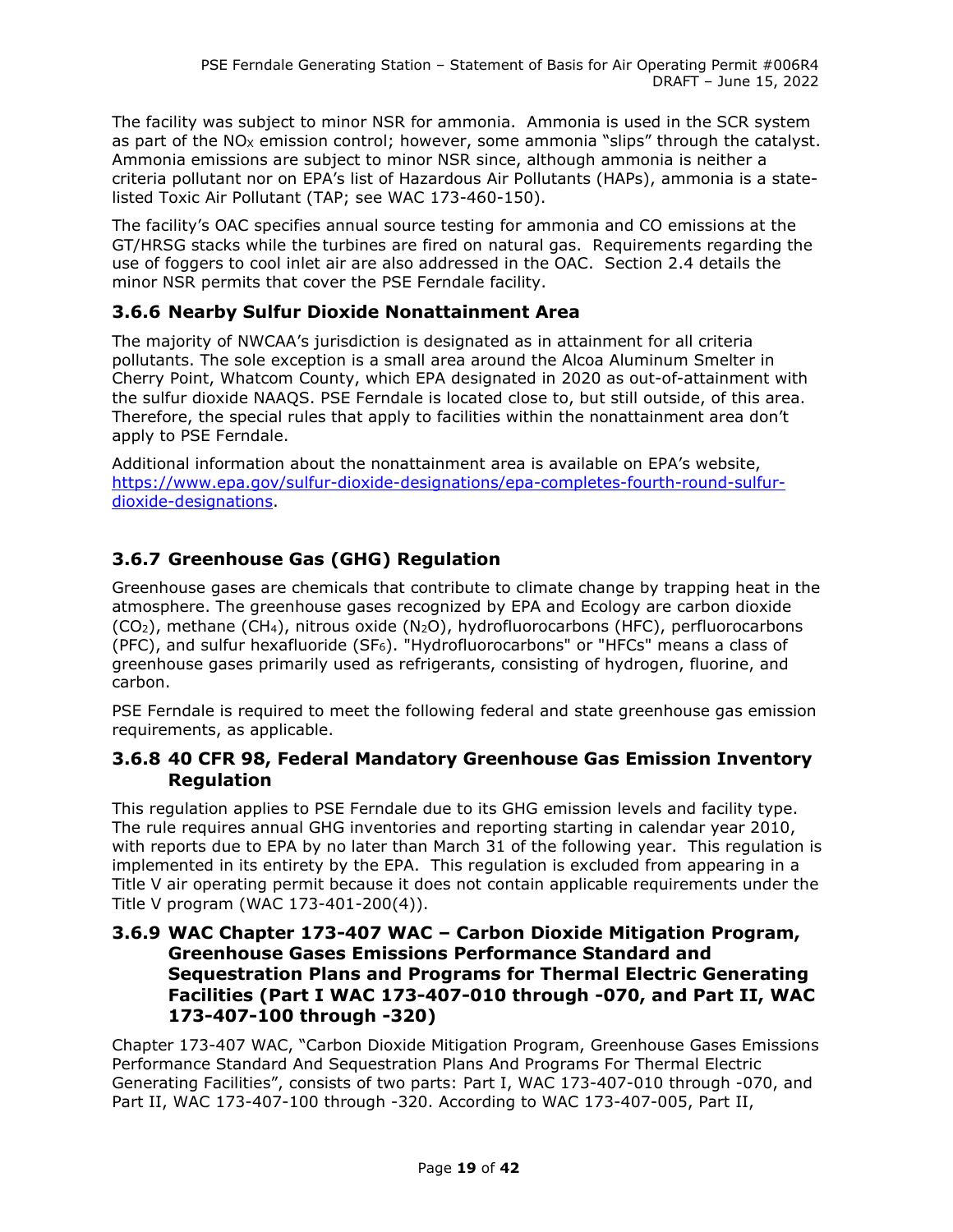"Greenhouse Gases Emissions Performance Standard And Sequestration Plans And Programs For Baseload Electric Generation Facilities Implementing Chapter 80.80 RCW", is the emissions performance standard that must be met first. Then the requirements of Part I, "Carbon Dioxide Mitigation For Fossil-Fueled Thermal Electric Generating Facilities, Implementing Chapter 80.80 RCW", are applied.

The Part II greenhouse gas emissions performance standard is applicable to all existing baseload electric generation facilities and units when a new baseload electric generating facility or unit at the existing facility is issued construction approval or site certification agreement (WAC 173-407-120(3)(a)), the existing facility or a unit is upgraded (WAC 173-407-120(3)(b)), or the existing facility or unit is subject to a new long-term financial commitment (WAC 173-407-120(3)(c)).

At this time, Part II performance standards do not apply to PSE Ferndale. Should PSE Ferndale become subject, these requirements do meet the definition of Title V "applicable requirements" and therefore will be incorporated into the AOP.

#### **3.6.10 WAC Chapter 173-441, Reporting of Emissions of Greenhouse Gases**

Chapter 173-441 WAC, "Reporting of Emissions of Greenhouse Gases", is a mandatory greenhouse gas (GHG) reporting rule for:

- Suppliers that supply applicable fuels sold in Washington State of which the complete combustion or oxidation would result in at least 10,000 metric tons of carbon dioxide annually; or
- Any listed facility that emits at least 10,000 metric tons of  $CO<sub>2</sub>$ -equivalents ( $CO<sub>2</sub>e$ ) of greenhouse gases annually in the state.

WAC 173-441 was adopted by Ecology on December 1, 2010, and became effective on January 1, 2011. This regulation applies to PSE Ferndale because the facility emits at least 10,000 metric tons of CO<sub>2</sub>e of greenhouse gases per year. Section 2.3 lists GHG emissions from the facility. Similar to the federal reporting rule under 40 CFR 98, WAC 173-441 requires annual GHG inventories with reports due no later than March 31 of the following year for facilities that are also subject to 40 CFR 98. This regulation is implemented in its entirety by Ecology and is considered an applicable requirement under the Title V program; as such, it is included in Section 2 of the Title V AOP.

## **3.6.11 WAC Chapter 173-442, Clean Air Rule (CAR) - remanded**

This rule established GHG emissions standards for certain stationary sources, including facilities like PSE Ferndale. The rule applied if the three-year average for GHG beginning in the year 2012 was more than 100,000 metric tons  $CO<sub>2e</sub>$  per year. As noted in Table 2-2, GHGs from PSE Ferndale exceed this threshold.

However, rule applicability of WAC 173-442 was challenged in Court. On January 16, 2020 the Washington Supreme Court issued an opinion and remanded the rule back to trial court for re-work, https://www.courts.wa.gov/opinions/pdf/958858.pdf:

"*By the Act's plain terms, emission standards are designed to limit the release of air contaminants by regulating direct emitters. The Act provides no authority for Ecology to use emission standards to regulate businesses and utilities that merely distribute products that generate greenhouse gases when they are combusted somewhere down the line. Left unchecked. Ecology's expansive interpretation of its own authority would sweep many newly branded "indirect emitters" into the regulatory web. We are confident that if the State of Washington wishes to expand the definition of emission*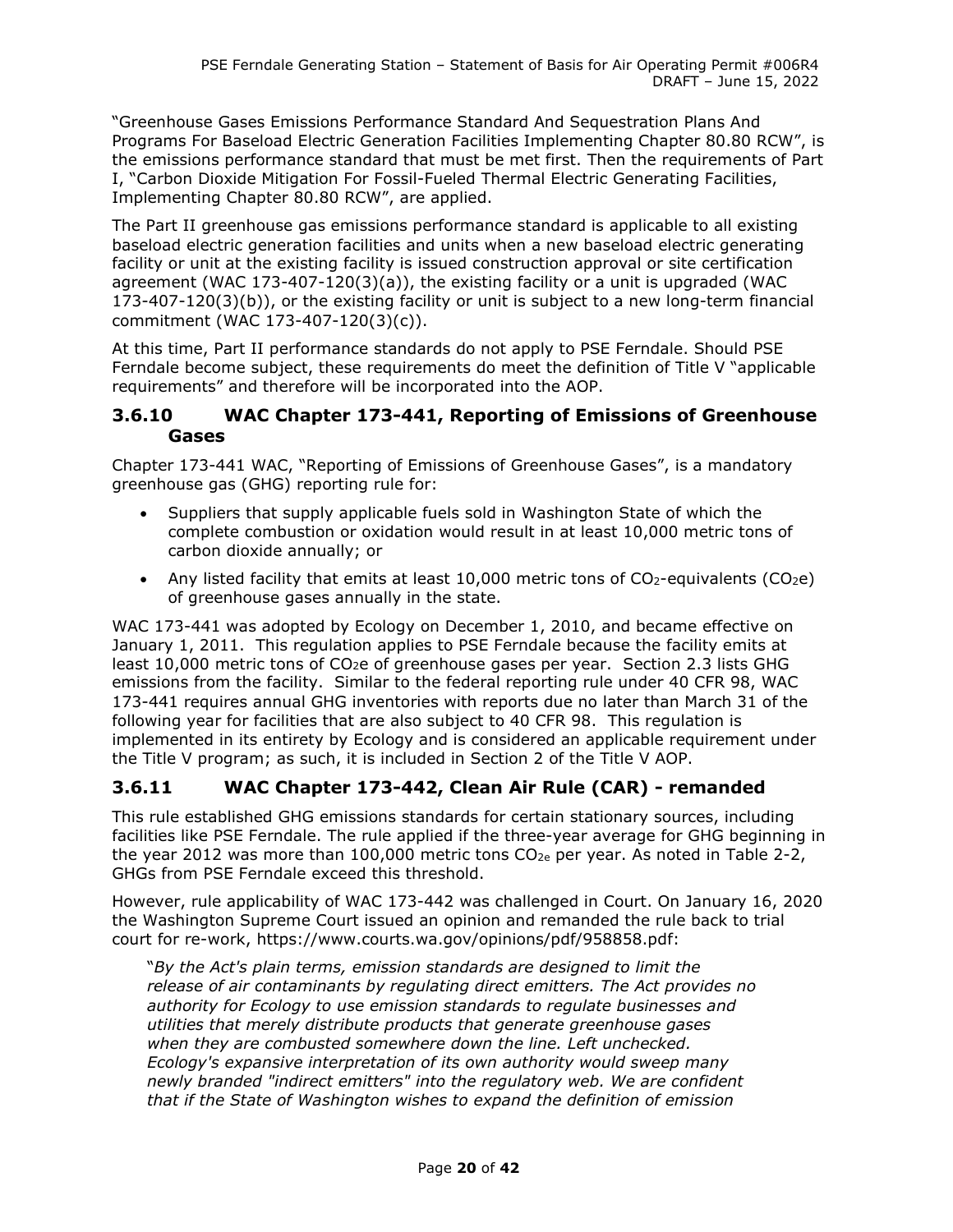*standards to encompass "indirect emitters," the legislature will say so. In the meantime. Ecology may not claim more authority than the legislature has granted in the Act.*

*Accordingly, we affirm the trial court's ruling that the Rule exceeds Ecology's authority under the Act by purporting to regulate nonemitters through emission standards. But we modify the remedy granted by the trial court instead of striking the Rule in toto, we invalidate the Rule only to the extent it regulates nonemitters via an emission standard. We remand to the trial court for further proceedings consistent with this opinion."*

Pending further action by the Courts, WAC 173-442 is not included in the PSE Ferndale AOP.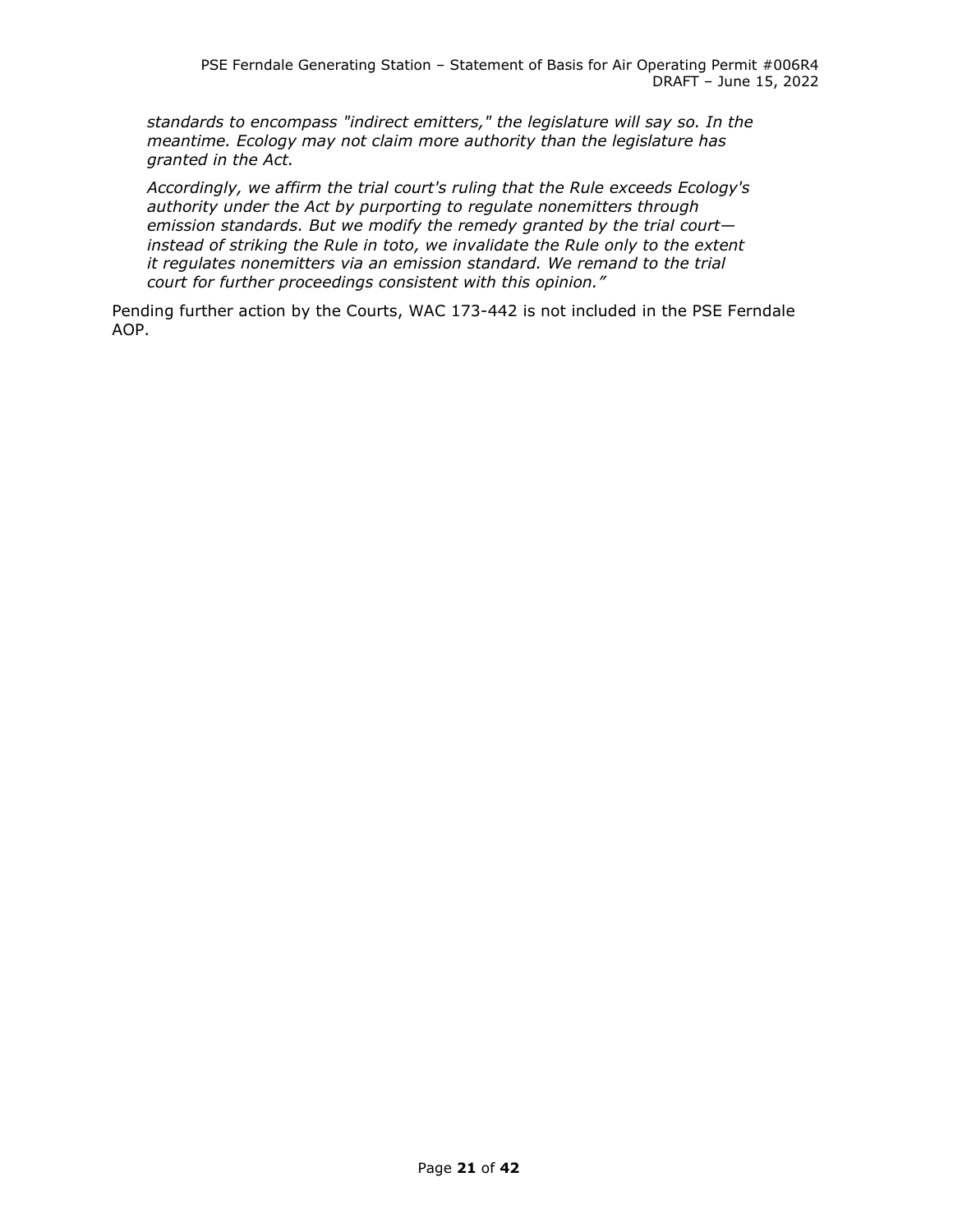## **4 GENERAL PERMIT ASSUMPTIONS**

## **4.1 Permit Content**

The permit contains (1) standard terms; (2) generally applicable conditions for the type of facility permitted; and (3) specifically applicable conditions originating from PSD permits, approvals to construct, and federal New Source Performance Standards. Applicable requirements that were satisfied by a single past action on the part of the source are not included in the AOP. An example of this would be performance testing to demonstrate compliance with applicable emission limitations as a requirement of initial startup. Also, regulations that require action by a regulatory agency but not of the regulated source are not included as applicable permit conditions.

## **4.2 Excluded Requirements**

Early facility history and activities related to one-time permitting requirements are listed below.

- The facility submitted notification of commencement of construction to Ecology and NWCAA in accordance with § 60.7 of 40 CFR 60 Subpart A of the NSPS. Construction commenced in December 1992.
- The facility was required in PSD 91-04 Condition 23 to participate in an ambient air monitoring program directed by the U. S. Forest Service in consultation with Ecology. The facility contributed \$100,000 to the U. S. Forest Service to fund a study of air quality effects on ozone-sensitive lichen using passive ozone monitors in the Glacier Peak area, thereby fulfilling the requirement of PSD 91-04 Condition 23. The Forest Service submitted a study plan to use the money on July 26, 1993. This requirement is listed as Condition 11 in PSD 91-04 Amendment 1. Neither NWCAA nor the facility have the results of the study; however, the facility fulfilled their requirements and is in compliance with this PSD condition.
- The facility submitted notification of the March 1994 anticipated date of start-up to Ecology in accordance with § 60.7 of 40 CFR 60 Subpart A of the NSPS. Actual start-up was March 1994.
- The initial performance test requirements of PSD 91-04 (issued 5/18/92) Conditions 1, 2, 4, 5, 6, and 7 and NSPS requirements of 40 CFR § 60.44b (a), § 60.332 and § 60.333 were conducted in March 1994. Test results were submitted to the NWCAA in May 1994.
- The testing and monitor certification requirements of PSD 91-04 (issued 5/18/92) Condition 8 and NWCAA OAC 330 (issued 4/9/92) Conditions 4a and b were completed during August 1995. The facility submitted results to the NWCAA in September 1995.
- The requirement for annual source testing for  $PM_{10}$  and VOC was removed because the facility has successfully demonstrated that "new actual" minus "past actual" emissions do not exceed PSD significance levels, thereby verifying the assumption used to calculate "new projected actual" emissions. This change was made in OAC 330f, which was described at the end of Section [2.4.](#page-12-0)

PSD 91-04 Amendment 1 conditions 10, 11, 13, and 15 were excluded from the AOP for the following reasons:

• Condition 10: Initial performance tests for NOX, SO2, CO, VOC, PM10, opacity and ammonia were conducted in March and April 1994.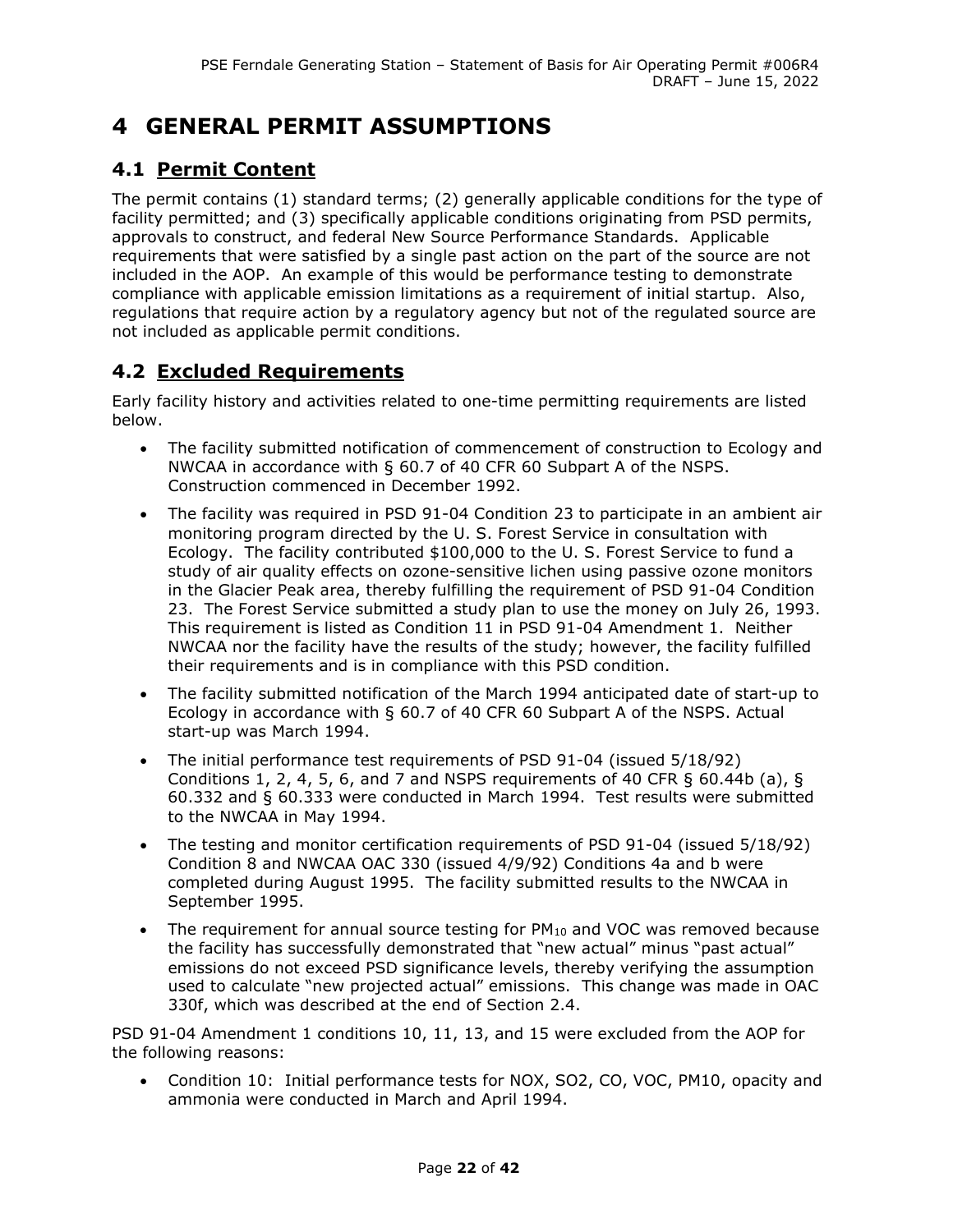- Condition 11: The facility fulfilled the requirements of this term through participation in an ambient air monitoring program directed by the U.S. Forest Service as discussed in the bulleted list above.
- Condition 13: This condition requires construction of the project to begin within 18 months of PSD approval and to continue without an interruption greater than 18 months in duration. The terms of this condition were met since the facility has been fully constructed and operational since March 1994.
- Condition 15: This condition requires notification of initial start-up of the plant at least thirty days prior to start-up. The plant began operation in March 1994, and proper notification was submitted.

Furthermore, the requirement in PSD 91-04 Amendment 1 condition 2 that the facility submits a CO test plan for Ecology approval is not included in the AOP. In an email correspondence between NWCAA and Bob Burmark of Ecology (author of PSD 91-04 Amendment 1) dated April 10, 2012, Mr. Burmark clarified that:

NWCAA is the regulatory authority for the facility, so has authority to approve test plans from the time the PSD is issued. After the PSD is put into the Title V permit, Ecology completely backs away from any involvement with regulatory activities like approving test plans unless asked by NWCAA. The wording in this condition is old, but that is how Ecology now interprets it.

The exception to this policy is to approve any changes that really end up being changes to the PSD permit itself, like approving the use of a different test method or something similar. EPA R10 has specifically told us that we cannot delegate the responsibility of approving changes to the PSD permit itself to a local air authority.

## **4.3 Federal Enforceability**

Federally enforceable requirements are terms and conditions required under the Federal Clean Air Act or under any of its applicable requirements such as NSPS or NESHAP. Local and state regulations may become federally enforceable by formal approval and incorporation into the State Implementation Plan (SIP) or through other delegation mechanisms. Federally enforceable requirements are enforceable by the EPA and citizens of the United States. All applicable requirements in the permit including Standard Terms and Conditions, Generally Applicable Requirements, and Specifically Applicable Requirements are federally enforceable unless identified in the permit as enforceable only by the state (i.e., labeled as "state only").

Chapter 173-401 WAC is not federally enforceable although the requirements of this regulation are based on federal requirements for the air operating permit program. Upon issuance of the permit, the terms based on Chapter 173-401 WAC will become federally enforceable for the source.

Most rules and requirements are followed by a date in parentheses. Two different versions (identified by the date) of the same regulatory citation may apply to the source if federal approval/delegation lags behind changes made to the Washington Administrative Code (WAC) or the NWCAA Regulation. The date associated with a WAC regulation denotes the "State Effective Date" of the regulation. For SIP-approved WAC regulations (identified by the absence of the "state only" designation), the date represents the "State Effective Date" of the regulation version that was SIP-approved. For NWCAA regulations, the date represents the most recent Board of Directors adoption date, which is identified as the "Passed" or "Amended" date in the NWCAA Regulation. For SIP-approved NWCAA regulations (also identified by the absence of the "state only" designation), the parenthetical date represents the "Passed" or "Amended" date of the regulation version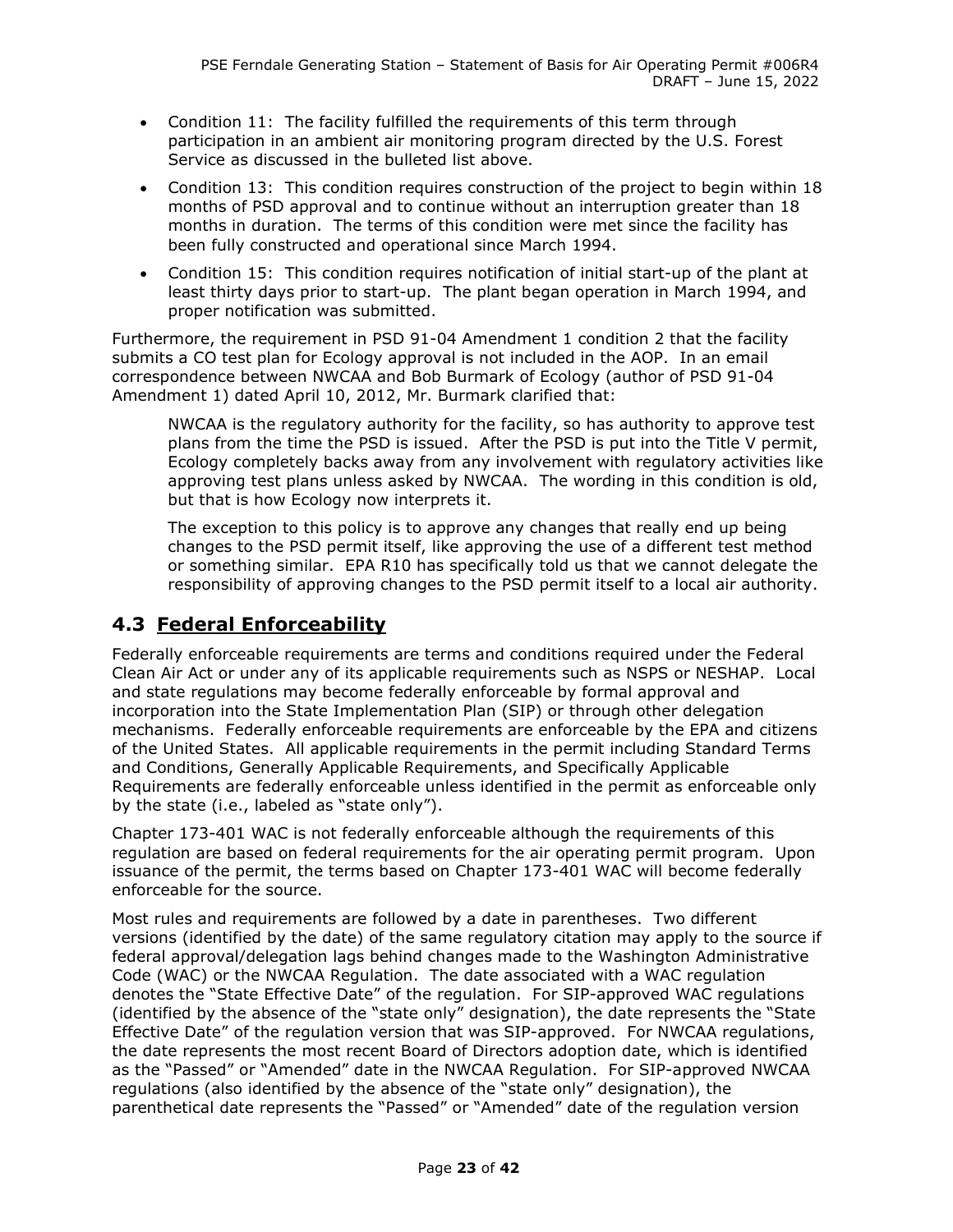that was SIP-approved. The date associated with an OAC or PSD permit represents the latest revision date of that order. For a federal rule, the date is the rule's most recent promulgation date.

## **4.4 Gap Filling and Sufficiency Monitoring**

Title V of the Federal Clean Air Act is the basis for the EPA's 40 CFR 70, which is the basis for the State of Washington air operating permit regulation, Chapter 173-401 WAC. Title V requires that all air pollution regulations applicable to the source be called out in the AOP for that source. Title V also requires that each applicable regulation be accompanied by a federally enforceable means of "reasonably assuring continuous compliance." Title V, 40 CFR 70, and WAC 173-401-615 all contain a "gap-filling" provision that enables NWCAA to add monitoring where no monitoring is present<sup>[9](#page-27-0)</sup>. 40 CFR Part 70.6(c)(1) and WAC 173-401-630(1) contain authority to address situations where monitoring exists, but is deemed to be insufficient. NWCAA relied upon these authorities to add monitoring where needed to the AOP.

The majority of cases where monitoring needed to be added were older regulations and permits that contain no monitoring. For example, NWCAA used its gap-filling authority to add monitoring for the 20% visible emission standard, NWCAA 451.1. In any term where gap-filling has taken place, the regulatory citation for that term will contain the words "directly enforceable" and the introductory paragraphs for the AOP table include the reference to the citation of the gap-filling requirement.

There were also some limited cases where monitoring did exist but was found to be insufficient, stemming from PSD 91-04 (AOP term 5.1.16). NWCAA used its sufficiency monitoring authority (WAC 173-401-630(1)) to add monitoring in those cases. "Directly Enforceable" is included in the AOP term when NWCAA used its authority to supplement insufficient monitoring.

The type and frequency of monitoring added under the authority in WAC 173-401-615 were set based on the following factors:

- 1. Historical Compliance: NWCAA reviewed the facility's past compliance with the underlying requirement. This information helped inform the decision about monitoring frequency and stringency.
- 2. Margin of Compliance: The margin of compliance is a measure of whether the facility can easily achieve compliance with a requirement, or whether they operate close to the limit. NWCAA considered the facility's margin of compliance for each underlying requirement in setting monitoring for that requirement.

<span id="page-27-0"></span><sup>9</sup> WAC 173-401-615(1) Monitoring. Each permit shall contain the following requirements with respect to monitoring:

<sup>(</sup>a) All emissions monitoring and analysis procedures or test methods required under the applicable requirements, including any procedures and methods promulgated pursuant to sections 504(b) or 114 (a)(3) of the FCAA;

<sup>(</sup>b) Where the applicable requirement does not require periodic testing or instrumental or noninstrumental monitoring (which may consist of recordkeeping designed to serve as monitoring), periodic monitoring sufficient to yield reliable data from the relevant time period that are representative of the source's compliance with the permit, as reported pursuant to subsection (3) of this section. Such monitoring requirements shall assure use of terms, test methods, units, averaging periods, and other statistical conventions consistent with the applicable requirement. Recordkeeping provisions may be sufficient to meet the requirements of this paragraph; and

<sup>(</sup>c) As necessary, requirements concerning the use, maintenance, and, where appropriate, installation of monitoring equipment or methods.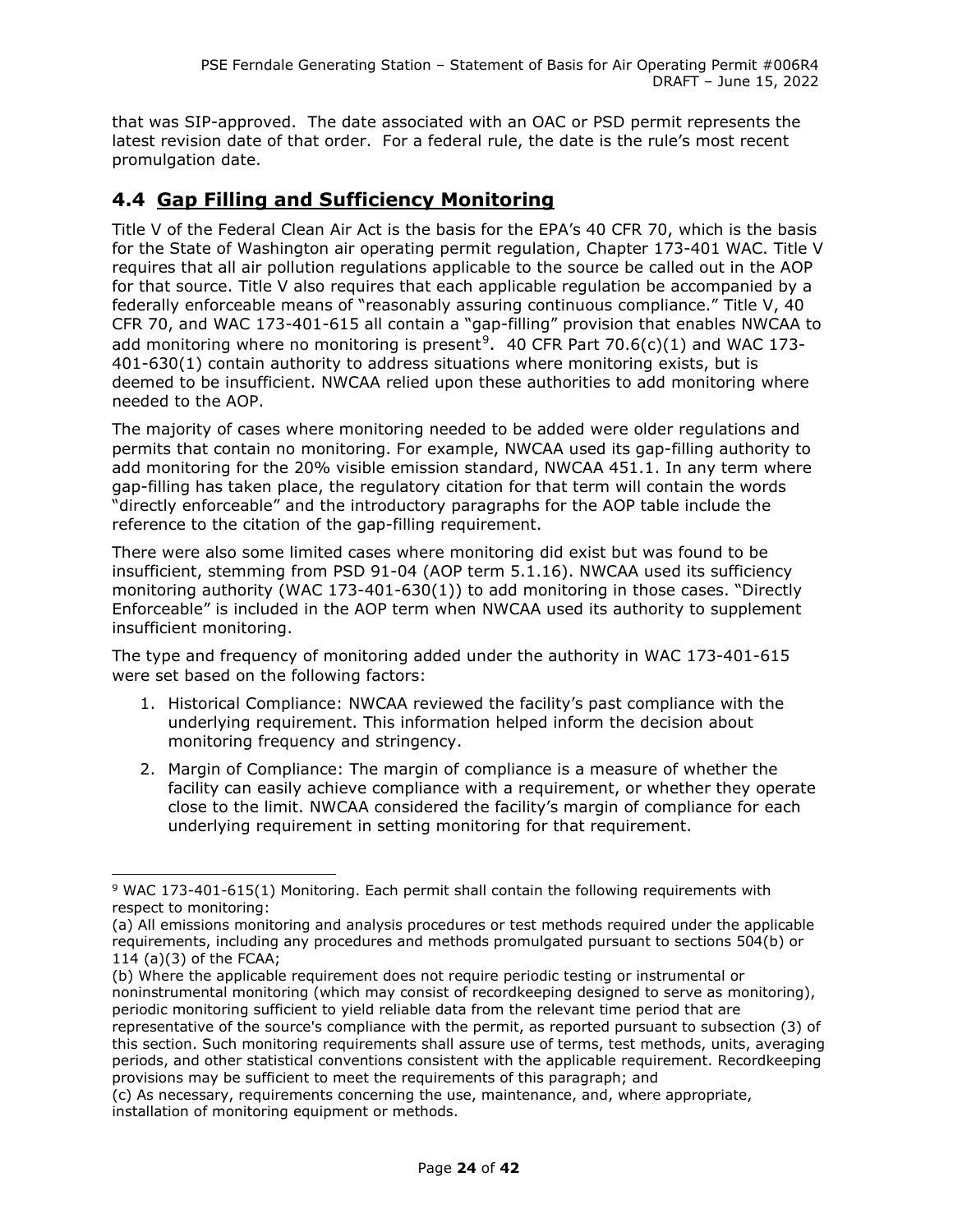- 3. Variability of Process and Emissions: Processes that vary their production rates and/or emissions over time require different monitoring from steady-state processes. NWCAA considered process and emission variability in setting monitoring.
- 4. Environmental Impact of a Problem Exceedances of some permit requirements have greater environmental consequences than others. For example, a problem that causes an exceedance of the ammonia emission limit in the SCR for a turbine could have a greater environmental impact than failing to use ultra-low sulfur diesel at an emergency generator. NWCAA considered the environmental impact of a problem in setting monitoring.
- 5. Clarity and Complexity The requirements that apply to AOP facilities are numerous, varied, and can be complex. The greater the number, variety, and complexity of requirements, the harder it is for a facility to understand and comply. NWCAA's goal is to write clear, concise permits the facilities can understand. To help achieve this goal, when possible, NWCAA aligned additional monitoring with monitoring that the facility is already performing. This approach required careful thought. NWCAA reviewed the monitoring the facility is already performing to see if it was adequate to stand-in as monitoring for the permit term, and only used it if deemed adequate.

Table 4-1 lists where NWCAA used its gap-filling monitoring authority and Table 4-2 lists Directly enforceable – sufficiency provisions in the AOP.

| <b>AOP Term</b>                     | <b>Description</b>          | <b>Monitoring</b>                                                       |
|-------------------------------------|-----------------------------|-------------------------------------------------------------------------|
| 4.1                                 | Required monitoring reports | Reporting periods identified                                            |
| 4.2                                 | Operation and maintenance   | Monitor, keep records and report                                        |
| $4.3 - 4.6$<br>4.22                 | <b>Nuisance</b>             | Procedure followed when complaints are<br>received                      |
| $4.7 - 4.11$                        | Fugitive PM                 | Procedure followed when complaints are<br>received                      |
| $4.12 - 4.17,$<br>5.1.19,<br>5.1.20 | Visible emissions           | Visible emissions monitoring                                            |
| 4.18-4.23                           | Sulfur dioxide              | Keep records of type, quantity, and sulfur<br>content of fuel combusted |
| 5.1.1                               | General                     | Keep O&M manuals readily available                                      |
| 5.1.2,<br>5.1.3,<br>5.1.18          | General                     | Operate in accordance with O&M manuals                                  |
| 5.1.19,<br>5.1.20                   | GT/HRSG Opacity and PM10    | Visible emissions monitoring                                            |

#### **Table 4-1 AOP terms with Directly Enforceable gapfill provisions**

 $\blacksquare$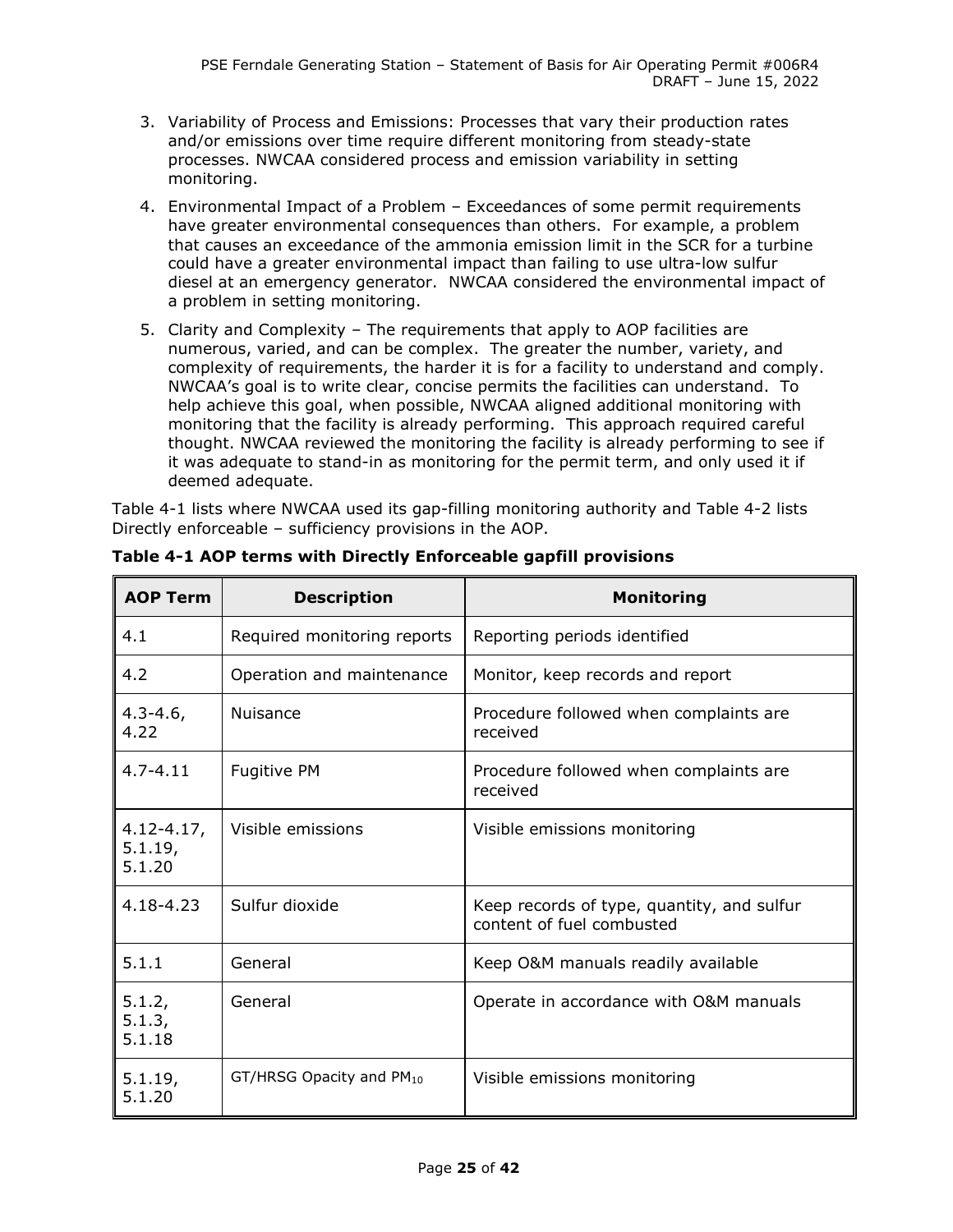**Table 4-2 AOP terms with Directly Enforceable sufficiency provisions**

| <b>AOP Term</b><br><b>Description</b> |                 | <b>Monitoring</b>                       |
|---------------------------------------|-----------------|-----------------------------------------|
| 5.1.5                                 | Temperature     | Records of temperature                  |
| $5.1.6 - 5.1.8$                       | SO <sub>2</sub> | Sulfur in fuel monitoring and reporting |
| 5.1.16                                | NH <sub>3</sub> | Recording of ammonia valve setting      |

## **4.5 Future Requirements**

Applicable requirements promulgated with future effective compliance dates may be included as applicable requirements in the permit. Some requirements that are not applicable until triggered by an action, such as the requirement to file an application prior to constructing a new source, are addressed within the standard terms and conditions section of the permit.

There are presently no pending applications to construct or modify PSE Ferndale in such a way as to trigger New Source Review. The facility has certified in the permit application that the facility will meet any future applicable requirements on a timely basis.

## **4.6 Compliance Options**

The facility did not request emissions trading provisions or specify more than one operating scenario in the air operating permit application; therefore, the permit does not address these options as allowed under WAC 173-401-650. This permit does not condense overlapping applicable requirements (streamlining) nor does it provide any alternative emission limitations.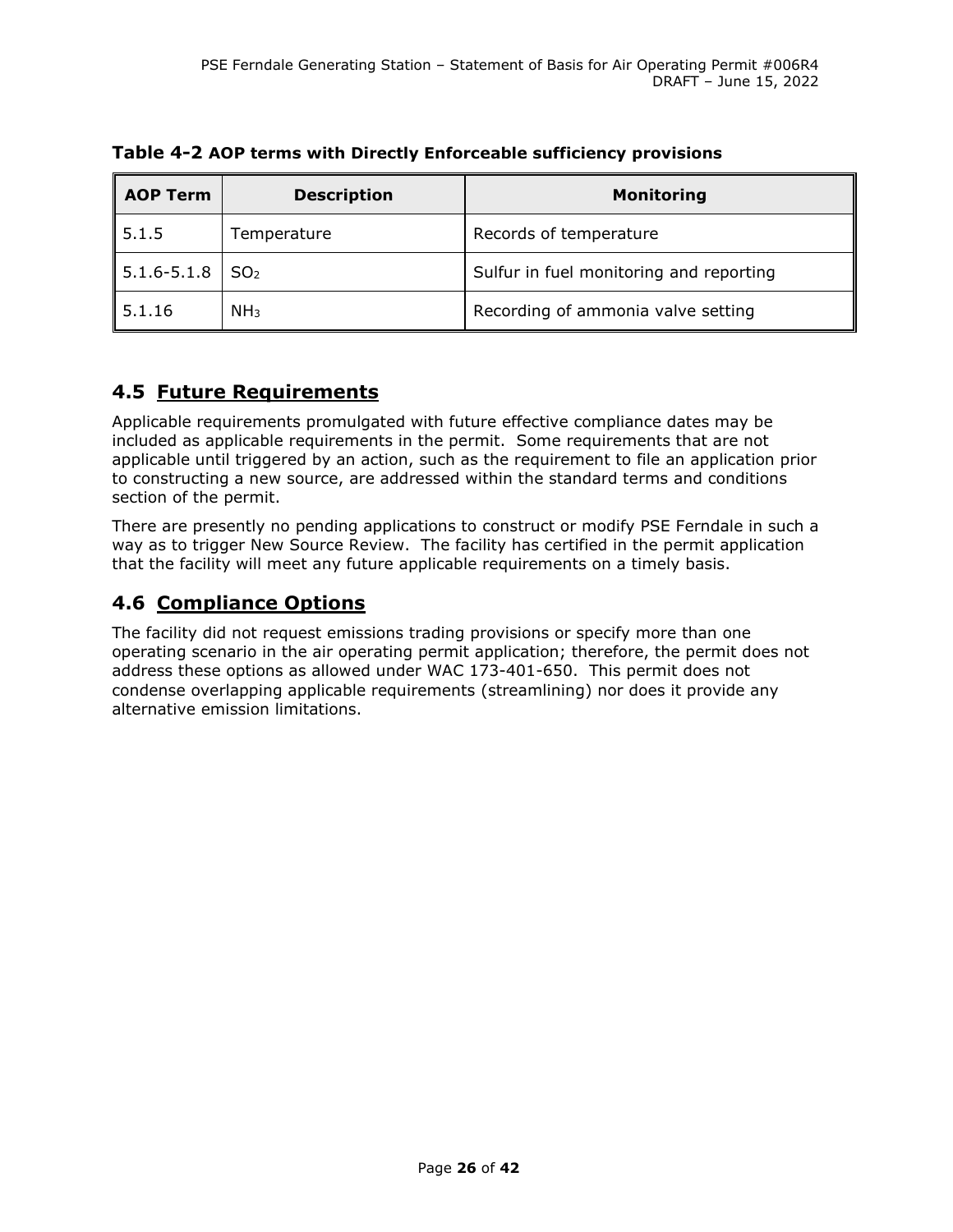## **5 PERMIT ELEMENTS AND BASIS FOR TERMS AND CONDITIONS**

## **5.1 Permit Organization**

The facility's Air Operating Permit (AOP) is organized in the following sequence:

Permit Information Attest Table of Contents Section 1 Emission Unit Identification Section 2 Standard Terms and Conditions Section 3 Standard Terms and Conditions for New Source Performance Standards Section 4 Generally Applicable Requirements Section 5 Specific Requirements for Emissions Units Section 6 Acid Rain Permit for Combustion Turbines 1A and 1B Section 7 Inapplicable Requirements

## **5.2 Permit Information and Attest**

### **5.2.1 Permit Information and Attest**

The Information Page identifies the facility, the responsible corporate official, the Agency personnel responsible for permit preparation, the date of permit issuance, and the due date for the renewal application. The Attest section provides NWCAA's authorization for the source to operate under the terms and conditions contained in the air operating permit.

## **5.3 Section 1 Emission Unit Identification**

The Emission Unit Identification section lists emission units, rated capacities, and air pollution control methods at the facility.

## **5.4 Section 2 Standard Terms and Conditions**

The Standard Terms and Conditions section contains administrative requirements and prohibitions that do not have ongoing compliance monitoring requirements. Regulations that give legal authority to the standard terms and conditions are cited for each topic. At times, requirements are paraphrased; the language of the cited regulation takes precedence over the paraphrased summary. For understanding and readability, the terms and conditions have been grouped by function. Similar requirements from the State and the NWCAA are grouped together where possible. Requirements that are not applicable until triggered are also included. An example of these would be the requirement to file a "Notice of Construction" and "Application for Approval."

### **5.5 Section 3 Standard Terms and Conditions for NSPS and NESHAP**

The Standard Terms and Conditions for NSPS and NESHAP section contains applicable requirements from Subpart A of 40 CFR 60 and Subpart A of 40 CFR 63.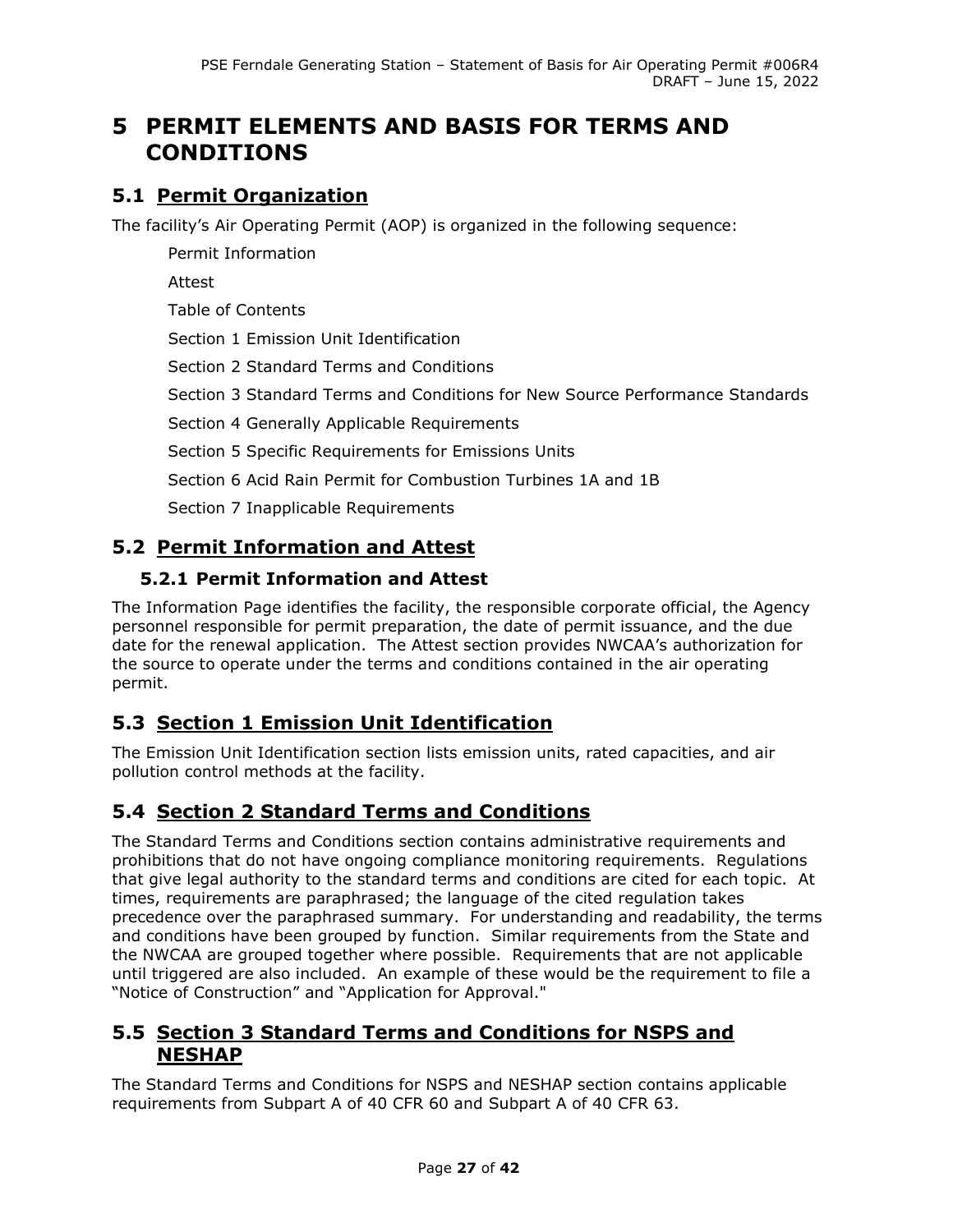## **5.6 Generally Applicable Requirements**

AOP Section 4 entitled "Generally Applicable Requirements" identifies requirements that apply broadly to the facility. These requirements are generally not called out in OAC and instead are found as general air pollution rules in the NWCAA Regulation or the Washington Administrative Codes.

When referring to the tables in AOP Sections 4 and 5, the first column lists the AOP term number and pollutant or type of requirement. The AOP terms are numbered consecutively to individually identify each requirement and so that the reader may easily locate a referenced term. Next, the citation column includes the legal citation which is a federally enforceable requirement unless listed as "State Only". The "Description" column is a paraphrase of the requirement for informational purposes only; the language of the cited regulation takes precedence over a paraphrased requirement.

The last column lists the monitoring, recordkeeping and reporting (MR&R) requirements. The MR&R is a summary of the underlying requirements found in the "Citation" column and is not enforceable – the language of the cited regulation takes precedence over a paraphrased requirement. However, when there is text in the MR&R column that states "Directly Enforceable", all text below that statement has been added by the NWCAA as part of the agency's gap-filling authority; these additional requirements are enforceable. The agency uses gap-filling when the cited underlying requirement (e.g., regulation, OAC) does not provide adequate monitoring, recordkeeping and/or reporting methods to demonstrate compliance with the applicable requirement. In these cases, the NWCAA uses its authority under WAC 173-401-615(b) to gap-fill with adequate MR&R.

#### **5.6.1 General Nuisance**

NWCAA Regulations and the WAC contain requirements regarding emissions deemed to be a "general nuisance". Emissions of air contaminants that damage human health, plant or animal life, or otherwise interfere with the "enjoyment of life and property" are prohibited. These rules, however, do not include specific monitoring, recordkeeping, or reporting requirements. Therefore, according to the requirements of WAC 173-401-615, the MR&R for general nuisance terms was gap-filled. The gap-filled MR&R require the facility to inspect potential sources of nuisance emissions upon receipt of a compliant, repair problems found, document the inspection and subsequent work, and notify NWCAA if repairs cannot be made in a timely fashion.

#### **5.6.2 Fugitive Emission Standards**

PSE Ferndale does not conduct activities that typically generate fugitive emissions such as storage or transport of solid materials. Permit conditions require the facility to respond to and correct nuisance emissions as soon as possible. If emissions cannot be corrected within four hours, PSE Ferndale must notify the NWCAA within twelve hours with a description of the complaint and action being taken to resolve the problem. PSE Ferndale will provide assurance of compliance with these requirements in the annual compliance certification and by maintaining a log of nuisance complaints and associated repairs and mitigation actions.

#### **5.6.3 Opacity Standard**

The generally applicable opacity requirement limits any source at the facility to 20% opacity according to Ecology Method 9A. Because the combustion turbines have more stringent opacity requirements at 5% opacity by EPA Method 9 and Ecology Method 9A, respectively, and because visible emissions (VE) are not known to occur in general at PSE Ferndale, the MR&R for the opacity standard is written such that any visible emissions require immediate action with increasing stages of monitoring, depending on the situation.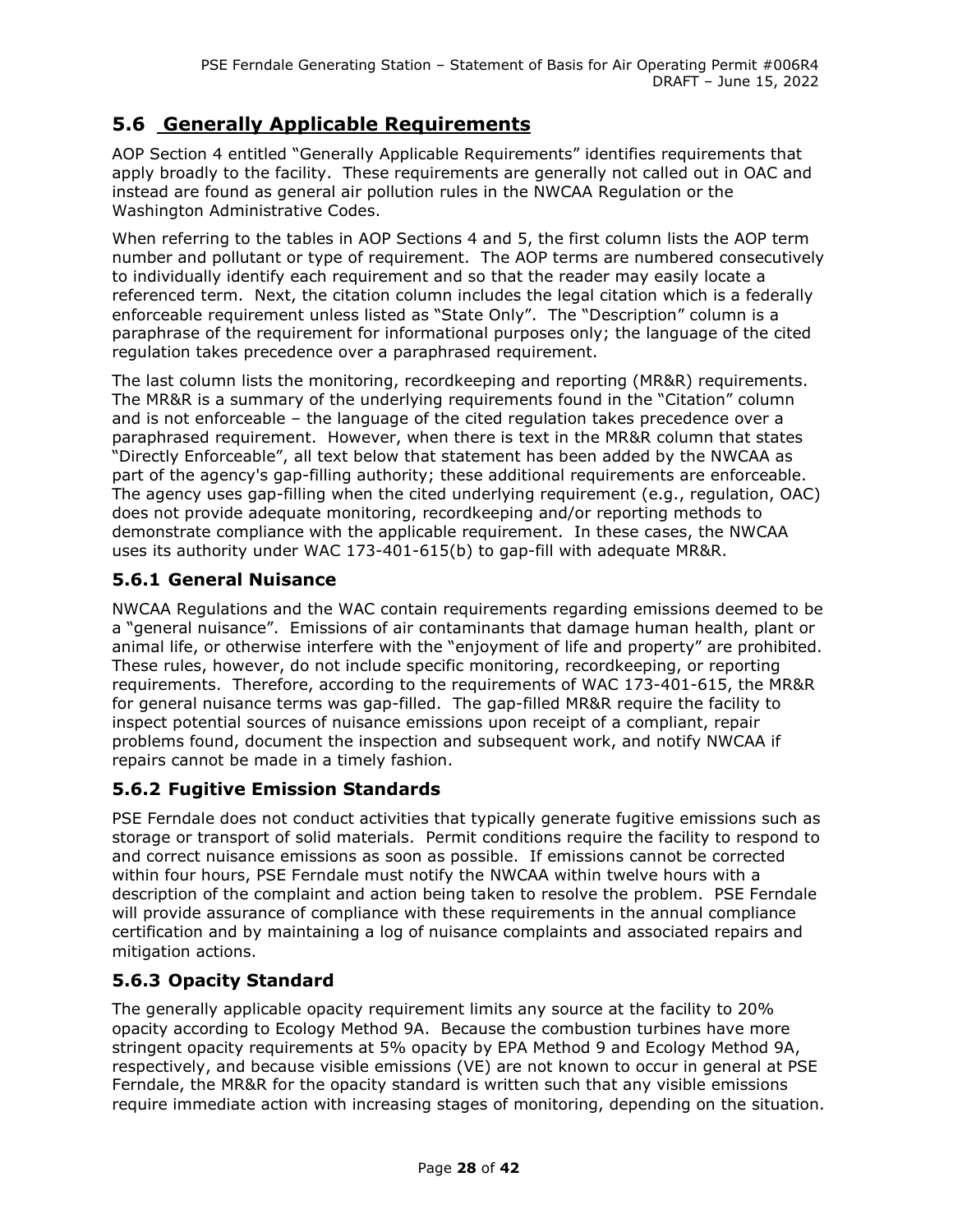Any observed VE require that one of three step be taken within 24 hours: correct the problem, a certified reader shall determine the opacity by EPA Method 9, or shut the unit down. If an EPA Method 9 test shows emissions in excess of any standard, an Ecology Method 9A reading must be taken. If a certified VE reader is unavailable to read the emissions, NWCAA will assume that all opacity standards have been exceeded. Observations and actions taken must be recorded and made available at the facility for inspection.

Visible emission observations are required monthly.

If opacity is greater than an applicable emission standard, the exceedance must be reported to NWCAA. All Method 9 or 9A opacity readings must be taken by an individual holding a valid Certification of Completion for Plume Evaluation Training from Ecology or other authorized training facility.

#### **5.6.4 Particulate Matter Standards**

The GT/HRSG stacks are sources of particulate matter emissions at the facility. Modern gas turbines, when fueled by natural gas or low-sulfur oil, are unlikely to exceed particulate matter emission standards if the units are properly operated and maintained.

The limit established in both the NWCAA regulations and the WAC. The WAC limit is 0.1 grains per dry standard cubic foot corrected to 7% oxygen, and the NWCAA limit is 0.05 grains per dry standard cubic foot corrected to  $7\%$  O<sub>2</sub>. Performance tests conducted during March and April 1994 using EPA Reference Method 5 demonstrated compliance with particulate matter emission standards for the gas turbines. Tests were conducted on units operating at 100 percent of full load during both natural gas and oil firing.

Permit conditions require that the facility visually monitor emissions from these stacks as a surrogate to stack testing.

#### **5.6.5 Sulfur Dioxide Standards**

The GT/HRSGs are sources of sulfur dioxide emissions. The gas turbines are limited by conditions specified in the AOP to burning either natural gas or fuel oil containing no more than 0.05% by weight sulfur. Sulfur emissions from the duct burners are limited by allowing the firing of natural gas only.

"Natural gas" is defined in NSPS 40 CFR 60.331(u) Subpart GG as follows:

Natural gas means a naturally occurring fluid mixture of hydrocarbons (e.g., methane, ethane, or propane) produced in geological formations beneath the Earth's surface that maintains a gaseous state at standard atmospheric temperature and pressure under ordinary conditions. Natural gas contains 20.0 grains or less of total sulfur per 100 standard cubic feet. Equivalents of this in other units are as follows: 0.068 weight percent total sulfur, 680 parts per million by weight (ppmw) total sulfur, and 338 parts per million by volume (ppmv) at 20 degrees Celsius total sulfur. Additionally, natural gas must either be composed of at least 70 percent methane by volume or have a gross calorific value between 950 and 1100 British thermal units (Btu) per standard cubic foot. Natural gas does not include the following gaseous fuels: landfill gas, digester gas, refinery gas, sour gas, blast furnace gas, coal-derived gas, producer gas, coke oven gas, or any gaseous fuel produced in a process which might result in highly variable sulfur content or heating value.

The facility receives natural gas from Northwest Pipeline via gas distribution lines maintained by Cascade Natural Gas. This same natural gas is used by all of the other natural gas consumers, private and industrial, in the Northwest. Natural gas contains approximately 1 to 2 grains of sulfur per 100 standard cubic feet on average and up to 5 grains of sulfur per 100 standard cubic feet, which includes 0.26 grains of sulfur per 100 standard cubic feet contributed by the methyl mercaptan added to this otherwise odorless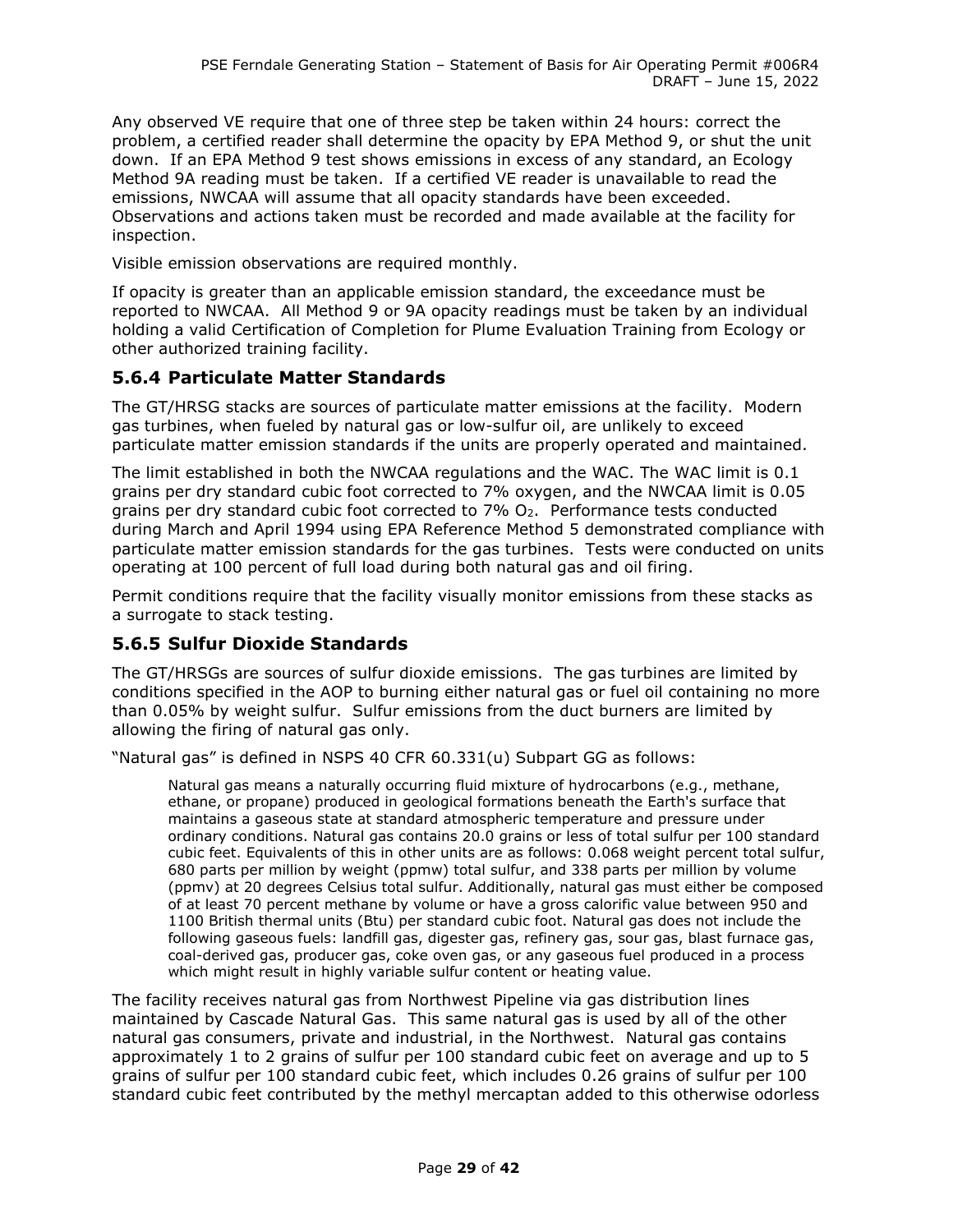gas for the purposes of leak detection.

NWCAA Regulation Section 460 requires a sulfur dioxide ambient monitoring plan for sources with a heat input greater than 500 MMBtu/hour. NWCAA has determined that the requirement to burn only natural gas or "on-road spec" oil satisfies this requirement.

When natural gas is burned, the gas turbines will emit about 0.0163 lb  $SO<sub>2</sub>$  per MMBtu as shown in the following calculation:

$$
\frac{6 \text{ gr S}}{100 \text{ scf natural gas}} \times \frac{1 \text{ lb S}}{7000 \text{ gr S}} \times \frac{1,000 \text{ scf natural gas}}{1.05 \text{ MMBtu}} \times \frac{2 \text{ lb SO}_2}{1 \text{ lb S}} = \frac{0.0163 \text{ lb SO}_2}{\text{ MMBtu}}
$$

Note: A "lb-mole" of a pure gas weighs the molecular weight of that gas in pounds and occupies 385.3 ft<sup>3</sup> at 68° F and 760 mmHg pressure. (A temperature of 68° F and a pressure of 760 mmHg are standard conditions according to NWCAA Section 200). A "lbmole" of sulfur (S) weighs 32 lb and reacts with a lb-mole of oxygen ( $O<sub>2</sub>$ ) which also weighs 32 lb to form a lb-mole of sulfur dioxide, which weighs 64 lb. Therefore, 2 lb of SO2 are generated for every lb of sulfur in the fuel.

The energy content of the natural gas used by the facility is approximately 0.930 MMBtu per 1,000 standard cubic feet of natural gas based on the lower heating value of the fuel.

The only diesel oil that is available for purchase now is ULSD (ultra-low sulfur diesel), which must contain no more than 15 ppm sulfur, or 0.0015%. According to Section 3.1 of the EPA's AP-42 emission factors (*Stationary Gas Turbines, 4/00*), the emission factor for sulfur dioxide from turbines burning fuel oil is 1.01 lb SO<sub>2</sub> per MMBtu times the percent sulfur of the fuel (by weight). Therefore, in the case of ULSD, the emission factor would be

> $1.01$  tb  $SO_2$  $\frac{1.01 \text{ lb } SU_2}{MMBtu \cdot \%S} \times 0.0015 \%S = \frac{0.001515 \text{ lb } SU_2}{MMBtu}$

This is well below the limit of 1.5 lb SO<sub>2</sub> per MMBtu.

The facility can adequately show compliance by burning only natural gas or "on-road spec" oil, and by maintaining fuel oil supplier-provided records of fuel oil specification, including sulfur content, for all oil burned.

PSD 91-04 Amendment 1 and OAC 330g limit diesel fuel combusted in the turbines to No. 2 distillate fuel oil with 0.05% by weight sulfur, which is  $1/10^{th}$  of the allowable level under NWCAA 520. The facility can adequately show compliance with this requirement by burning only natural gas or ULSD oil (15 ppmvd sulfur content).

## **5.7 Section 5 Specific Requirements for Emissions Units**

This section contains a table that lists applicable requirements that specifically apply to the main emission units. Turbines 1A and 1B and their duct burner-equipped heat recovery steam generator units are grouped together because, for the most part, they have the same applicable requirements. The emission limitations in Section 5 are often based on PSD or minor NSR (OAC) best available control technology (BACT) determinations. In addition, applicable NSPS subparts establish emission limits and associated MR&R requirements. The format and organization of this section are the same as for the generally applicable requirements.

Some of the conditions in this section contain terms that list MR&R for which the rationale is not readily apparent. These terms are discussed below.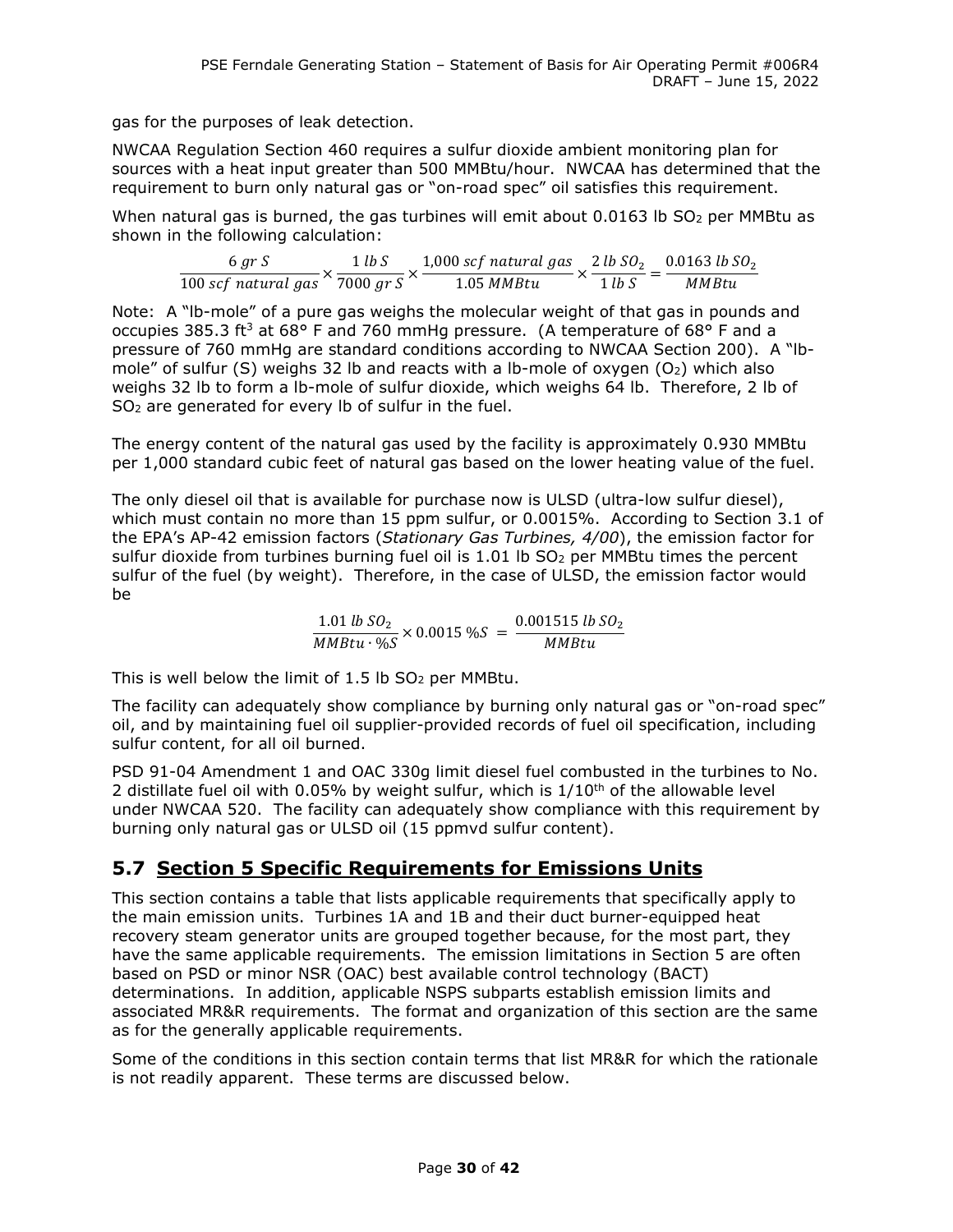#### **5.7.1 Fuel Sulfur Content (Permit Terms 5.1.6 - 5.1.7)**

Permit term 5.1.6 limits fuel combusted in the turbine to natural gas and up to 20.4 million gallons of diesel that contains no more than 0.05 wt% sulfur. The small amount of diesel used for periodic readiness testing is counted against the permitted oil firing limit of 20.4 million gallons per year annual total for both turbines.

Permit term 5.1.7 (40 CFR 60.333) limits the sulfur content of fuel burned in the turbines to 0.8% by weight and  $SO<sub>2</sub>$  stack emissions to 0.015% (150 ppm) corrected to 15%  $O<sub>2</sub>$  on a dry basis.

Natural gas and ULSD oil do not contain enough sulfur to exceed the limits in 40 CFR 60.333. Therefore, the use of natural gas and ULSD oil will adequately demonstrate compliance with these requirements.

#### **5.7.2 Sulfur Dioxide Standard, Stack Emissions from Combustion Turbines (Permit Term 5.1.8)**

This permit term cites condition 4 of PSD 91-04 Amendment 1 and condition 3f of OAC 330g, which limit  $SO<sub>2</sub>$  emissions from each GT/HRSG stack to 12 lb/hr when fired on natural gas and 59 lb/hr when fired on No. 2 distillate oil.

SO<sup>2</sup> is formed when sulfur in the fuels reacts with oxygen in the air during the combustion process. Two pounds of sulfur dioxide are emitted from the stack for every pound of sulfur in the fuel.

The amount of  $SO<sub>2</sub>$  emitted depends on the amount of sulfur in the fuel. When a turbine operates at capacity on natural gas containing 6 grains sulfur per 100 standard cubic feet (as 0.0163 lb  $SO_2$  per MMBtu, see section 5.6.5 above), approximately 15 lb sulfur dioxide are emitted per hour from the turbine alone (i.e., not including the duct burner) as shown in the following calculation:

$$
\frac{0.0163 \, lb \, SO_2}{MMBtu} \times \frac{924 \, MMBtu}{hr \cdot turbine} = \frac{15 \, lb \, SO_2}{hr \cdot turbine}
$$

Sulfur dioxide emissions from one of the duct burners fired on natural gas at 100% will add 4 lb/hr to the emission rate:

$$
\frac{0.0163 \, lb \, SO_2}{MMBtu} \times \frac{250 \, MMBtu}{hr \cdot duct \, burner} = \frac{4 \, lb \, SO_2}{hr \cdot duct \, burner}
$$

Therefore, the total sulfur dioxide emissions from a GT/HRSG stack when both the turbine and the duct burner are fired on natural gas is 19 lb  $SO<sub>2</sub>/hr$ :

$$
\frac{15 \text{ lb } SO_2}{hr \cdot turbine} + \frac{4 \text{ lb } SO_2}{hr \cdot duct \text{ burner}} = \frac{19 \text{ lb } SO_2}{hr \cdot GT/HRSG}
$$

However, the limit for sulfur dioxide emissions from each GT/HRSG stack is 12 lb/hr. In order for the facility to meet the limit, the natural gas must contain less than 3.327 gr S/100 scf (including the 0.26 gr S/100 scf sulfur added as an odorant) as shown in the following calculations:

$$
\frac{3.327\; gr\; S}{100\; scf\; natural\; gas} \times \frac{1\; lb\; S}{7000\; gr\; S} \times \frac{1,000\; scf\; natural\; gas}{0.930\; M M B t u} \times \frac{2\; lb\; SO_2}{1\; lb\; S} = \frac{0.01022\; lb\; SO_2}{M M B t u}
$$

$$
\frac{0.01022 \; lb \; SO_2}{MMBtu} \times \left[\frac{924 \; MMBtu}{hr \cdot turbine} + \frac{250 \; MMBtu}{hr \cdot duct \; burnedr}\right] = \frac{12 \; lb \; SO_2}{hr \cdot GT/HRSG}
$$

Note that the facility purchases natural gas under contract from Northwest Pipeline-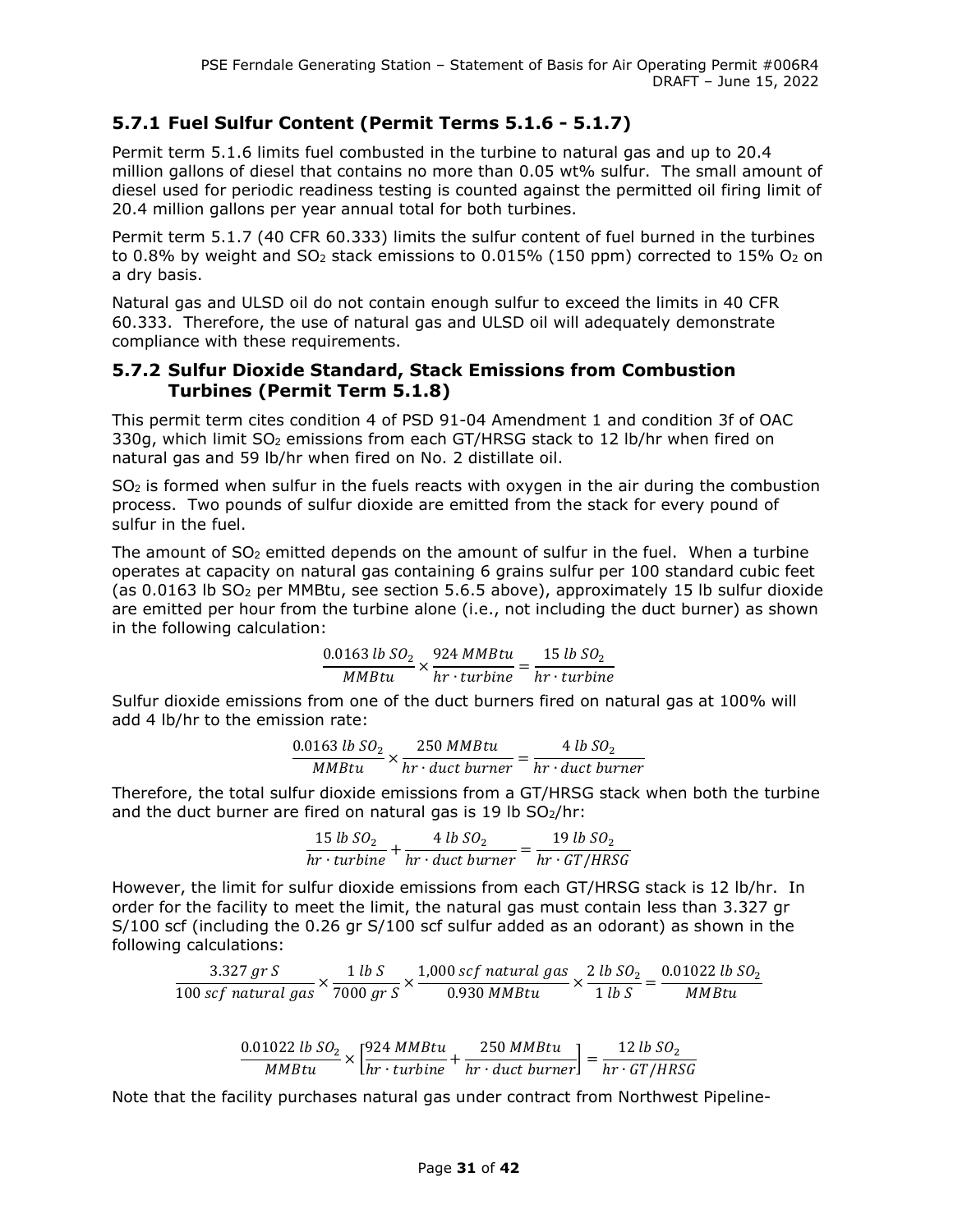Williams, and this is the same natural gas supplied to all industrial natural gas consumers in the NWCAA jurisdiction. The facility has no control over the sulfur content of the natural gas other than the purchase contract and no means by which to assure that the sulfur content of the natural gas remains below 3.327 gr S/100 scf.

When a turbine operates at full capacity on ULSD oil (15 ppmw sulfur) and the duct burners do not operate, approximately 1.4 lb SO2/hr will be emitted from the stack as shown in the following calculation $10$ :

$$
\frac{0.0015 \; lb \; SO_2}{MMBtu} \times \frac{927 \; MMBtu}{hr \cdot turbine} = \frac{1.4 \; lb \; SO_2}{hr \cdot turbine}
$$

When the duct burners are also fired at 100% (on natural gas containing 6 gr S/100 scf), the sulfur dioxide emission rate is  $50.65$  lb  $SO<sub>2</sub>/hr$ :

$$
\frac{1.4 \text{ lb } SO_2}{hr \cdot turbine} + \frac{4 \text{ lb } SO_2}{hr \cdot duct \text{ burner}} = \frac{5.4 \text{ lb } SO_2}{hr \cdot GT/HRSG}
$$

This emission rate is below the 59 pounds  $SO<sub>2</sub>$  per hour limit for each GT/HRSG stack when firing ULSD oil. The facility can adequately show compliance with this permit term by burning only natural gas with less than 3.327 gr S/100 scf or ULSD oil, and maintaining fuel oil supplier-provided records of fuel oil specification, including sulfur content, for all oil burned.

#### **5.7.3 Oxides of Nitrogen (NO<sub>X</sub>) Standard for Combustion Turbines (Permit Terms 5.1.9 through 5.1.11)**

Permit term 5.1.11 (40 CFR 60.332(a)(1)) limits  $NO<sub>x</sub>$  emissions from each turbine to 0.0075% (equivalent to 75 ppm) corrected to 15% oxygen on a dry basis, plus allowances for heat rate and fuel bound nitrogen. According to the facility, the manufacturer's rated heat rate at load is 10,116 Btu/kW-hr (lower heating value, LHV) on natural gas and 10,145 Btu/KW-hr (LHV) on fuel oil, and the fuel-bound nitrogen is essentially zero (F = 0 in the equation below). The allowable  $N_{\text{Ox}}$  concentration under 40 CFR 60.332(a)(1) when firing the combustion turbines on either fuel is 101 ppmvd, calculated from the equation given in §  $60.332(a)(1)$  as shown below.

For firing on natural gas:

$$
STD = 0.0075\% \times \frac{14.4}{Y} + F = 0.0075\% \times \frac{14.4}{10.672} + 0 \approx 0.01012\% = 101.2 ppmdv\ NO_x
$$

where:

$$
Y = 10,116 \frac{Btu}{kW \cdot hr} \times \frac{1.055 \, kJ}{Btu} \times \frac{1 \, kW}{1,000 \, W} = 10.672 \frac{kJ}{W \cdot hr}
$$

For firing on fuel oil:

$$
STD = 0.0075\% \times \frac{14.4}{Y} + F = 0.0075\% \times \frac{14.4}{10.703} + 0 \approx 0.01009\% = 100.9 \text{ ppmdv } NO_x
$$

where:

$$
Y = 10,145 \frac{Btu}{kW \cdot hr} \times \frac{1.055 \, kJ}{Btu} \times \frac{1 \, kW}{1,000 \, W} = 10.703 \frac{kJ}{W \cdot hr}
$$

The  $NO<sub>x</sub>$  limitations in permit term 5.1.9 are more stringent than those found in permit term  $5.1.11$  at 7 ppmvd NO<sub>x</sub> corrected to 15% oxygen daily average when fired on natural

<span id="page-35-0"></span><sup>10</sup> The EPA AP-42 emission factor (*AP-42, Section 3.1 Stationary Gas Turbines, 4/00*) for fuel oil is 1.01 lb SO2 per MMBtu per %S times %S, where "%S" is percent sulfur by weight.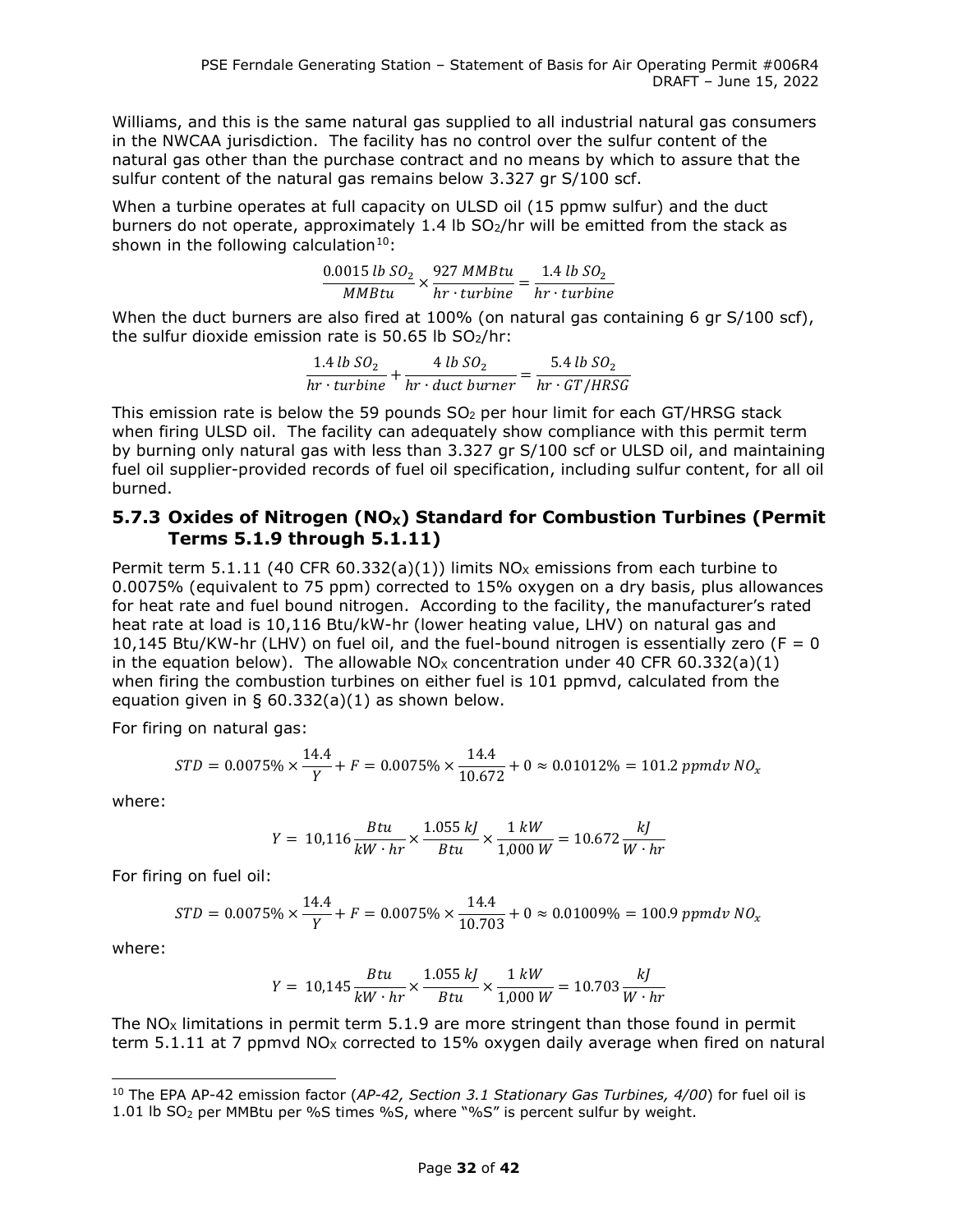gas (6 ppmyd NO<sub>X</sub> corrected to 15% oxygen daily average when the foggers are in operation) and 12 ppmvd corrected to 15% oxygen daily average when fired on fuel oil. These more stringent limits are established in both the PSD permit and the OAC. The PSD permit limit averaging period is "daily", and the OAC limit averaging period is "24-hour periods (on a daily basis)". The 24-hour averaging period allowance was made in the OAC so that during days in which a startup occurs ( $NO<sub>X</sub>$  emissions are higher at startup since the  $NO<sub>X</sub>$  pollution controls don't begin to function efficiently until the system warms up), the facility may count the non-operational hours during that day as zero  $NO<sub>x</sub>$  emissions toward the "daily" average and still meet the limit. In the AOP, "calendar day" was added to the "24-hour" averaging period to clearly define the 24-hour period as a calendar day and not as a rolling 24-hour period.

The limit of 101 ppmvd NO<sub>x</sub> ( $\textcircled{a}$  15% O<sub>2</sub>) is based on the NSPS and has a rolling four-hour averaging period. If the rolling four-hour 101 ppmvd  $NO<sub>x</sub>$  limit is exceeded, either daily  $NO<sub>x</sub>$  limit will also be exceeded (depending on fuel usage). The facility demonstrates compliance with  $NO<sub>X</sub>$  emission limits by utilizing a CEMS on each turbine stack.

#### **5.7.4 Oxides of Nitrogen (NO<sub>X</sub>) Standard for Duct Burners (Permit Terms 5.1.12 - 5.1.14)**

Permit term 5.1.14 (40 CFR 60.44b(a)(4)(i)) limits  $NO<sub>x</sub>$  emissions from each duct burner to 0.20 lb NO<sub>x</sub> (expressed as NO<sub>2</sub>) per MMBtu heat input at all times, including periods of startup, shutdown, or malfunction. Permit term  $5.1.9$  limits  $NO<sub>x</sub>$  emissions from the GT/HRSG stacks to 12 ppmvd @ 15%  $O_2$ , worst case (i.e., when firing fuel oil). Using Equation 19-1 from 40 CFR 60 Appendix A Method 19, the maximum allowable emission rate from the GT/HRSG stack is 0.0442 lb NO<sub>2</sub> per MMBtu:

$$
E = C_d F_d \frac{20.9}{20.9 - \%0_{2d}} = \frac{lb}{scf} \times \frac{scf}{MMBtu} \times \frac{20.9}{20.9 - 15}
$$

Where $11$ :

$$
C_d = \frac{12 \, dscf \, NO_2}{1,000,000 \, dscf \, exhaust} \times \frac{1 \, lbmol \, NO_2}{385.3 \, dscf \, NO_2} \times \frac{46 \, lb \, NO_2}{1 \, lbmol \, NO_2} = \frac{1.433 \, e - 6 \, lb \, NO_2}{dscf \, exhaust}
$$
\n
$$
F_d = 8710 \frac{dscf}{MMBtu} \, (Table \, 19 - 2,40 \, CFR \, 60 \, Appendix \, A \, Method \, 19)
$$

Thus,

$$
E = C_d F_d \frac{20.9}{20.9 - %0_{2d}} = \frac{1.433 e - 6 lb N O_2}{dscf \; exhaust} \times 8710 \frac{dscf}{MMBtu} \times \frac{20.9}{20.9 - 15} = 0.0442 \; \frac{lb N O_2}{MMBtu}
$$

These calculations show that the gas turbine plus the duct burner are limited to a maximum  $NO<sub>X</sub>$  emission rate of 0.0442 lb  $NO<sub>2</sub>$  per MMBtu, which is less than a quarter of the NSPS Subpart Db standard of 0.20 lb NO2 per MMBtu for the duct burner alone. The facility shows compliance with this emission limit by complying with permit term 5.9 and monitoring  $NO<sub>x</sub>$  emissions with a CEM.

<span id="page-36-0"></span><sup>&</sup>lt;sup>11</sup> The molar volume of 385.3 scf / lbmol is based on the standard temperature of 68 °F and 1 atm as listed in both NWCAA Reg 200 and 40 CFR 60 Appendix A Method 19: 385.3 scf/lbmol = 0.7302413 scf\*atm/°R/lbmol \* (68 (°F) + 459.67)°R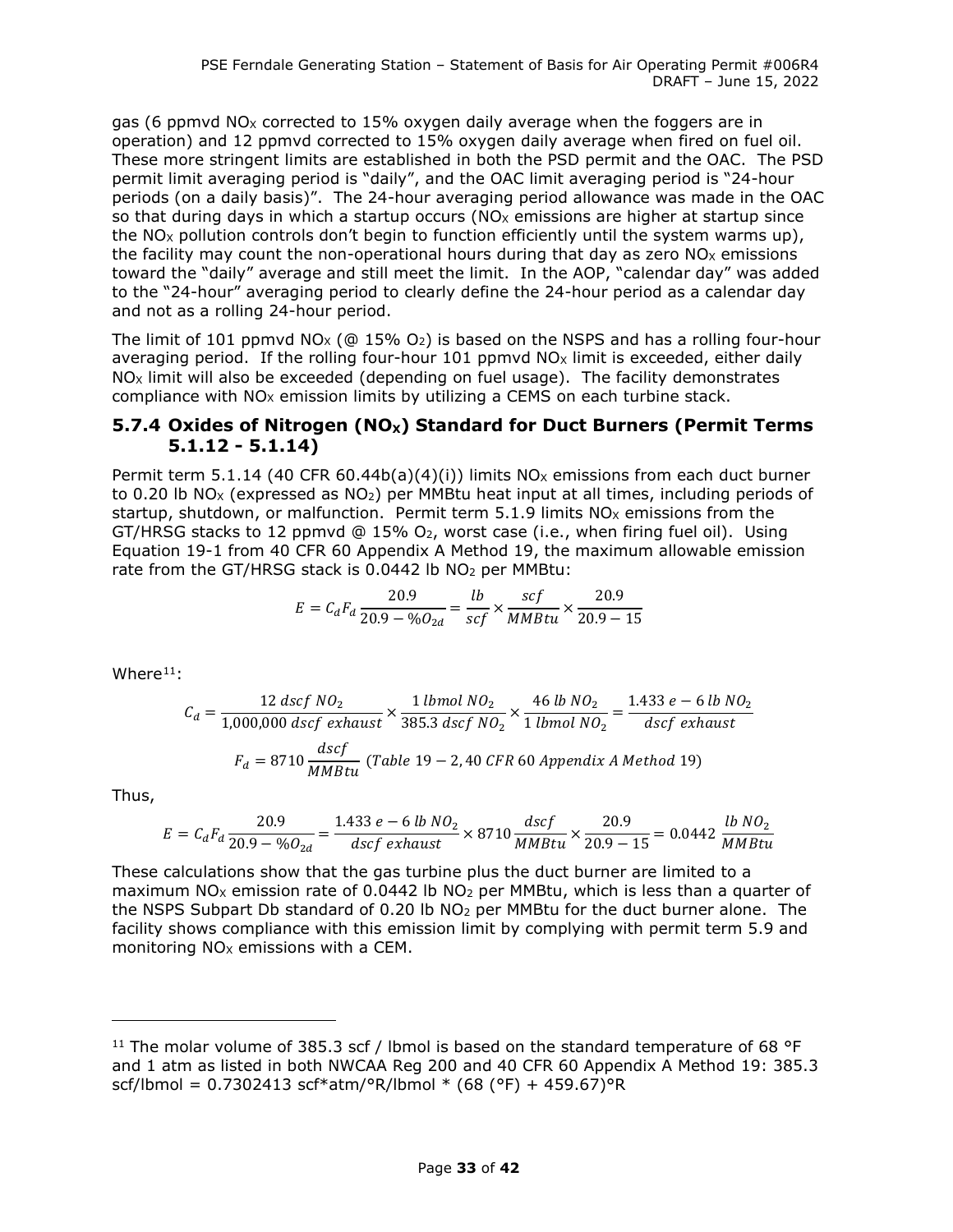#### **5.7.5 Carbon Monoxide Standard for Combustion Turbines (Permit Terms 5.1.15 and 5.1.17)**

NWCAA OAC 330g conditions 2(B) and 3(B), and PSD 91-04 Amendment 1 condition 2 limit CO emissions from each turbine exhaust stack to 44 pounds per hour and 20 ppmvd corrected to  $15\%$  O<sub>2</sub> on an hourly average. OAC 330g condition  $5(A)$  requires annual source performance tests that measure CO emissions from the GT/HRSG stacks. These tests (results are kept on file) show that CO emissions from the GT/HRSG stacks remain well below the permitted emission limit.

#### **5.7.6 Ammonia Standard for Combustion Turbines (Permit Terms 5.1.16 and 5.1.17)**

NWCAA OAC 330g conditions  $2(C)$  and  $3(C)$  limit NH<sub>3</sub> emissions to 15 pounds per hour when firing natural gas, 16 pounds per hour when firing fuel oil, and 9 ppmvd corrected to 15% O2 on an hourly average from each GT/HRSG stack. OAC 330g condition 5(B) requires annual source performance tests that measure NH3 emissions from the GT/HRSG stacks.

The SCR unit is the final part of the  $NO<sub>X</sub>$  control system. SCR involves injection of ammonia into the turbine exhaust stream ahead of a catalyst grid in the HRSG section. Most of the  $NO<sub>X</sub>$  reacts in the presence of ammonia and the catalyst to form elemental nitrogen and water. Some ammonia gets through the HRSG without reacting with the NO<sub>x</sub>. This excess ammonia is sometimes referred to as "ammonia slip".

The facility controls stack exhaust  $NO<sub>X</sub>$  concentration and emission rate by steam injection into the combustion zone and by varying the amount of ammonia that is injected into the exhaust stream of each GT/HRSG. The amount of ammonia required to adequately control NO<sub>x</sub> depends on the amount of NO<sub>x</sub> control achieved by steam injection. Also, the amount of ammonia required to reduce the exhaust  $NO<sub>X</sub>$  concentration increases over time as the catalyst degrades. The facility records the ammonia flow regulator valve setting (displayed as percent open) in their computer system for each GT/HRSG unit in order to monitor ammonia usage. The facility sends catalyst samples to an independent laboratory for testing as needed. The facility demonstrates compliance with ammonia limits by conducting an annual source test for ammonia and by maintaining the ammonia injection rate relative to  $NO<sub>x</sub>$  concentration and stack flow.

#### **5.7.7 Volatile Organic Compound (VOC) Standard for Combustion Turbines (Permit Term 5.1.18)**

OAC 330g condition 3(D) and PSD 91-04 Amendment 1 condition 6 limits VOC emissions from each GT/HRSG stack to 15 pounds per hour. Initial performance testing for total hydrocarbons (THC) were conducted in March and April 1994. The maximum measured THC mass emission rate was approximately 40% of the standard. The proportion of THC that are VOCs is much less than 100%; therefore, the GT/HRSGs tested well below the VOC emission limit.

Additional VOC source testing was conducted as part of the turbine upgrade and fogger projects as discussed in section [2.4.](#page-12-0) Annual source testing for VOC was dropped from OAC 330f, also described in section [2.4.](#page-12-0) NWCAA has determined that proper operation and maintenance of the GT/HRSG systems is sufficient to show compliance with the VOC emission limit.

## **5.8 Section 6 Acid Rain Permit for Combustion Turbines 1A and 1B**

The facility is required to submit an Acid Rain Permit Application and Certificate of Representation every five years. The initial application and Certificate of Representation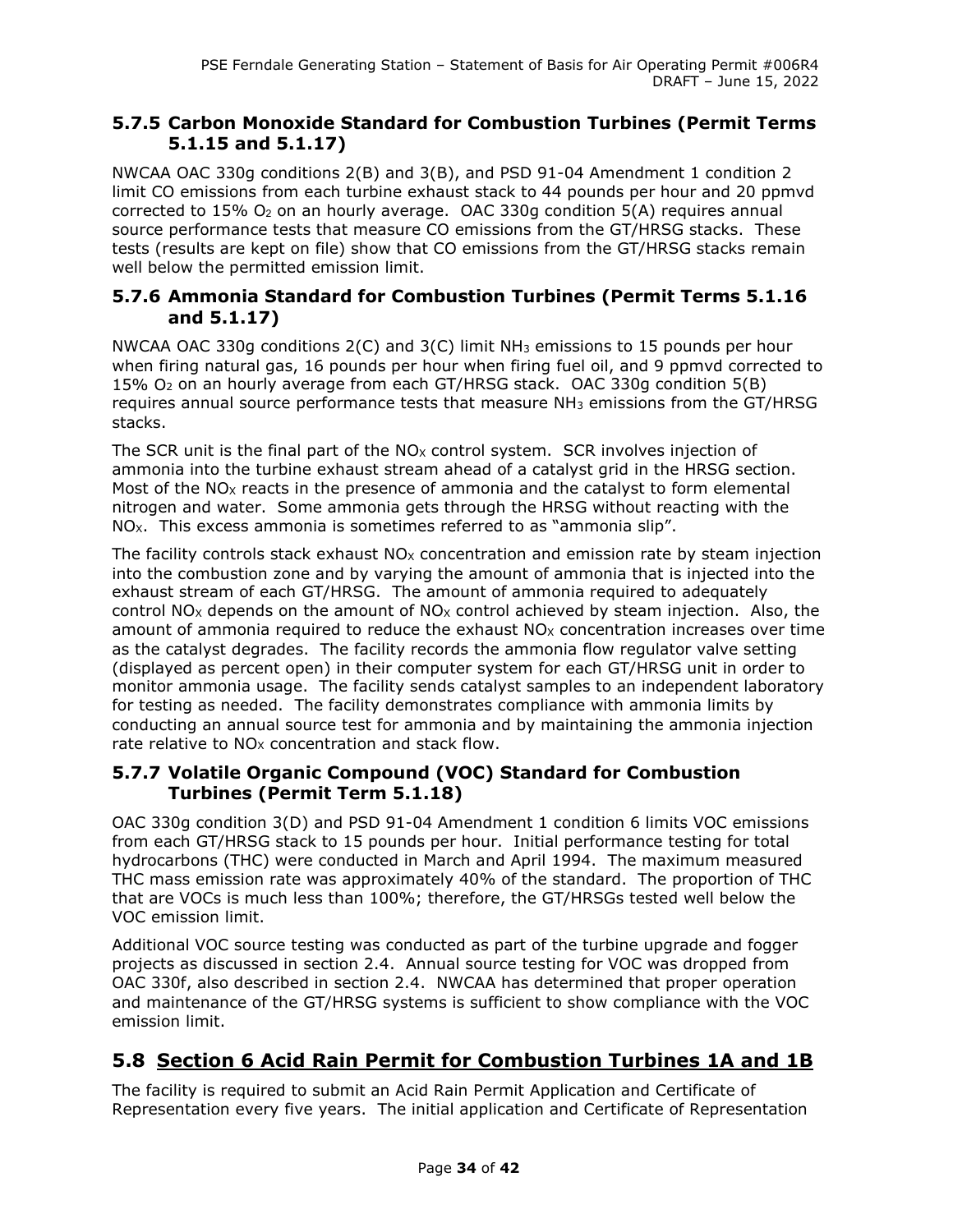are included in Section 6 of the AOP.

## **5.9 Section 7 Inapplicable Requirements**

WAC 173-401-640(2) allows a determination regarding requirements inapplicable to the source. Section 7 of the permit lists requirements deemed inapplicable based on the applicability of the cited regulation. A permit shield applies to the specific, listed inapplicable requirements.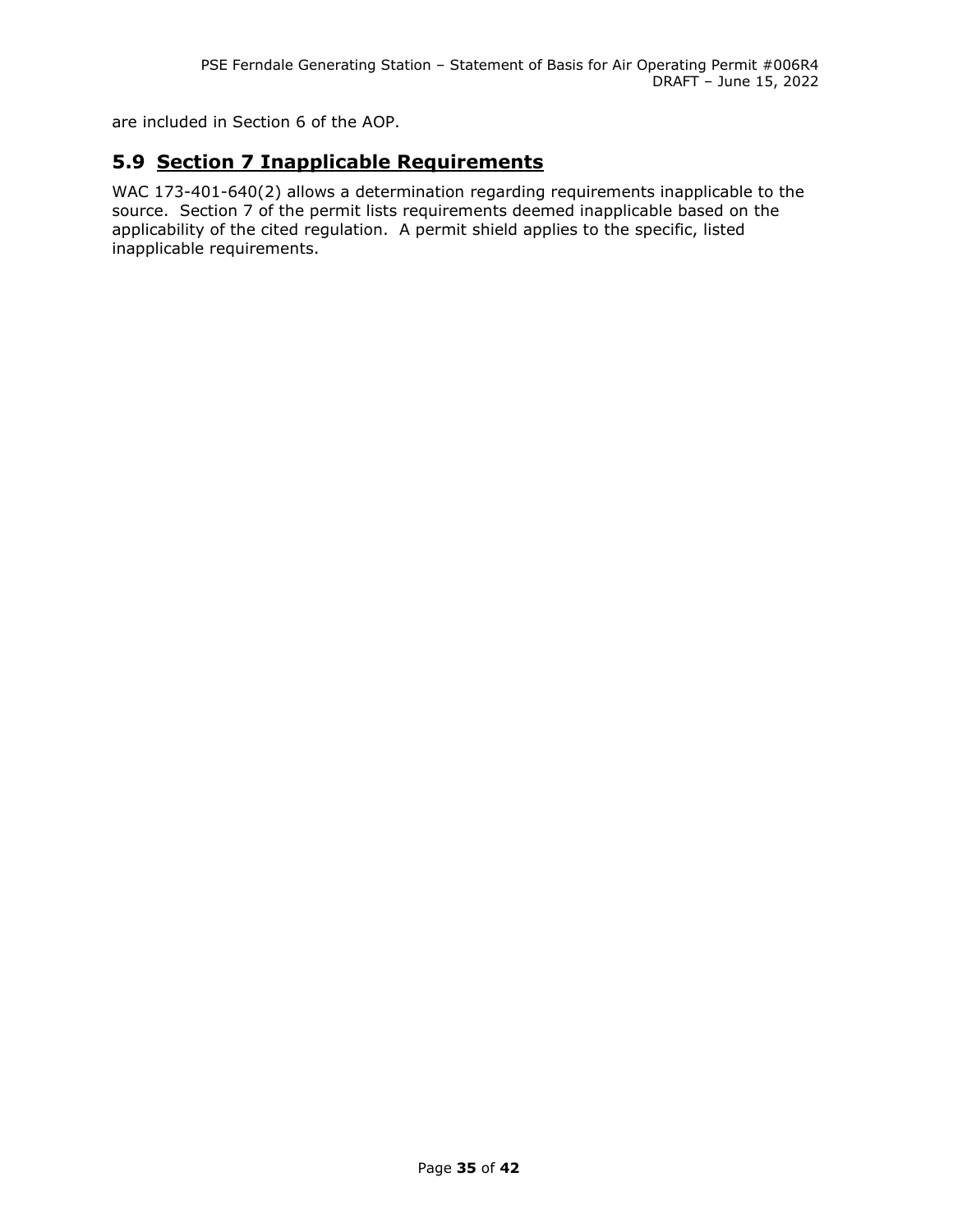## **6 INSIGNIFICANT EMISSION UNITS**

Some categorically exempt insignificant emission units as defined in the WAC 173-401- 532 are present at PSE Ferndale and are listed in this Statement of Basis (Table 6.1 below) rather than in the AOP. Emission units at the facility that have been determined to be insignificant on the basis of size or production rate as defined in WAC 173-401-530 and WAC 173-401-533 are listed in Table 6-1 below:

| <b>Exempt Unit</b>                                                                                                                                                                                 | <b>WAC Citation</b>                     | Comment                                                                                                                                                                                                                                       |
|----------------------------------------------------------------------------------------------------------------------------------------------------------------------------------------------------|-----------------------------------------|-----------------------------------------------------------------------------------------------------------------------------------------------------------------------------------------------------------------------------------------------|
| Lube Oil Storage Totes                                                                                                                                                                             | WAC 173-401 532 (3)                     | Maintenance and Water<br><b>Treatment Building</b>                                                                                                                                                                                            |
| Turbine and Generator Lube Oil<br>Storage, Pumping and Handling<br><b>Hydraulic Systems</b>                                                                                                        | WAC 173-401 532 (3)                     | Combustion Turbines (2)<br>Steam Turbine (1)<br><b>Combustion Turbine</b><br>Generators (2)<br>Steam Turbine Generator (1)                                                                                                                    |
| <b>Bearing Vapor Extractors</b>                                                                                                                                                                    | WAC 173-401 532 (3)                     | Lube Oil Condenser Installed on<br>Turbine Vapor Extractors. ESP<br>Installed on Generator Vapor<br>Extractors.<br>Combustion Turbines (2)<br>Steam Turbine (1)<br><b>Combustion Turbine</b><br>Generators (2)<br>Steam Turbine Generator (1) |
| Lubricating Oil Storage & Handling                                                                                                                                                                 | WAC-173-401-532 (3)<br>$(4)$ and $(69)$ |                                                                                                                                                                                                                                               |
| Boiler Water Treatment Storage<br>Tanks:<br>500-gallon Oxygen Scavenging Tank<br>500-gallon Condensate pH Control<br>Tank<br>1,500-gallon Polymer Tank<br>Boiler Feed Water Treatment<br>Chemicals | WAC 173-401 532 (4)                     | Boiler Chemical Feed Building                                                                                                                                                                                                                 |
| Cooling Tower Water Treatment<br>Storage Tanks:<br>500-gallon Biocide Storage Tank<br>1300-gallon Sodium Hypochlorite<br>Storage Tank (2)                                                          | WAC 173-401 532 (4)                     | Chemical Feed Building                                                                                                                                                                                                                        |

**Table 6-1 Insignificant Activities and Emission Units**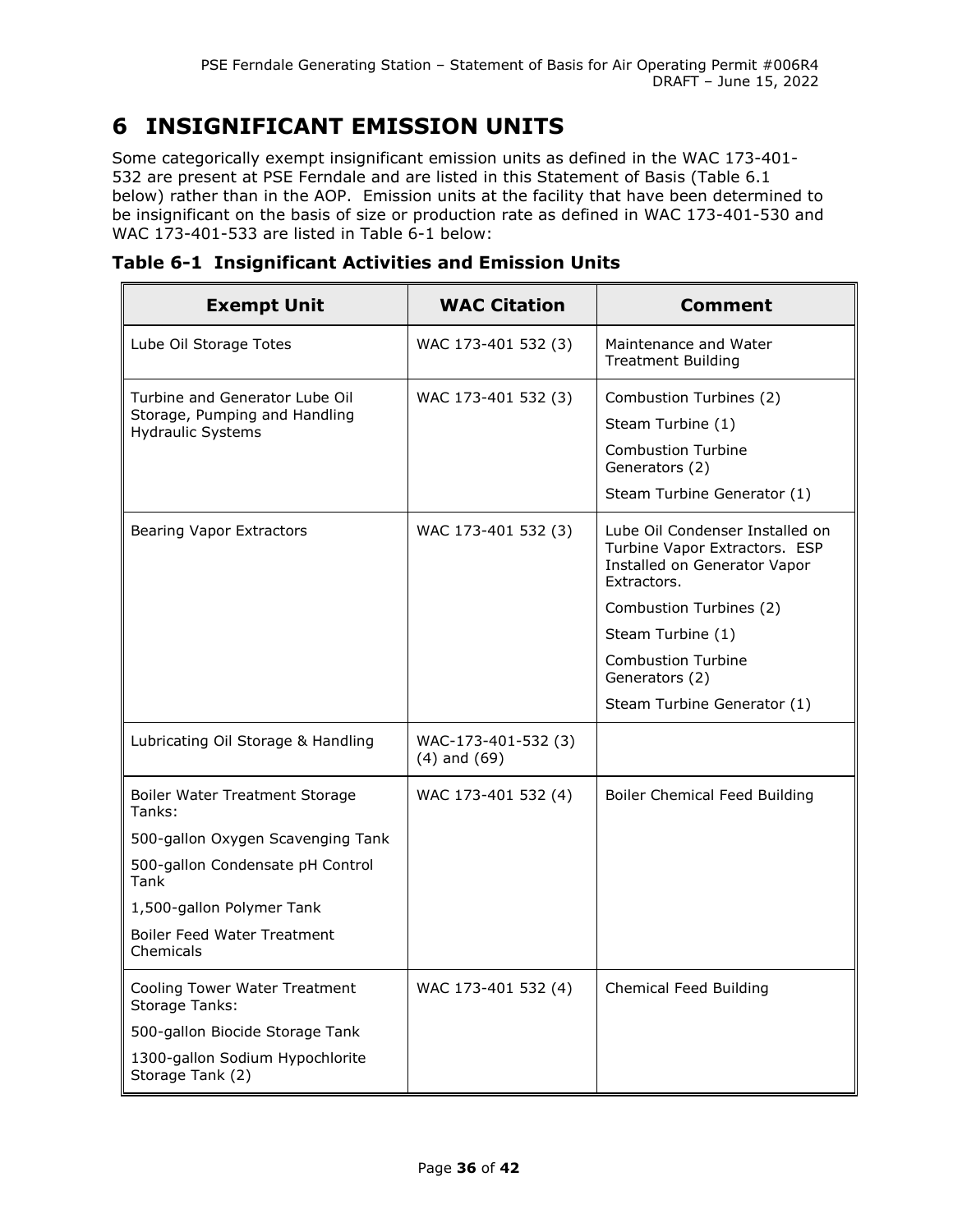| <b>Exempt Unit</b>                                                                                                         | <b>WAC Citation</b>       | <b>Comment</b>                                                                                                                  |
|----------------------------------------------------------------------------------------------------------------------------|---------------------------|---------------------------------------------------------------------------------------------------------------------------------|
| Wastewater Treatment Storage<br>Tanks:                                                                                     | WAC 173-401 532 (4)       | West of Water Treatment and<br>Control/Electrical Building                                                                      |
| 600,000-gallon Filter Water Tank                                                                                           |                           | CDP tank is located inside                                                                                                      |
| 100,000-gallon Wastewater Holding<br>Tank                                                                                  |                           | building.                                                                                                                       |
| 600,000-gallon Demineralized Water<br>Tank                                                                                 |                           |                                                                                                                                 |
| 90,000-gallon Neutralization Tank                                                                                          |                           |                                                                                                                                 |
| 1,500-gallon CDP Polymer/Alum Tank                                                                                         |                           |                                                                                                                                 |
| Pressurized Storage of Gases for<br>CEMs and Fuel Gas Analyzer                                                             | WAC 173-401-532 (5)       |                                                                                                                                 |
| Emissions from Fuel Oil Transfer<br>System                                                                                 | WAC 173-401-530<br>(1)(d) | Fugitive emissions                                                                                                              |
| Emissions from Natural Gas Fuel<br>System                                                                                  | WAC 173-401-530<br>(1)(d) | Fugitive emissions                                                                                                              |
| Emissions from Roadways                                                                                                    | WAC 173-401-530<br>(1)(d) | Fugitive emissions                                                                                                              |
| Parts Washer                                                                                                               | WAC 173-401 530<br>(4)(d) | $\leq$ 2 tons/yr of VOC                                                                                                         |
| Waterwash Storage Tank                                                                                                     | WAC 173-401 533<br>(2)(c) | Operation, loading and unloading<br>of VOC storage tanks < 10,000-<br>gallon capacity and vapor<br>pressure < 80 mm Hg at 21°C. |
| Miscellaneous Gasoline Powered<br>Maintenance Equipment (Snow<br>blower, leaf blower, pumps, welder,<br>press washer, etc) | WAC 173-401-533<br>(2)(f) | < 500k Btu/hr                                                                                                                   |
| Welding                                                                                                                    | WAC 173-401-533<br>(2)(i) | Less than 1 ton welding rod per<br>day                                                                                          |
| <b>Hot Water Heaters</b>                                                                                                   | WAC 173-401 533<br>(2)(r) | < 5 MMBtu/hr output, using<br>natural gas, propane, or kerosene                                                                 |
| <b>Portable Heaters</b>                                                                                                    | WAC 173-401 533<br>(2)(r) | < 5 MMBtu/hr output, using<br>natural gas, propane, or kerosene                                                                 |
| Sodium Hydroxide (50%) Storage<br>Tank                                                                                     | WAC 173-401-533<br>(2)(s) | Tanks, with appropriate closure,<br>and associated pumping<br>equipment used for the storage of<br>salts, bases, acids, etc.    |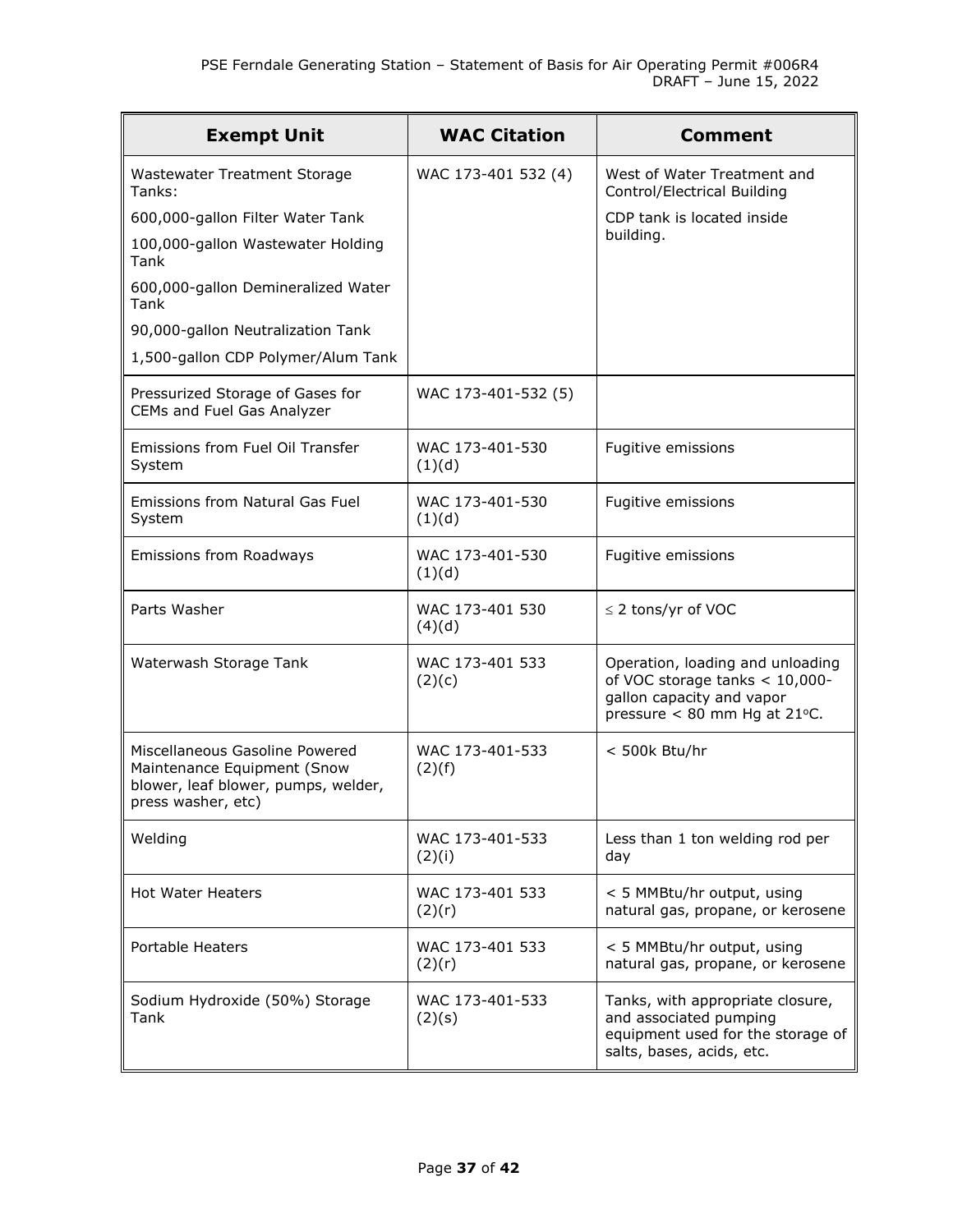| <b>Exempt Unit</b>                            | <b>WAC Citation</b>       | <b>Comment</b>                                                                                                                                  |
|-----------------------------------------------|---------------------------|-------------------------------------------------------------------------------------------------------------------------------------------------|
| Sulfuric Acid (93%) Storage Tank              | WAC 173-401-533<br>(2)(s) | Tanks, with appropriate closure,<br>and associated pumping<br>equipment used for the storage of<br>salts, bases, acids (<99%<br>$H2SO4$ ), etc. |
| Laboratory Operations Including<br>Fume Hoods | WAC 173-401 533<br>(3)(c) | Chemical or physical analytical<br>laboratory operations including<br>fume hoods and vacuum pumps                                               |
| Vents from CEMS and Analyzers                 | WAC 173-401-532 (8)       |                                                                                                                                                 |
| Trucks, Fork Lifts, Autos, etc.               | WAC 173-401-532 (10)      |                                                                                                                                                 |
| Plant Upkeep/Painting                         | WAC 173-401-532 (33)      |                                                                                                                                                 |
| <b>Steam Cleaning Operations</b>              | WAC 173-401-532 (39)      |                                                                                                                                                 |
| Comfort Air Conditioning                      | WAC 173-401-532 (46)      |                                                                                                                                                 |
| Natural Draft Hoods/Safety Valves             | WAC 173-401-532 (47)      |                                                                                                                                                 |
| Vents/Bathroom Facilities                     | WAC 173-401-532 (48)      |                                                                                                                                                 |
| <b>Office Activities</b>                      | WAC 173-401-532 (49)      |                                                                                                                                                 |
| Personal Care Activities                      | WAC 173-401-532 (50)      |                                                                                                                                                 |
| Personal Cars                                 | WAC 173-401-532 (54)      |                                                                                                                                                 |
| Demineralization/O <sub>2</sub> Scavenging    | WAC 173-401-532 (61)      |                                                                                                                                                 |
| 500-Gallon Oxygen Scavenger Tank              | WAC 173-401-532 (61)      |                                                                                                                                                 |
| 850-Gallon Deposit Control Tank               | WAC 173-401-532 (61)      |                                                                                                                                                 |
| 850-Gallon Corrosion Inhibitor Tank           | WAC 173-401-532 (61)      |                                                                                                                                                 |
| Repair and Maintenance Activities             | WAC 173-401-532 (74)      |                                                                                                                                                 |
| Steam Vents and Safety Release<br>Valves      | WAC 173-401-532 (87)      |                                                                                                                                                 |
| Air Compressors                               | WAC 173-401-532 (88)      |                                                                                                                                                 |
| <b>Steam Leaks</b>                            | WAC 173-401-532 (89)      |                                                                                                                                                 |
| Process Water Storage Tanks                   | WAC 173-401-532 (94)      |                                                                                                                                                 |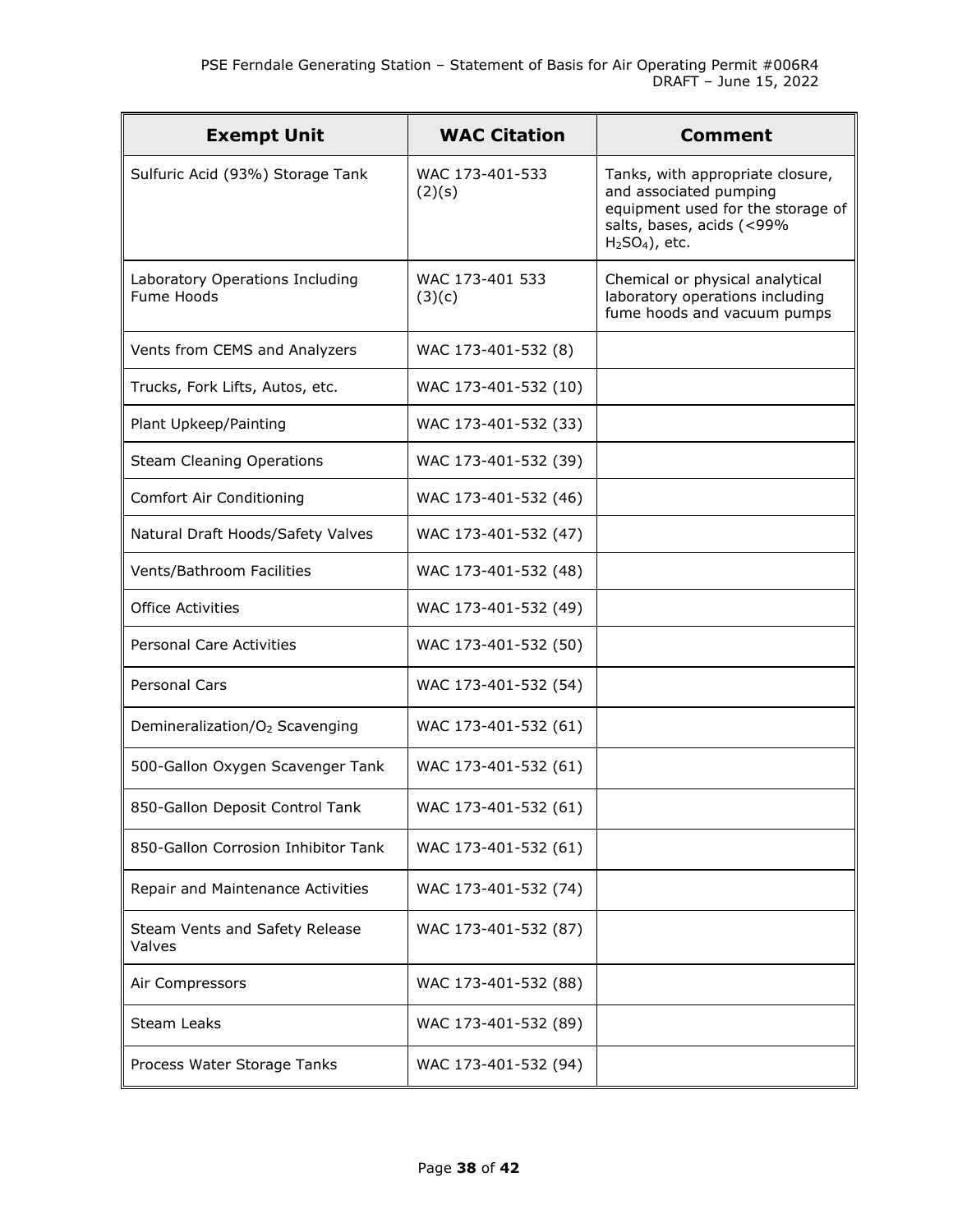| <b>Exempt Unit</b>                                                      | <b>WAC Citation</b>      | Comment |
|-------------------------------------------------------------------------|--------------------------|---------|
| 500-Gallon Balanced Polymer Tank -<br>ll (3)                            | WAC 173-401-532<br>(117) |         |
| Water Cooling Towers Processing<br>Exclusively Noncontact Cooling Water | WAC 173-401-532<br>(121) |         |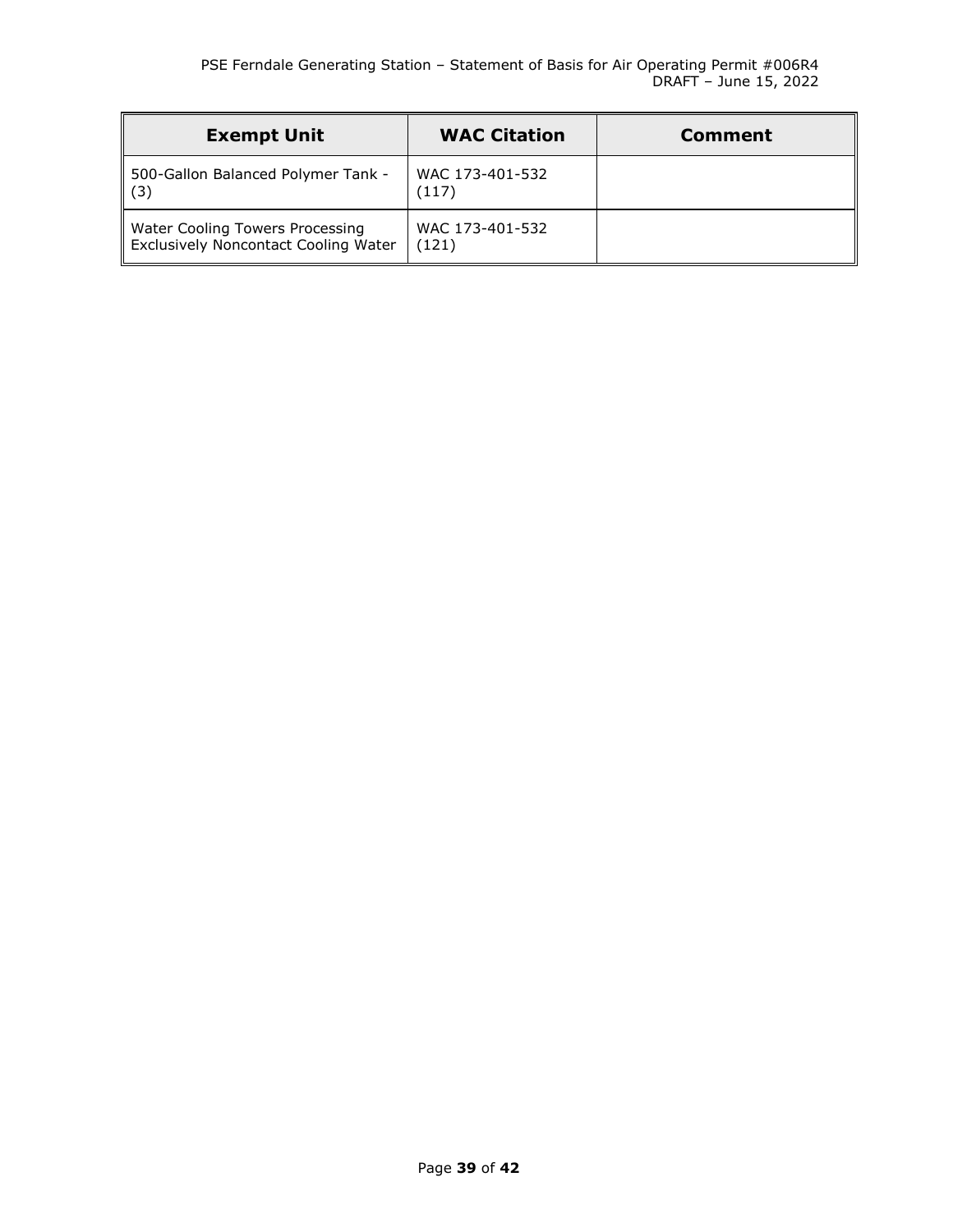## **7 DEFINITIONS AND ACRONYMS**

Definitions are assumed to be those found in the underlying regulation. A short list of definitions has been included to cover those not previously defined.

An "applicable requirement" is a provision, standard, condition or requirement in any of the listed regulations or statutes as it applies to an emission unit or facility at a stationary source.

"Ecology" means the Washington State Department of Ecology.

An "emission unit" is any part or activity of a stationary source that emits or has the potential to emit any regulated air pollutant.

"Oil" means low sulfur No. 2 diesel fuel, containing no more than 0.05 percent sulfur by weight.

A "permit" means for the purposes of the air operating permit program an air operating permit issued pursuant to Title 5 of the 1990 Federal Clean Air Act Amendments.

"State" means for the purposes of the air operating permit program NWCAA or the Washington State Department of Ecology.

The following is a list of Acronyms used in the Air Operating Permit and/or Statement of Basis:

| <b>AIRS</b>     | Aerometric Information Retrieval System                  |
|-----------------|----------------------------------------------------------|
| <b>AOP</b>      | Air Operating Permit                                     |
| <b>ASIL</b>     | Acceptable Source Impact Level                           |
| <b>ASTM</b>     | American Society for Testing and Materials               |
| <b>BHP</b>      | Brake horsepower                                         |
| <b>CEM</b>      | <b>Continuous Emissions Monitor</b>                      |
| <b>CEMS</b>     | <b>Continuous Emissions Monitoring System</b>            |
| <b>CFR</b>      | Code of Federal Regulations                              |
| <b>EPA</b>      | The United States Environmental Protection Agency        |
| <b>FCAA</b>     | Federal Clean Air Act                                    |
| <b>HRSG</b>     | Heat Recovery Steam Generator                            |
| <b>ISO</b>      | International Organization for Standardization           |
| <b>MMBtu</b>    | Million British thermal units                            |
| MR&R            | Monitoring, recordkeeping, and reporting requirements    |
| <b>NESHAP</b>   | National Emission Standards for Hazardous Air Pollutants |
| <b>NOC</b>      | Notice of Construction                                   |
| NO <sub>x</sub> | Oxides of Nitrogen                                       |
| <b>NSPS</b>     | New Source Performance Standard                          |
| <b>NSR</b>      | <b>New Source Review</b>                                 |
| <b>NWCAA</b>    | Northwest Clean Air Agency                               |
| O <sub>2</sub>  | Oxygen                                                   |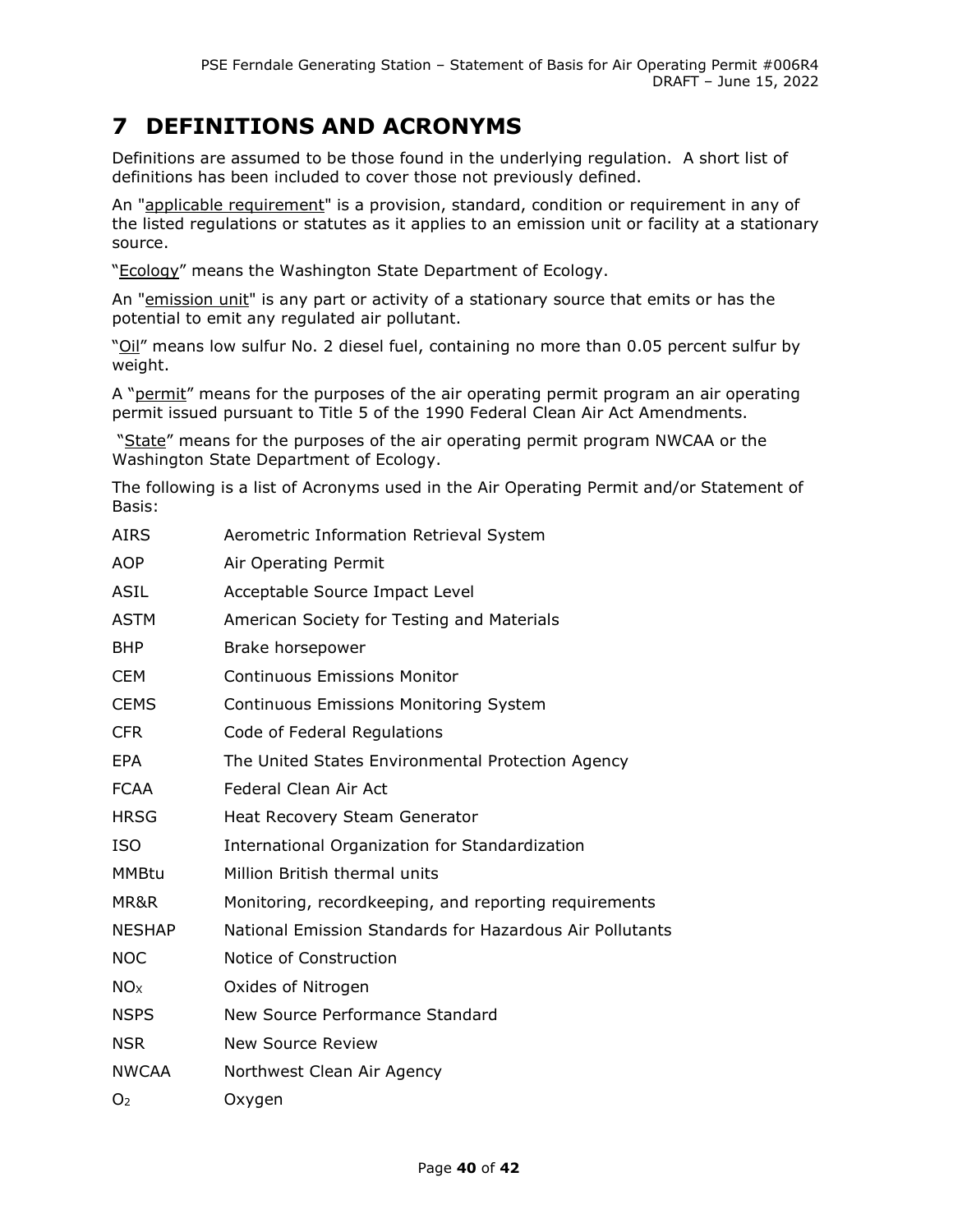| OAC             | Order of Approval to Construct                                                                                  |
|-----------------|-----------------------------------------------------------------------------------------------------------------|
| PM              | Particulate Matter                                                                                              |
| $PM_{10}$       | Particulate Matter less than 10 microns in diameter                                                             |
| ppmvd           | (same as ppmvd) parts of pollutant per million parts of dry stack gas on a<br>volumetric basis                  |
| <b>PSD</b>      | Prevention of Significant Deterioration (federally required program for pre-<br>construction review of sources) |
| QA/QC           | quality assurance/quality control                                                                               |
| <b>RCW</b>      | Revised Code of Washington                                                                                      |
| <b>SCR</b>      | Selective Catalytic Reduction                                                                                   |
| scf             | standard cubic foot (cubic foot of gas at ISO STP)                                                              |
| <b>SIP</b>      | State Implementation Plan                                                                                       |
| SO <sub>2</sub> | sulfur dioxide                                                                                                  |
| <b>STP</b>      | Standard Temperature and Pressure:                                                                              |
|                 | $20^{\circ}$ C (68° F) and 760 mm Hg (29.92 in. Hg) per NWCAA Regulation (e.g.<br>applies to fuel sulfur limit) |
|                 | 288 K (15° C, 59° F) and 101.3 kPa (1 atmosphere) per ISO (e.g. applies to<br>natural gas volume measurement)   |
| <b>VOC</b>      | Volatile Organic Compounds                                                                                      |
| <b>WAC</b>      | Washington Administration Code                                                                                  |